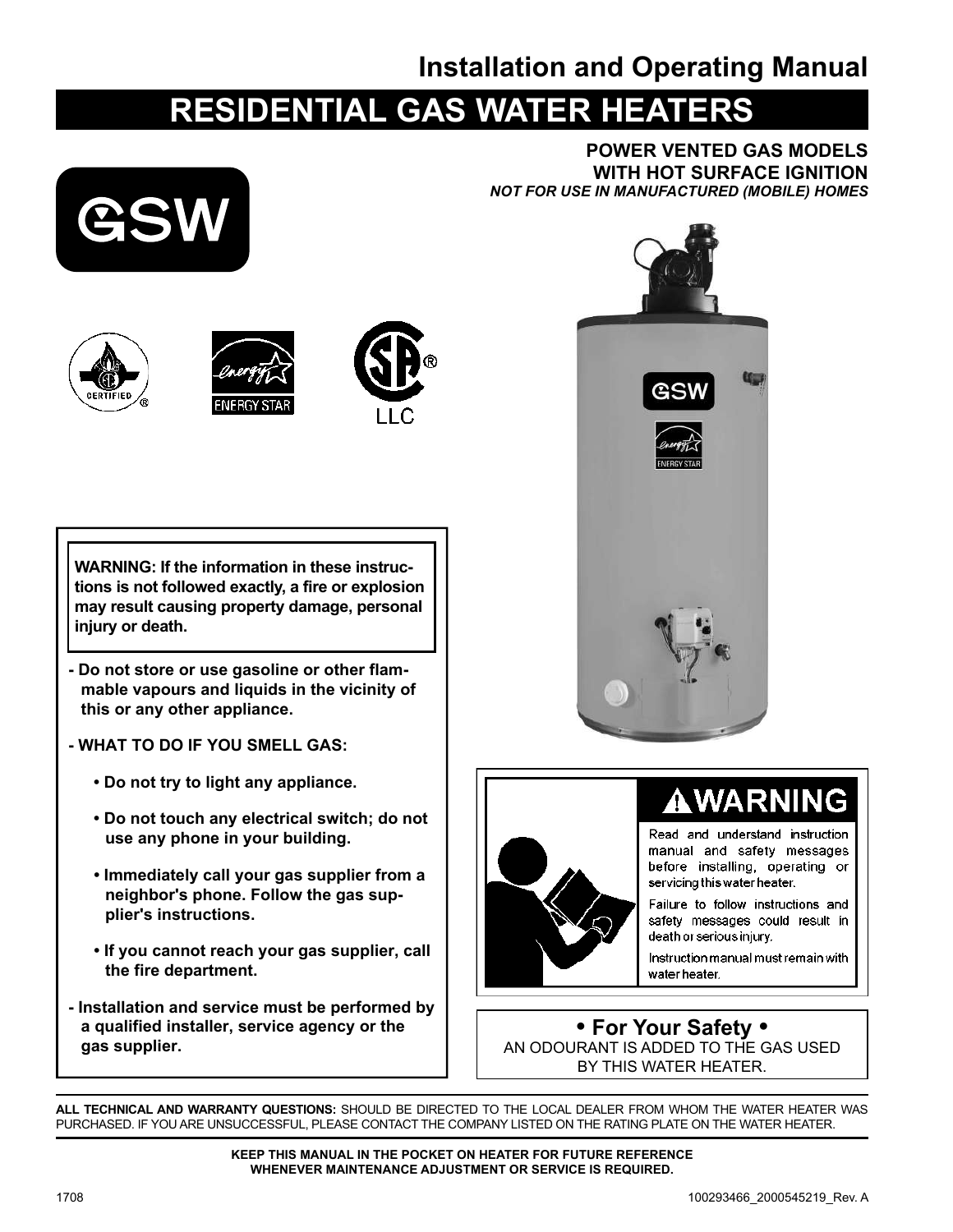# **TABLE OF CONTENTS**

| Safe Installation, Use And Service 3           |  |
|------------------------------------------------|--|
|                                                |  |
|                                                |  |
| Qualified Installer Or Service Agency 6        |  |
| Preparing For The Installation6                |  |
|                                                |  |
| Get To Know Your Water Heater - Gas Models     |  |
|                                                |  |
| Replacement Parts And Deliming Products 8      |  |
| Combo Heating Inlet And Outlet Side Taps8      |  |
| Water Piping - Mixing Valve Usage9             |  |
| <b>Mixing Valves</b>                           |  |
| Water Heater Operation 10                      |  |
| Electrical Requirements & Wiring Diagram 11    |  |
|                                                |  |
| High Limit Controls (Energy Cut Off). 12       |  |
| Thermostat/Water Temperature                   |  |
| <b>Blower High Limit Switch</b>                |  |
|                                                |  |
|                                                |  |
| Locating The New Water Heater 13               |  |
| Facts To Consider About The Location 13        |  |
| Storage Of Flammable Liquids 13                |  |
| <b>Clearances to Combustibles</b>              |  |
| Floors with Carpeting                          |  |
| <b>Clearance for Servicing</b>                 |  |
|                                                |  |
|                                                |  |
|                                                |  |
|                                                |  |
| Installing The New Water Heater 16             |  |
|                                                |  |
| Space Heating And Potable Water Systems16      |  |
|                                                |  |
| <b>System Requirements</b>                     |  |
| Installation                                   |  |
|                                                |  |
|                                                |  |
|                                                |  |
| Temperature-Pressure Relief Valve. 19          |  |
| T&P Valve Discharge Pipe Requirements:         |  |
| Temperature-Pressure Relief Valve and Pipe     |  |
| Insulation                                     |  |
|                                                |  |
|                                                |  |
| Sediment Traps21                               |  |
|                                                |  |
|                                                |  |
| Termination Clearances Sidewall Power Vent. 23 |  |
|                                                |  |
|                                                |  |
| High Ambient Temperature Installations 25      |  |
| Polypropylene Vent Systems 25                  |  |
| Condensate25                                   |  |

| Exhaust Venting 25                             |  |
|------------------------------------------------|--|
| <b>Important Notes and Warnings</b>            |  |
| Venting Terminations and Sizing                |  |
| Vent Screen Installation                       |  |
| <b>Calculating Equivalent Feet</b>             |  |
| Venting Instructions                           |  |
| Vent Pipe Connection to Blower                 |  |
| Coupling Installations According to Vent Sizes |  |
|                                                |  |
|                                                |  |
|                                                |  |
| Operating The Temperature Control System 35    |  |
| Gas Control Valve/Thermostat 36                |  |
|                                                |  |
|                                                |  |
| Condensate                                     |  |
| <b>Thermal Expansion</b>                       |  |
| <b>Closed Water Systems</b>                    |  |
| Smoke/Odour                                    |  |
| <b>Strange Sounds</b>                          |  |
|                                                |  |
| <b>Smelly Water</b>                            |  |
| "Air" In Hot-Water Faucets 38                  |  |
| Periodic Maintenance39                         |  |
|                                                |  |
|                                                |  |
|                                                |  |
|                                                |  |
| Burner Operation And Inspection 40             |  |
| Combustion Chamber And Burner Cleaning41       |  |
|                                                |  |
| Temperature-Pressure Relief Valve Test41       |  |
| Draining And Flushing42                        |  |
| To Drain the Water Heater Storage Tank         |  |
| To Flush the Water Heater Storage Tank         |  |
|                                                |  |
| Leakage Checkpoints44                          |  |
|                                                |  |
|                                                |  |
|                                                |  |
| Resetting The Heater Control 49                |  |
|                                                |  |
| Soft Lockout                                   |  |
| <b>Hard Lockout</b>                            |  |
| Ignition State And Timing 50                   |  |
| System Status And Error Codes 50               |  |
|                                                |  |
| <b>Limited Warranty</b>                        |  |
|                                                |  |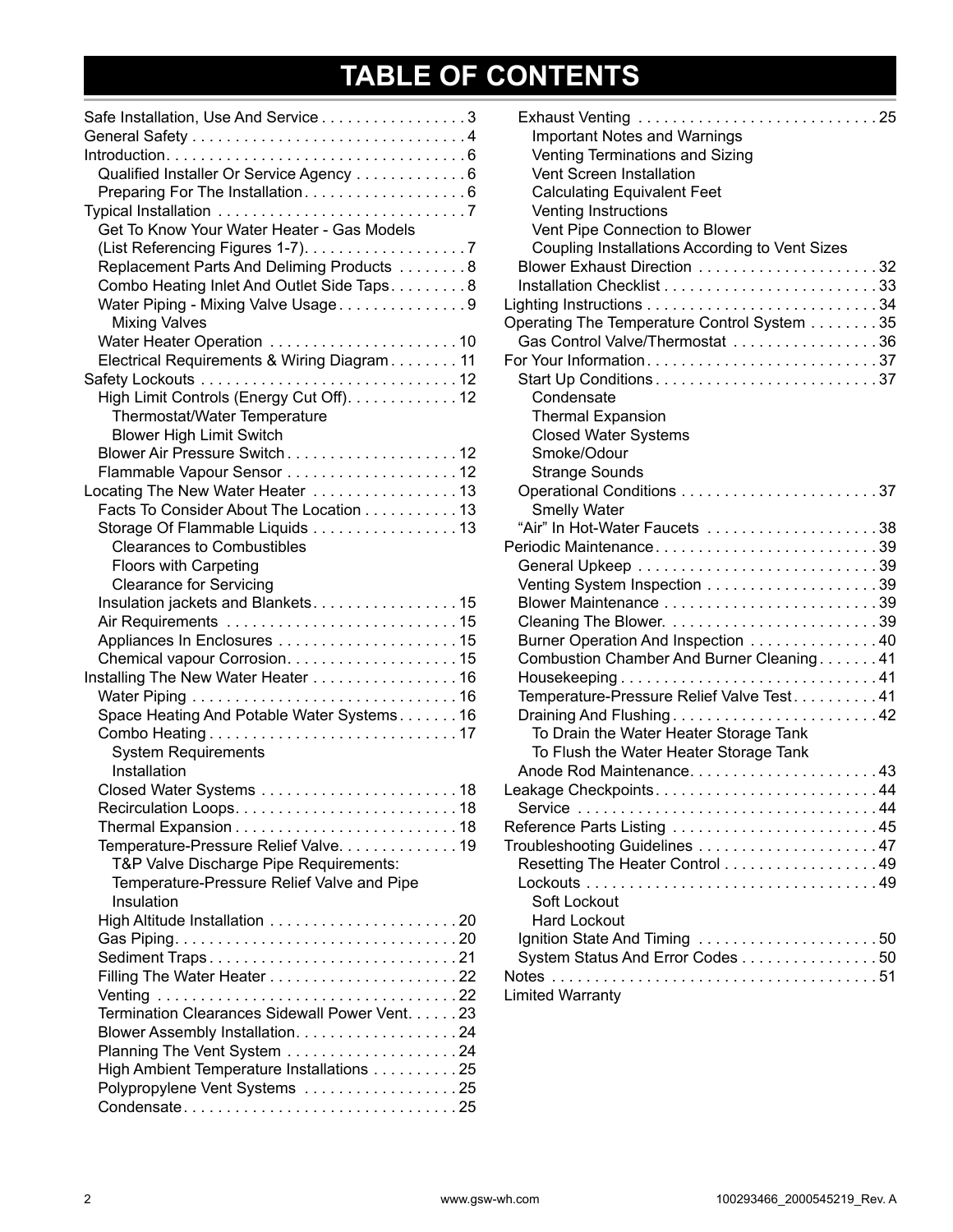### **SAFE INSTALLATION, USE AND SERVICE**

**Your safety and the safety of others is extremely important in the installation, use and servicing of this water heater. Many safety-related messages and instructions have been provided in this manual and on your own water heater to warn you and others of a potential injury hazard. Read and obey all safety messages and instructions throughout this manual. It is very important that the meaning of each safety message is understood by you and others who install, use or service this water heater.**



| <b>A DANGER</b>  | DANGER indicates an imminently<br>hazardous situation which, if not avoided,<br>will result in death or injury.                                          |
|------------------|----------------------------------------------------------------------------------------------------------------------------------------------------------|
| <b>A WARNING</b> | <b>WARNING</b> indicates a potentially<br>hazardous situation which, if not avoided,<br>could result in death or injury.                                 |
| <b>A</b> CAUTION | <b>CAUTION</b> indicates a potentially<br>hazardous situation which, if not avoided,<br>could result in minor or moderate injury.                        |
| <b>CAUTION</b>   | CAUTION used without the safety alert<br>symbol indicates a potentially hazardous<br>situation which, if not avoided, could<br>result in property damage |

**All safety messages will generally tell you about the type of hazard, what can happen if you do not follow the safety message and how to avoid the risk of injury.**

#### IMPORTANT DEFINITIONS

**Qualified Installer:** A qualified installer must have ability equivalent to a licensed tradesman in the fields of plumbing, air supply, venting and gas supply, including a thorough understanding of the requirements of the **"Natural Gas and Propane Installation Code" B149.1** as it relates to the installation of gas fired water heaters. The qualified installer must also be familiar with the design features and use of flammable vapour ignition resistant water heaters and have a thorough understanding of this Installation and Operating manual.

**Service Agency:** A service agency also must have ability equivalent to a licensed tradesman in the fields of plumbing, air supply, venting and gas supply, including a thorough understanding of the requirements of the **"Natural Gas and Propane Installation Code" B149.1** as it relates to the installation of gas fired water heaters. The service agency must also have a thorough understanding of this Installation and Operating manual, and be able to perform repairs strictly in accordance with the service guidelines provided by the manufacturer.

**Gas Supplier:** The Natural Gas or Propane Utility or service who supplies gas for utilization by the gas burning appliances within this application. The gas supplier typically has responsibility for the inspection and code approval of gas piping up to and including the Natural Gas meter or Propane storage tank of a building. Many gas suppliers also offer service and inspection of appliances within the building.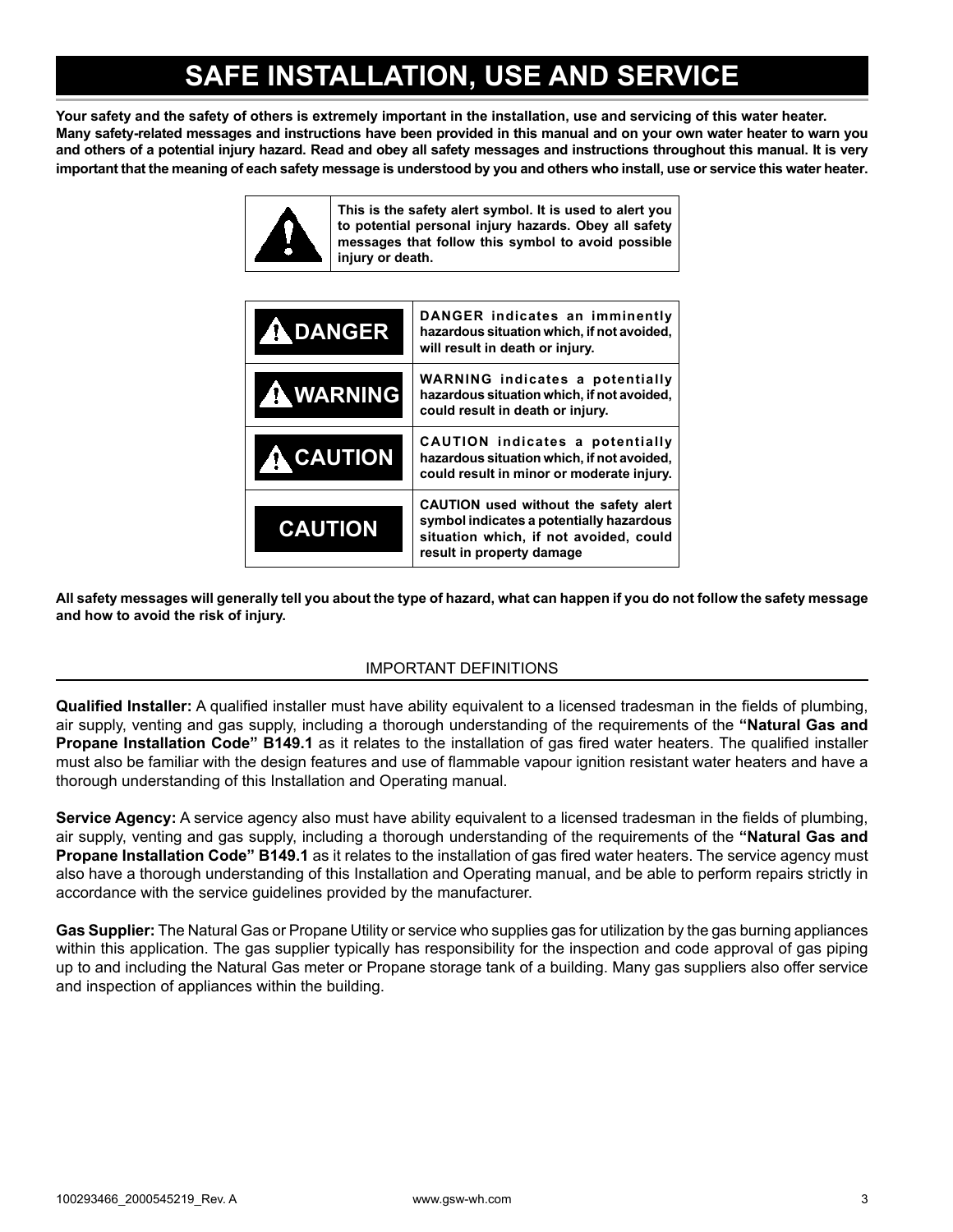### **GENERAL SAFETY**



# **WARNING**

**Read and understand instruction manual and safety messages before installing, operating or servicing this water heater.**

**Failure to follow instructions and safety messages could result in death or serious injury.**

**Instruction manual must remain with water heater.**



## **WARNING**

#### **Fire Hazard**

For continued protection against risk of fire:

- Do not install water heater on carpeted floor.
- Do not operate water heater if flood damaged.



**Water temperature over 52°C (125°F) can cause severe burns instantly resulting in severe injury or death.**

**Children, the elderly and the disabled are at highest risk of scald injury.**

**Feel water before bathing or showering.**

**Temperature limiting valves are available.**

**Read instruction manual for**   $s$ afe temperature setting.



# **WARNING**

#### **Explosion Hazard**

- **•** Overheated water can cause water tank explosion.
- **•** Properly sized temperature and pressure relief valve must be installed in opening provided.

# **WARNING**

#### **Fire or Explosion Hazard**

- Do not store or use gasoline or other flammable vapours and liquids in the vicinity of this or any other appliance.
- Avoid all ignition sources if you smell gas.
- Do not expose water heater control to excessive gas pressure.
- Use only gas shown on rating plate.
- Maintain required clearances to combustibles.
- Keep ignition sources away from faucets after extended period of non-use.



**Read instruction manual before installing, using or servicing water heater.**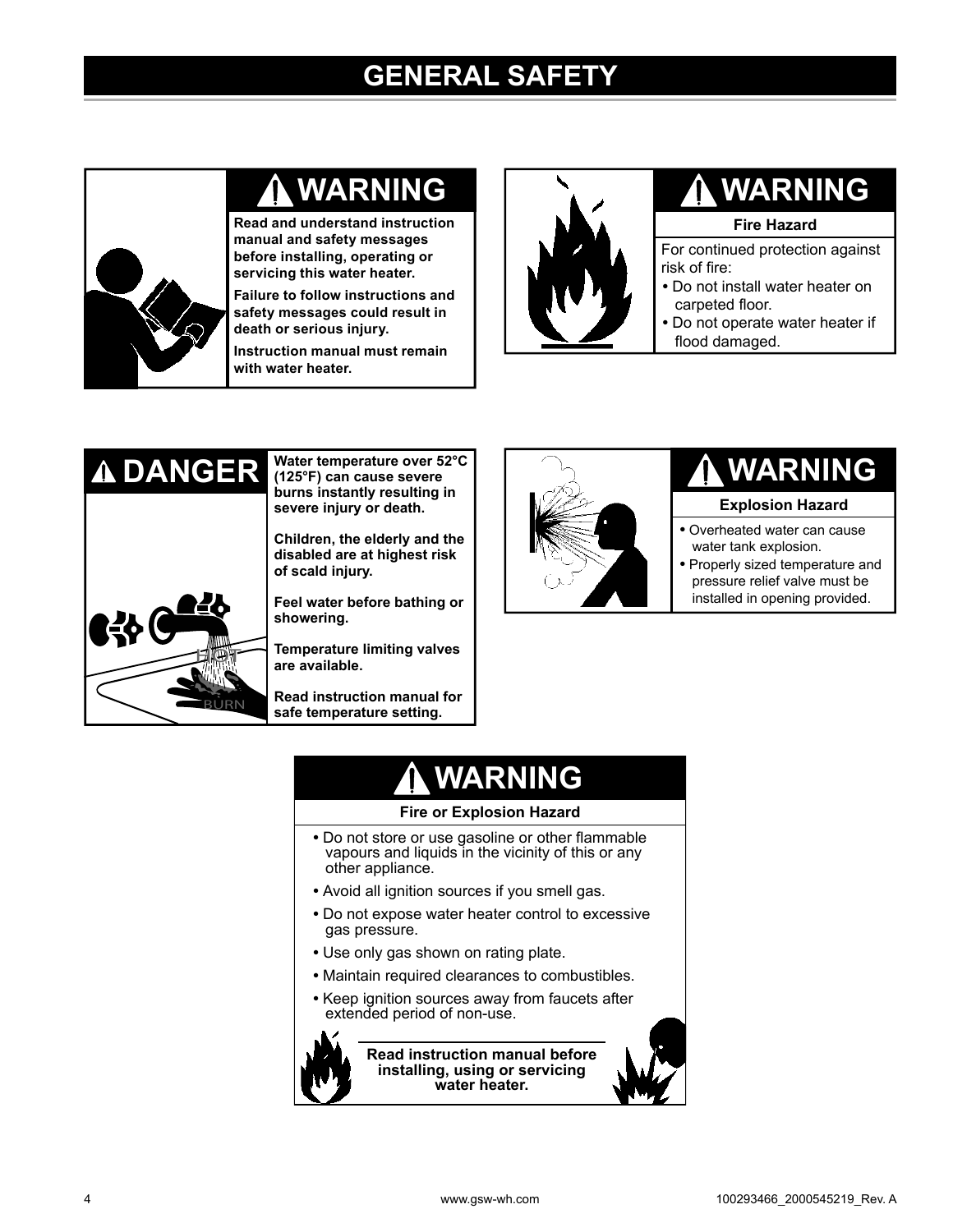### **GENERAL SAFETY**

# **CAUTION**

**Improper Installation, use and service may result in property damage.**

- Do not operate water heater if flood damaged.
- Inspect anode rods regularly, replace when significantly depleted.
- Install in location with drainage.
- Fill tank with water before operation.
- Properly sized thermal expansion tanks are required on all closed water systems.

Refer to this manual for installation and service.

## **WARNING**

- Before servicing the water heater, make sure the blower assembly is unplugged or the electrical supply to the water heater is tumed "OFF".
- Label all wires prior to disconnection when servicing controls. Wiring error can cause improper and dangerous operation. Verify proper operation after servicing.
- Failure to do this could result in death, serious bodily injury, or property damage.



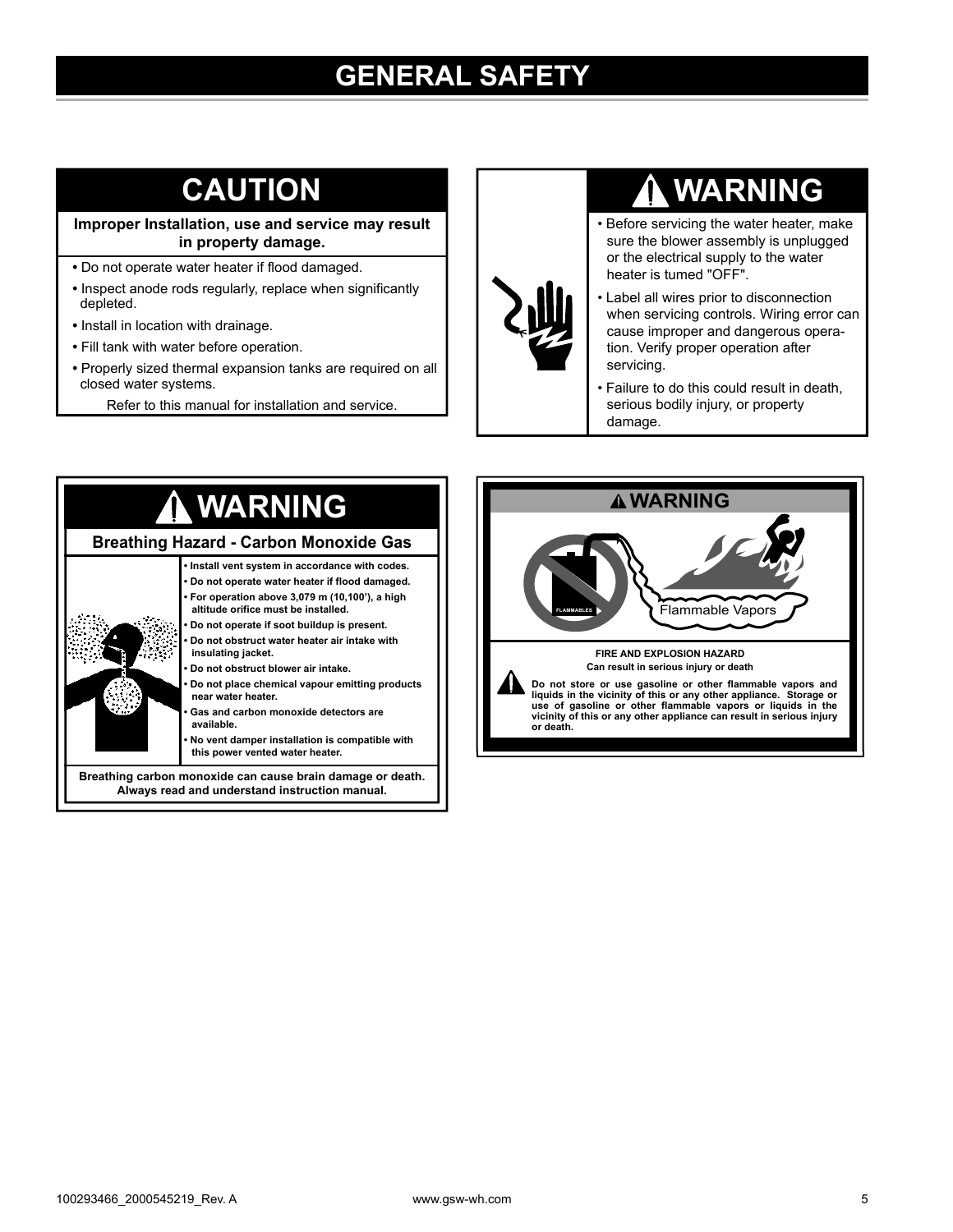### **INTRODUCTION**

**Thank You** for purchasing this water heater. Properly installed and maintained, it should give you years of trouble free service.

Abbreviations found in this Installation and Operating manual:

- CSA Canadian Standards Association
- ANSI American National Standards Institute
- ASME American Society of Mechanical Engineers

This gas fired water heater is design-certified by CSA International as a Category IV vented water heater under **Water Heater Standard ANSI Z21.10.1 • CSA 4.1** (current edition).

#### **QUALIFIED INSTALLER OR SERVICE AGENCY**

Installation and service of this water heater requires ability equivalent to that of a Qualified Agency (as defined by ANSI below) in the field involved. Installation skills such as plumbing, air supply, venting, gas supply and electrical supply are required in addition to electrical testing skills when performing service.

**ANSI Z223.1 2006 Sec. 3.3.83**: "Qualified Agency" - "Any individual, firm, corporation or company that either in person or through a representative is engaged in and is responsible for (a) the installation, testing or replacement of gas piping or (b) the connection, installation, testing, repair or servicing of appliances and equipment; that is experienced in such work; that is familiar with all precautions required and that has complied with all the requirements of the authority having jurisdiction."

If you are not qualified (as defined by ANSI above) and licensed or certified as required by authority having jurisdiction to perform a given task, do not attempt to perform any of the procedures described in this manual. If you do not understand the instructions given in this manual do not attempt to perform any procedures outlined in this manual.

#### **PREPARING FOR THE INSTALLATION**

1. Read the "General Safety" section of this manual first and then entire manual carefully. If you don't follow safety rules, the water heater will not operate properly. It could cause DEATH, SERIOUS BODILY INJURY AND/OR PROPERTY DAMAGE. This manual contains instructions for installation, operation, and maintenance of the gas-fired water heater. It also contains warnings throughout the manual that you must read and be aware of. All warnings and instructions are essential to proper operation of the water heater and your safety. Since we cannot put everything on the first few pages, READ ENTIRE MANUAL BEFORE ATTEMPTING TO INSTALL OR OPERATE THE WATER HEATER.

2. The installation must conform with these instructions and local code authority having jurisdiction. In absence of local codes, installation must comply with current editions of the **"Natural Gas and Propane Installation Code" B149.1** and **"Canadian Electrical**  Code" (CSA C22.1), Part I. All documents are available from:

Canadian Standards Association www.shopcsa.ca

- 3. The water heater, when installed, must be electrically grounded in accordance with the local codes or in the absence of local codes: the **"Canadian Electrical Code" (CSA C22.1), Part I** (current edition).
- 4. If after reading this manual you have any questions or do not understand any portion of the instructions, call the local gas utility or the manufacturer whose name appears on the rating plate.
- 5. Carefully plan the place where you are going to put the water heater. Correct air supply for combustion and blower operation, vent action, and vent pipe installation are very important in preventing death from possible carbon monoxide poisoning and fires (see Figure 15 & Figure 16). Examine the location to ensure the water heater complies with the "Locating The New Water Heater" section in this manual.
- 6. For installation in areas subject to earthquakes, this water heater must be braced, anchored, or strapped to avoid falling or moving during an earthquake. Contact local utilities for code requirements in your area.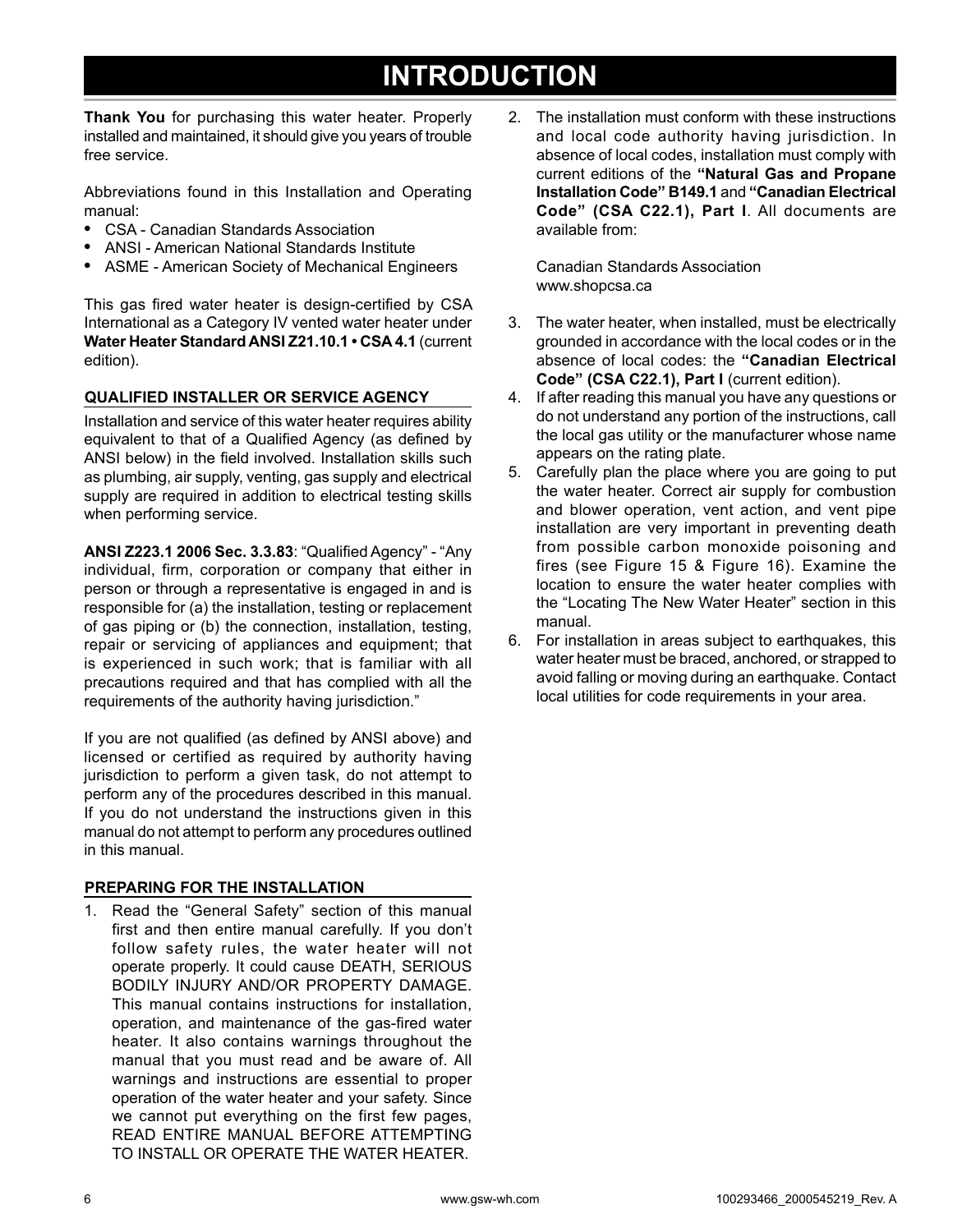### **TYPICAL INSTALLATION**

#### **GET TO KNOW YOUR WATER HEATER - GAS MODELS (LIST REFERENCING FIGURES 1-7)**

- 1 Vent Termination Elbow with Rodent Screen
- 2 \*Vent Pipe
- 3 \*Vent Pipe Coupling (if required)
- 4 \*Vent Pipe Elbow (long radius)
- 5 Blower High Limit Switch (see Figure 6)
- 6 T&P Valve
- 7 Cold-Water Inlet Nipple/Diptube
- 8 Baffle Assembly
- 9 \* Discharge Pipe
- 10 Gas Control Valve/Thermostat (Honeywell)
- 11 Gas Valve Electronic Control Module 27 Gear Clamp (see also Figure 6) And Cover (Honeywell)
- 12 Drain Valve
- 13 Outer Gas Door
- 14 Manifold Door Assembly (behind
- 15 \*Floor Drain
- 16 \*Metal Drain Pan
- 17 Flammable Vapor Sensor (under cover) (see Figure 5)
- 18 \*\*Combo Heating System Return Inlet (Optional)
- 19 Air Inlet Snorkel
- 20 \*\*Combo Heating System Supply Outlet (Optional)
- 21 Blower with Power Cord (see also Figure 6)
- 22 Air Switch (inside box) (see Figure 6)
- 23 Junction Box (see Figure 6)
- 24 Junction Box Cover (see Figure 6)
- 25 Air Tubing (see Figure 6)
- 26 Rubber Coupling (see also Figure 6)
- 
- 28 Flue Collector
- 29 Hot-Water Outlet Nipple
- 30 Anode (under cap)
- 31 \*\*\*Control Harness
- outer door) (see Figure 3 & Figure 4) 32 Flexible Manifold Tube (see Figure 3 & Figure 4)
	- 33 Viewport (see Figure 3 & Figure 4)
	- 34 Flame Sensor Rod (see Figure 3 & Figure 4)
- 35 Gas Orifice (see Figure 3 & Figure 4)
- 36 Sheet Metal Burner (see Figure 3 & Figure 4)
- 37 Gas Manifold (see Figure 3 & Figure 4)
- 38 Hot-Surface Igniter (see Figure 3 & Figure 4)
- 39 Manifold Door Gasket (see Figure 3 & Figure 4)
- 40 Manifold Door (see Figure 3 & Figure 4)
- 41 Two Piece Grommet With Clip (see Figure 3 & Figure 4)
- 42 \*Inlet Water Shut-off Valve
- 43 \*Gas Supply\*
- 44 \*Main Manual Gas Shut-off Valve
- 45 \*Ground Joint Union (gas connection)
- 46 \*Sediment Trap
- 47 \*Union (water connection)
- 48 Rating Plate
- 49 \*Thermal Expansion Tank (required for all closed systems)
- \*\*, \*\*\*, \*\*\*\* see notes on following page



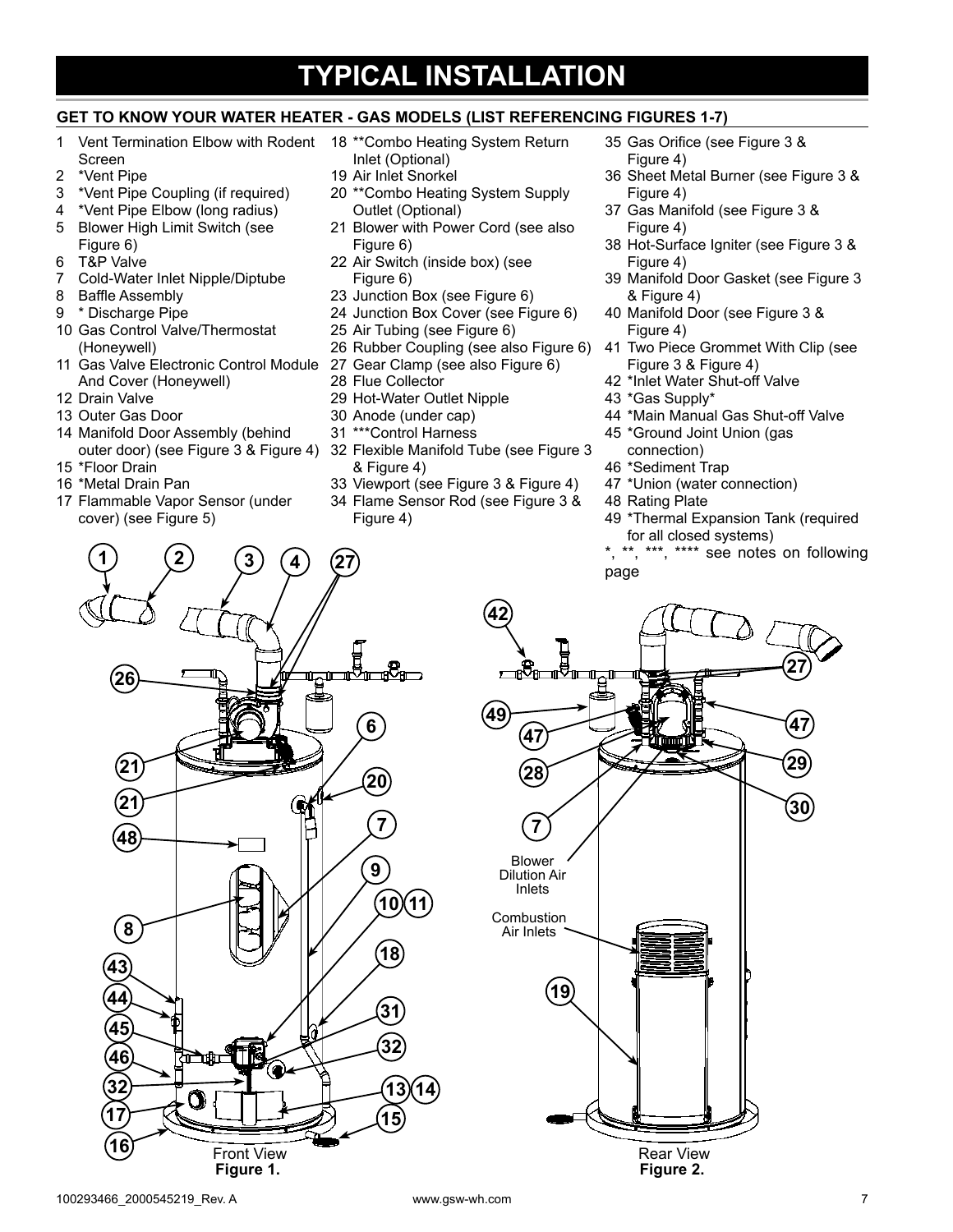

**Figure 3.** 



**Figure 4.** 



**Figure 5.** 

**26 27 22 25 23 24 5 21**

**Figure 6.** 

Vacuum relief valve install per local codes (not supplied with heater).



**Figure 7.** 

#### **Notes:**

- Items not supplied with the water heater.
- The side recirculation loop connections may not be used as the primary water inlet and outlet connections. See "Combo Heating Inlet And Outlet Side Taps".
- Caution harness has 120VAC in operation.
- See "Planning The Vent System", "Condensate" and "Blower Assembly Installation" for more information.

#### **REPLACEMENT PARTS AND DELIMING PRODUCTS**

Replacement parts and recommended delimer may be ordered through authorized servicers or distributors. When ordering parts, provide complete model and serial numbers (see rating plate), quantity and name of part desired. Standard hardware items may be purchased locally.

#### **COMBO HEATING INLET AND OUTLET SIDE TAPS**

Models equipped with Combo Heating capabilities are shipped with the two side plumbing taps (item 18 and item 20 in Figure 1 and see also Figure 8 & Figure 22). If the heater is to be operated using the side taps, these openings **must be opened** by removing the two pipe plugs installed in the heaters.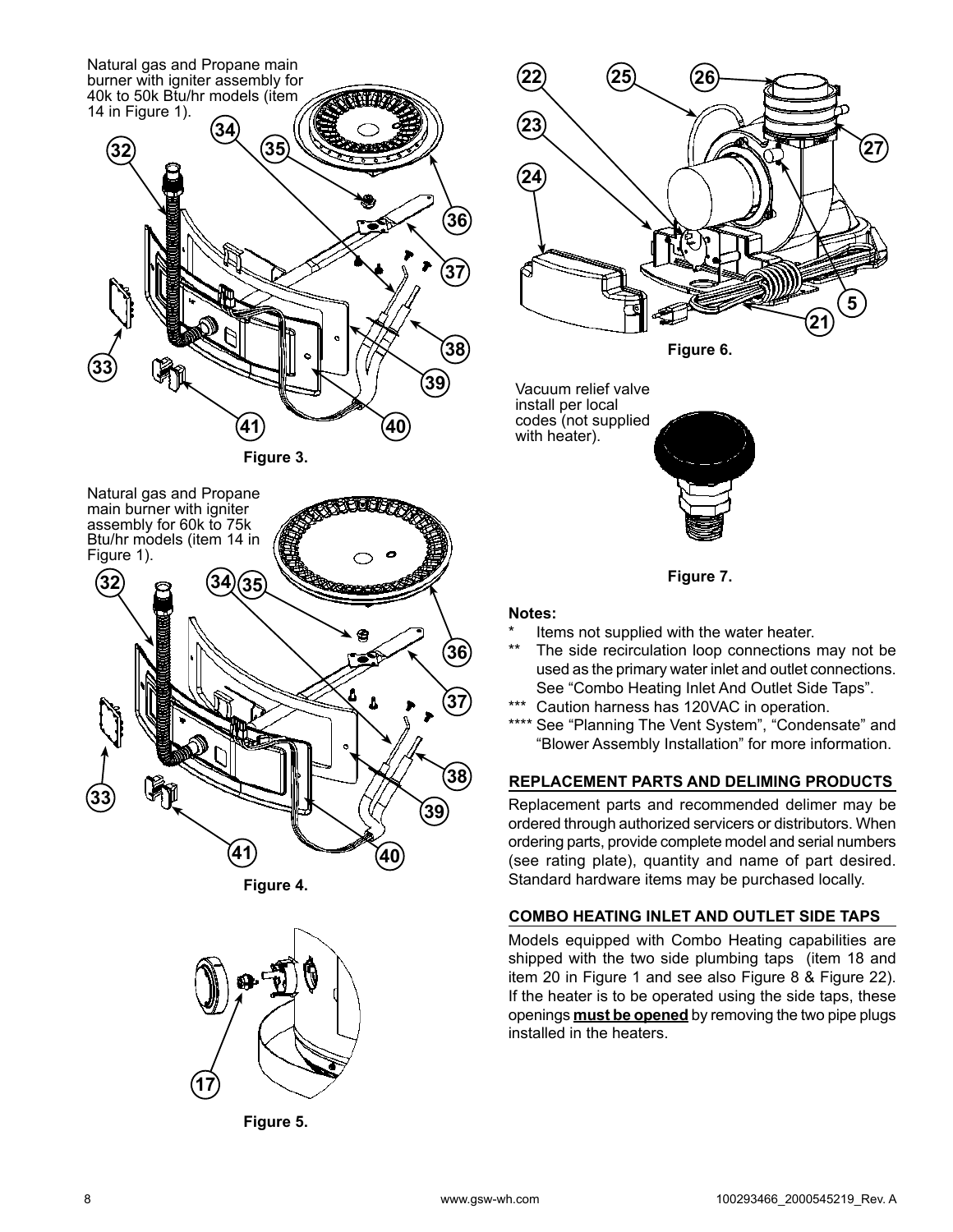#### **WATER PIPING - MIXING VALVE USAGE**

#### **Mixing Valves**



Water heated to a temperature which satisfies space heating, clothes washing, dish washing, and other sanitizing needs can scald and cause permanent injury upon contact. Short repeated heating cycles caused by small hot-water uses can cause a temperature increase of the hot water by 11C° (20F°) higher than the heater's temperature settings.



**Figure 8.** 

This appliance has been design certified as complying with American National Standard/CSA Standard for water heaters and certain models with side plumbing connections are considered suitable for Water (Potable) Heating and Space Heating.

**Note:** Do not use in space heating only applications.

The water supply pressure should not exceed 80 psi. If this occurs, a pressure reducing valve with a bypass should be installed in the cold water inlet line. This should be placed on the supply to the entire house in order to maintain equal hot and cold water pressures.







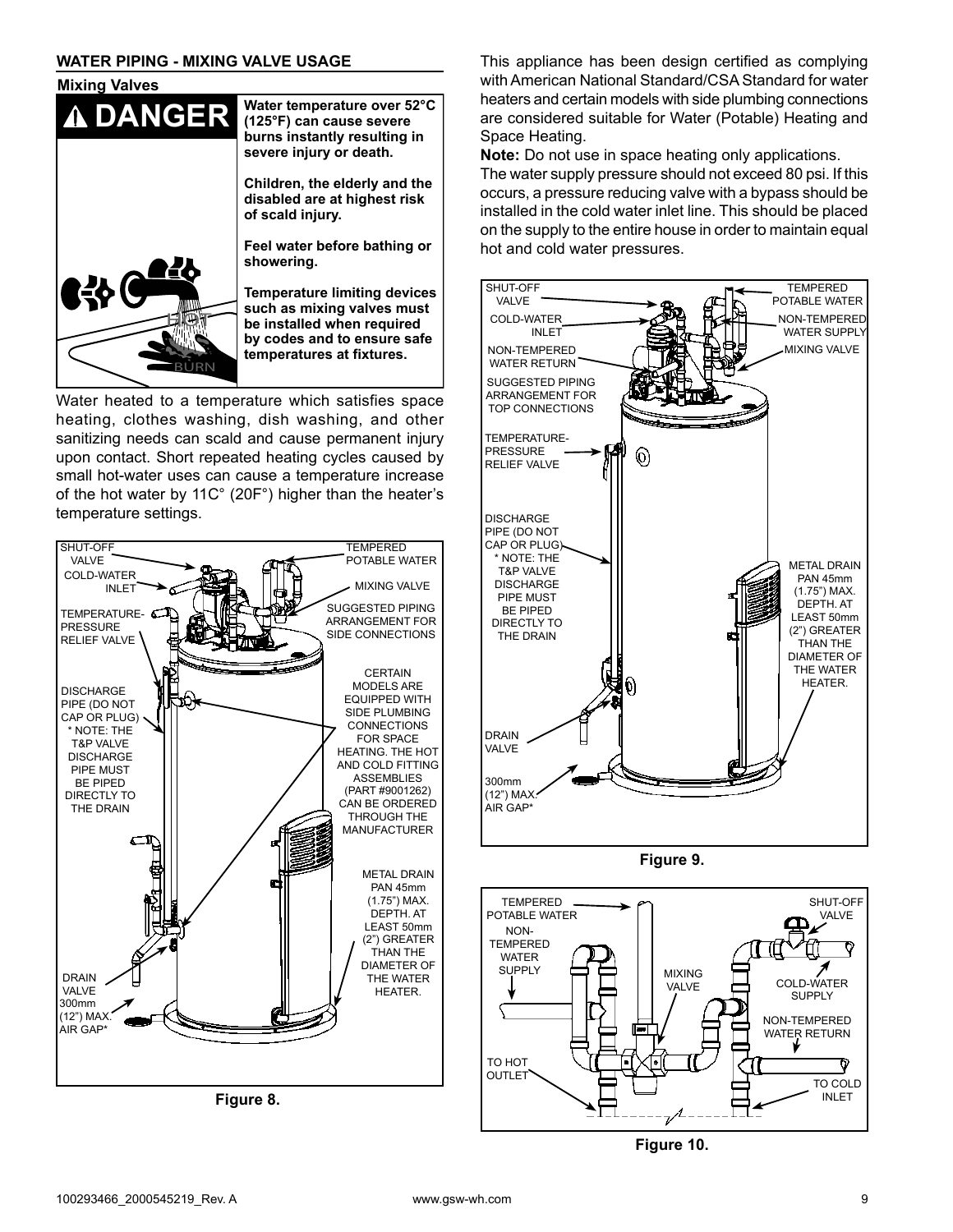Some people are more likely to be permanently injured by hot water than others. These include the elderly, children, the infirm and the physically/mentally disabled. Table 1 (published by U.S. Government Memorandum, 1978) shows the approximate time-to-burn relationship for normal adult skin. If anyone using hot water provided by the water heater being installed fits into one of these groups or if there is a local code or provincial law requiring a certain water temperature at the point of use, then special precautions must be taken.

| <b>Water</b><br><b>Temperature</b><br>$^{\circ}$ C ( $^{\circ}$ F)           | <b>Time for 1st</b><br><b>Degree Burns</b><br>(Less Severe Burns) | <b>Time for Permanent</b><br><b>Burns 2nd &amp; 3rd</b><br>Degree (Most<br><b>Severe Burns)</b> |  |  |  |
|------------------------------------------------------------------------------|-------------------------------------------------------------------|-------------------------------------------------------------------------------------------------|--|--|--|
| 44 (110)                                                                     | (normal shower temp.)                                             |                                                                                                 |  |  |  |
| 47 (116)                                                                     | (pain threshold)                                                  |                                                                                                 |  |  |  |
| 47 (116)                                                                     | 35 minutes                                                        | 45 minutes                                                                                      |  |  |  |
| 50 (122)                                                                     | 1 minute                                                          | 5 minutes                                                                                       |  |  |  |
| 55 (131)                                                                     | 5 seconds                                                         | 25 seconds                                                                                      |  |  |  |
| 60 (140)                                                                     | 2 seconds                                                         | 5 seconds                                                                                       |  |  |  |
| 65 (149)                                                                     | 1 second                                                          | 2 seconds                                                                                       |  |  |  |
| 68 (154)                                                                     | instantaneous                                                     | 1 seconds                                                                                       |  |  |  |
| (U.S. Government Memorandum, C.P.S.C., Peter L. Armstrong,<br>Sept. 15,1978) |                                                                   |                                                                                                 |  |  |  |

**Table 1.** 

In addition to using lowest possible temperature setting that satisfies demand of application, a mixing valve should be installed at water heater (see Figure 8 & Figure 9) or at hot-water taps to further reduce system water temperature. Mixing valves are available at plumbing supply stores. Consult a Qualified Installer or Service Agency. Follow mixing valve manufacturer's instructions for installation of the valves. Before changing the factory setting on the thermostat, read the "Operating The Temperature Control System" section in this manual.

#### **WATER HEATER OPERATION**

Figure 11 shows the water heater's sequence of operation when a call for heat is initiated. The ignition control module will attempt to light the burner three times. If the ignition control does not detect ignition it will enter lockout mode and flash the corresponding error code.



**Figure 11.**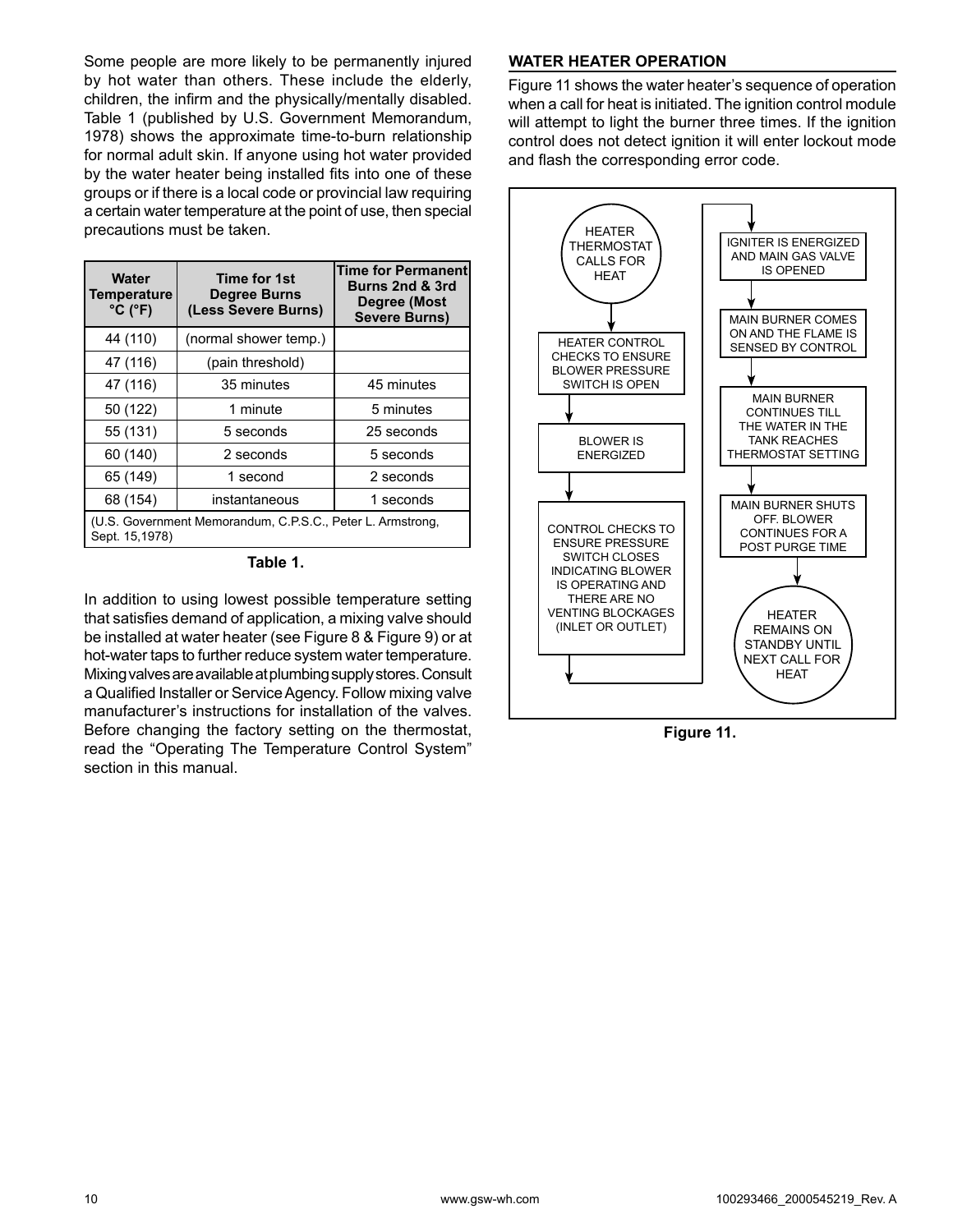

**Disconnect power before servicing.**

**Replace all parts and panels before operating.**

**Failure to do so can result in death or electrical shock.**

Before plugging in the water heater, always make sure:

- The voltage and frequency correspond to that specified on the water heater wiring diagram.
- The electrical outlet has the proper overload fuse or breaker protection.
- 1. The unit must be connected to a 120VAC power supply. A dedicated circuit is preferred.
- 2. The water heater must be properly grounded.
- 3. This water heater is a polarity sensitive appliance and will not operate properly if the power supply polarity is reversed.
- 4. Do not use a GFI outlet.

**Note:** Always reference the wiring diagram for the correct electrical connections.

After making all electrical connections, completely fill the tank with water and check all connections for leaks. Open the nearest hot-water faucet and let it run for 3 minutes to purge the water lines of air and sediment and to ensure complete filling of the tank. The electrical power may then be turned on. Verify proper operation after servicing. See also "Installation Checklist".

#### CAUTION

LABEL ALL WIRES PRIOR TO DISCONNECTION WHEN SERVICING CONTROLS. WIRING ERRORS CAN CAUSE IMPROPER AND DANGEROUS OPERATION. VERIFY PROPER OPERATION AFTER SERVICING. POWER VENT WIRING SCHEMATIC.

#### **NOTE: REFER TO THE "INSTALLATION CHECKLIST" BEFORE OPERATING THIS HEATER.**



**Figure 13.**



**Figure 12.**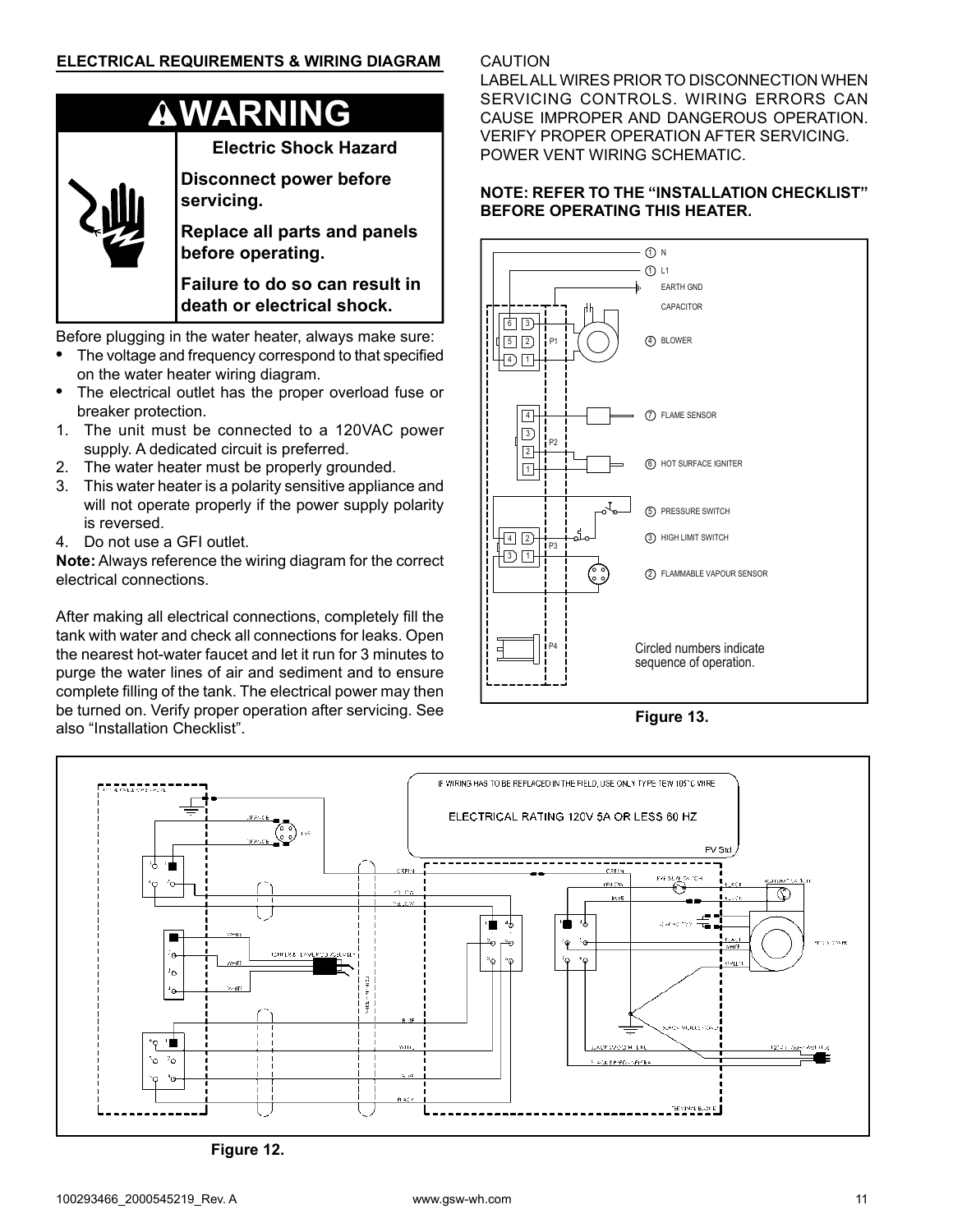### **SAFETY LOCKOUTS**

This water heater has several lockout features designed to prevent the heater from operating in unsafe conditions.

#### **HIGH LIMIT CONTROLS (ENERGY CUT OFF)**

#### **Thermostat/Water Temperature**

This feature is a part of the gas control valve/thermostat (see Figure 1, item 10) and limits the maximum water temperature. In the event of the water overheating, this safety feature shuts off the fuel supply to the burner.

#### **Blower High Limit Switch**

This device is located on the blower (see Figure 6, item 5) and limits the maximum temperature of the blower. If the blower temperature rises above the temperature setting, the switch opens causing the heater to shut down. The switch will auto reset once the temperature drops sufficiently.

#### **BLOWER AIR PRESSURE SWITCH**

This device, located in the junction box, monitors the air pressure produced by the blower. In the event that the exhaust venting becomes blocked or sufficiently restricted, the switch will shut the heater down (see Figure 6, item 22).

#### **FLAMMABLE VAPOUR SENSOR**

When using a gas fired water heater there is a risk of flammable vapours entering the combustion chamber, being ignited by the burner flame and causing a flashback. In order to detect such flammable vapours before they enter the combustion chamber, this water heater is equipped with a flammable vapours sensor (FVS). It is a chemical-absorption based sensor that is connected to the gas control/thermostat (see Figure 14). When exposed to flammable vapours it will trigger the control to stop the flow of gas and enter the FVS lockout state. While in the FVS lockout state the LED on the control will flash the gas lockout code. (Refer to the "System Status And Error Codes" section of this manual for an explanation of the codes applicable to the control installed on your water heater.) If this error occurs, check around the water heater for sources of chemical contamination such as: flammable vapours including gas vapours, solvents, paint and thinners as well as sources of water and detergents.

**Note:** Resetting the heater will reset the FVIR circuit if all sources of contamination have been removed and the sensor clears. If all sources of contamination have been removed and the system will not reset, the sensor will need to be replaced (see "Resetting The Heater Control").

If there is a problem with the wiring of the flammable vapour sensor or the flammable vapour interface, the LED will flash the failure status code (see "System Status And Error Codes").



**Figure 14.**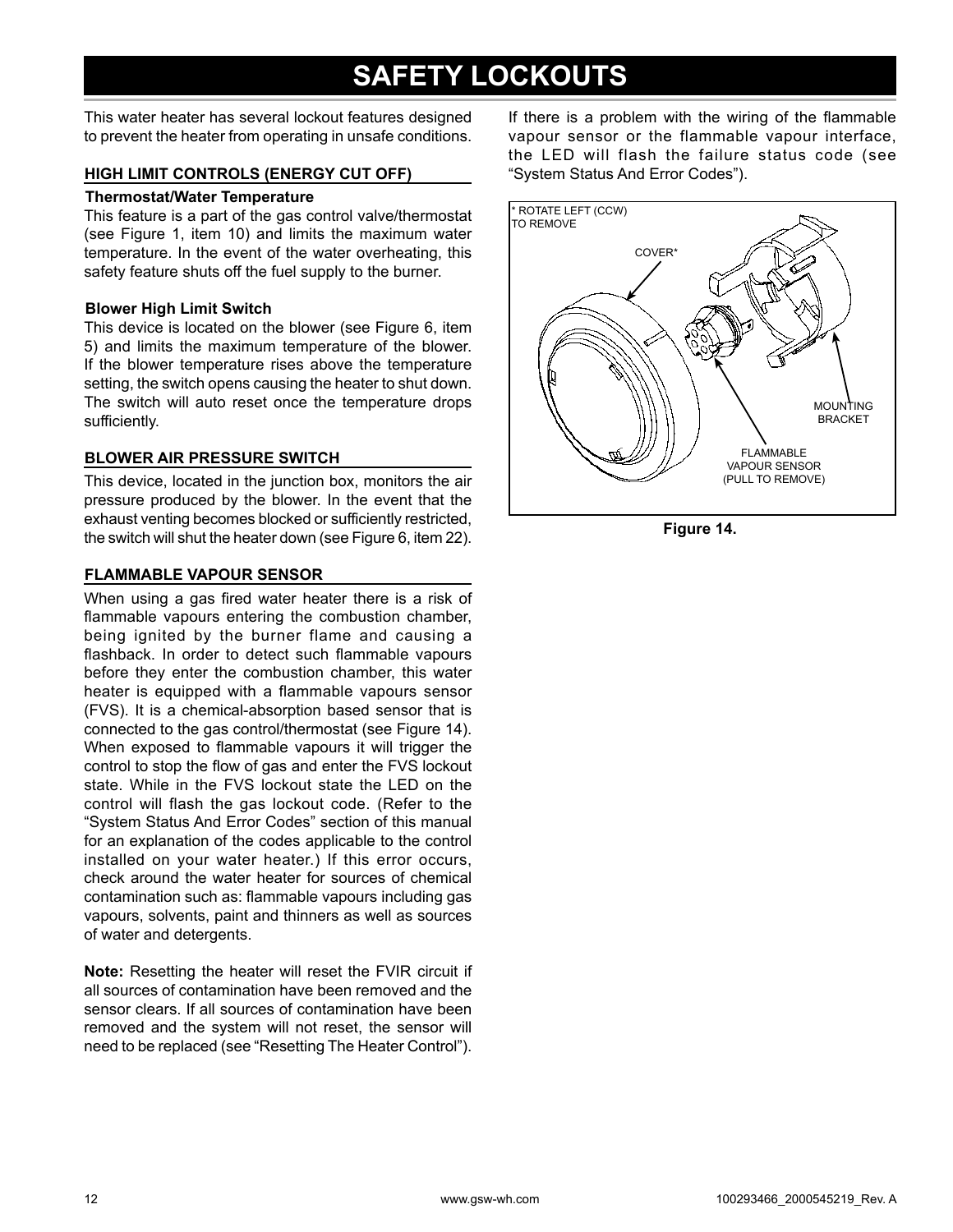# **LOCATING THE NEW WATER HEATER**

#### **FACTS TO CONSIDER ABOUT THE LOCATION**

Carefully choose an indoor location for the new water heater because the placement is a very important consideration for the safety of the occupants in the building and for the most economical use of the appliance. This water heater is not for use in manufactured (mobile) homes or outdoor installation.

Whether replacing an old water heater or putting the water heater in a new location, the following critical points must be observed:

- 1. Select a location indoors as close as practical to the vent termination or location to which the water heater vent piping is going to be connected, and as centralized with the water piping system as possible.
- 2. Selected location must provide adequate clearances for servicing and proper operation of the water heater.
- 3. Ensure the area has a continuous supply of air for combustion, blower dilution and ventilation.
- 4. Avoid locations that could cause the water heater to freeze from outside air.
- 5. Selected location must provide access to a properly grounded electrical branch circuit. A dedicated circuit is preferred. Do not use a GFI outlet.
- 6. Avoid locations that expose the water heater to direct sunlight.
- 7. Keep combustibles such as boxes, magazines, clothes, etc., away from the water heater area.

**Important:** Do not use an extension cord to connect the water heater to an electrical outlet.

**Important:** this heater has special venting requirements when installed in areas where the ambient temperatures exceed 44°C (110°F) (see "High Ambient Temperature Installations").

### **CAUTION**

#### **Property Damage Hazard**

- All water heaters eventually leak.
- Do not install without adequate drainage.

Installation of the water heater must be accomplished in such a manner that if the tank or any connections should leak, the flow of water will not cause damage to the structure. For this reason it is not advisable to install the water heater in an attic or upper floor. In all cases, a metal drain pan should be installed under the water heater. Metal drain pans are available at your local hardware store. Such a metal drain pan must have a clearance of at least 25mm (1") greater than any point on the water heater's outer jacket and must be piped to an adequate drain. The pan must have a maximum depth of 45mm (1.75").

Water heater life depends upon water quality, water pressure and the environment in which the water heater is installed. Water heaters are sometimes installed in locations where leakage may result in property damage,

even with the use of a metal drain pan piped to a drain. However, unanticipated damage can be reduced or prevented by a leak detector or water shut-off device used in conjunction with a piped metal drain pan. These devices are available from some plumbing supply wholesalers and retailers, and detect and react to leakage in various ways:

- Sensors mounted in the metal drain pan that trigger an alarm or turn off the incoming water to the water heater when leakage is detected.
- Sensors mounted in the metal drain pan that turn off the water supply to the entire building when water is detected in the metal drain pan.
- Water supply shut-off devices that activate based on the water pressure differential between the cold-water and hot-water pipes connected to the water heater.
- Devices that will turn off the gas supply to a gas water heater while at the same time shutting off its water supply.

#### **STORAGE OF FLAMMABLE LIQUIDS**

Flammable liquids (such as gasoline, solvents, propane (LP or butane, etc.) and other substances (such as adhesives, paints, etc.) emit flammable vapours which can be ignited by a gas water heater's hot surface igniter (HSI) or main burner. The resulting flashback and fire can cause death or serious burns to anyone in the area.

This water heater is equipped with a FV (Flammable Vapour) sensor for detecting the presence of flammable vapours. When the sensor detects those vapours, the unit will shut down and not operate. Should this happen, please refer to the "Troubleshooting Guidelines" section of this manual. Even though this water heater is a flammable vapour ignition resistant (FVIR) water heater and is designed to reduce the chances of flammable vapours being ignited, gasoline and other flammable substances should never be stored or used in the same vicinity or area containing a gas water heater or other open flame or spark producing appliance. Examples of such locations are garages, storage and utility areas.

The water heater must be located and/or protected so it is not subject to physical damage by a moving vehicle.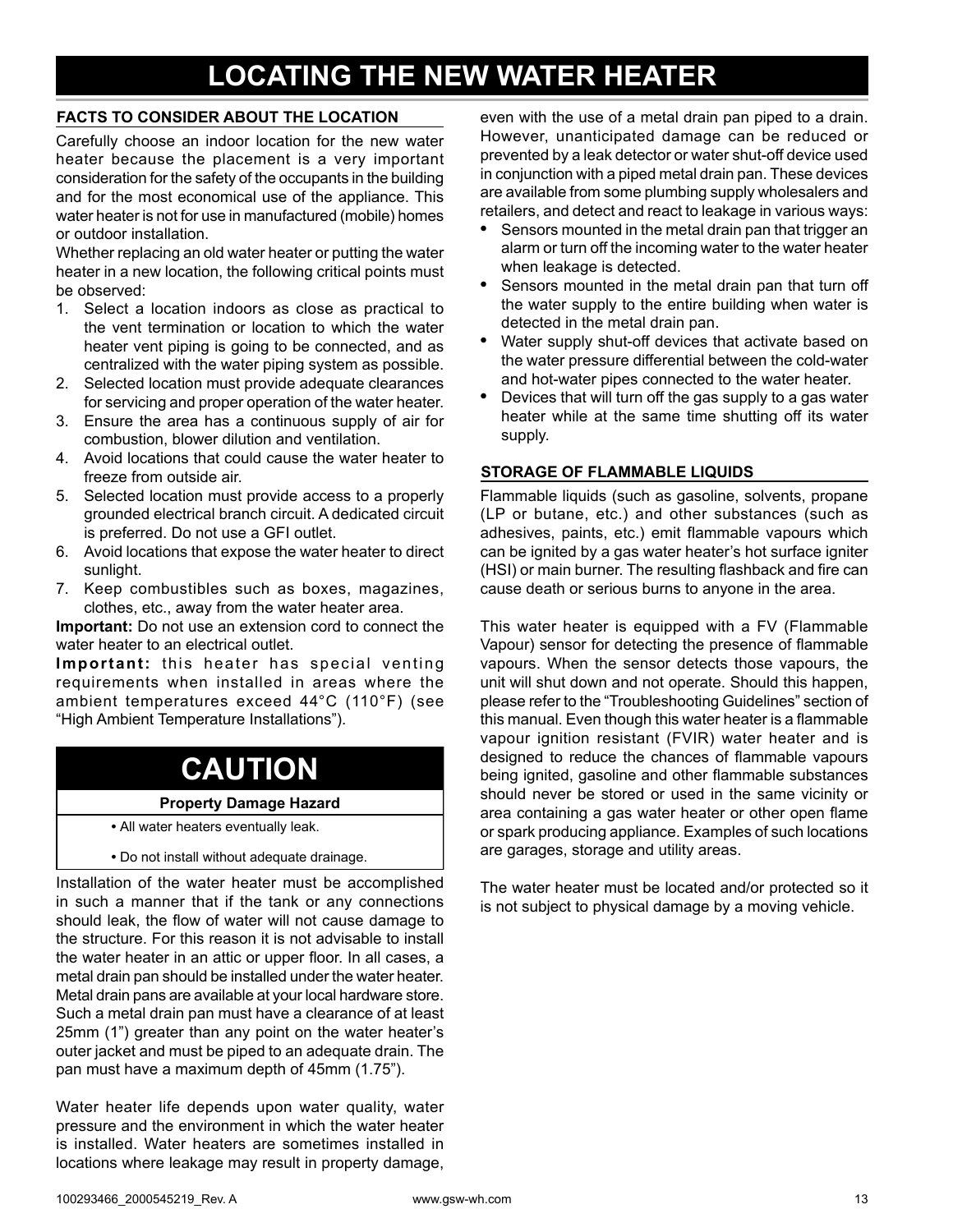# **WARNING**

#### **Fire or Explosion Hazard**

- Do not store or use gasoline or other flammable vapours and liquids in the vicinity of this or any other appliance.
- Avoid all ignition sources if you smell gas.
- Do not expose water heater control to excessive gas pressure.
- Use only gas shown on rating plate.
- Maintain required clearances to combustibles. **•** Keep ignition sources away from faucets after extended
- period of non-use.

**Read instruction manual before installing, using or servicing water heater.**





### **Fire Hazard WARNING**

For continued protection against risk of fire:

- Do not install water heater on carpeted floor.
- Do not operate water heater if flood damaged.

#### **Clearances to Combustibles**

standard clearances, install water heater according to Minimum clearances between water heater and combustibles are 0mm (0") at the sides and rear, 140mm  $(5.5)$  from the front and 200mm  $(8)$  from top (standard clearance.) If clearances stated on the heater differ from clearances stated on the heater (see Figure 15).

#### **Floors with Carpeting**

This water heater must not be installed directly on carpeting. Carpeting must be protected by a metal or wood panel beneath the appliance extending beyond the full width and depth of the appliance by at least 75mm (3") in every direction, or if the appliance is installed in an alcove or closet, the entire floor must be covered by the panel. Failure to heed this warning may result in a fire hazard.

### **Clearance for Servicing**

Adequate clearance of 600mm (24") for servicing this appliance should be considered before installation, such as changing the anodes, etc.

A minimum clearance of 140mm (5.5") must be allowed for access to replaceable parts such as thermostats, drain valve and relief valve.

When installing the heater, consideration must be given to proper location. Location selected should be as close to the wall as practicable and as centralized with the water piping system as possible.



**Figure 15.** 

A gas water heater cannot operate properly without the correct amount of air for combustion and ventilation. Do not install in a confined area such as a closet unless you provide air as shown below and described in the "Air Requirements" section (see Figure 16). Never obstruct the flow of ventilation air for dilution and combustion. If you have any doubts or questions at all, call your gas supplier. Failure to provide the proper amount of combustion air can result in a fire or explosion and cause death, serious bodily injury, or property damage.





**Figure 16.**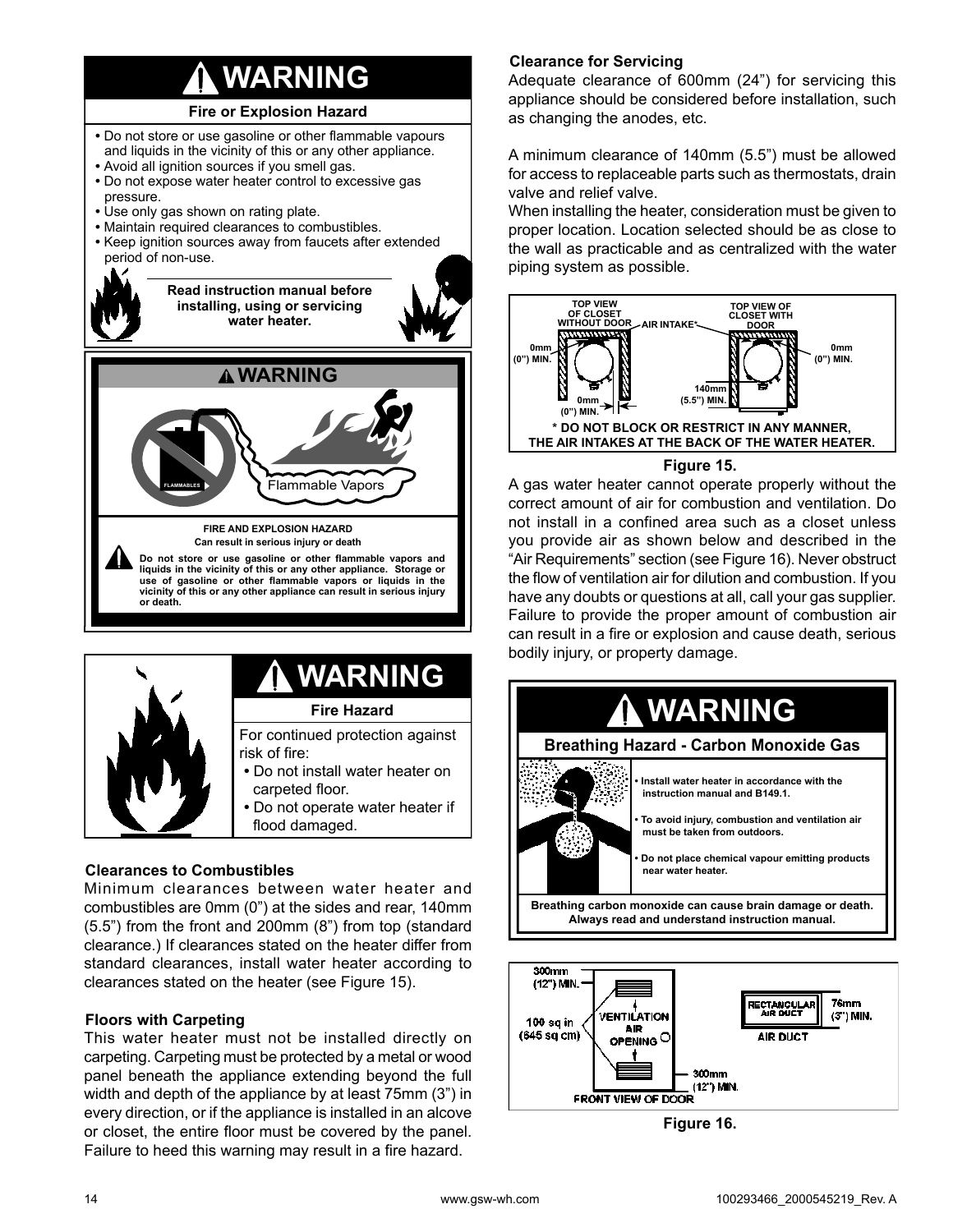If this water heater will be used in beauty shops, barber shops, cleaning establishments, or self-service laundries with dry cleaning equipment, it is imperative that the water heater or water heaters be installed so that combustion and ventilation air be taken from outside these areas. Propellants of aerosol sprays and volatile compounds, (cleaners, chlorine based chemicals, refrigerants, etc.) in addition to being highly flammable in many cases, will also react to form corrosive hydrochloric acid when exposed to the combustion products of the water heater. The results can be hazardous, and also cause product failure.

#### **INSULATION JACKETS AND BLANKETS**

Do not add insulation jackets or blankets to this water heater.



#### **AIR REQUIREMENTS**

A gas water heater cannot operate properly without the correct amount of air for combustion. Do not install in a confined area such as a closet, unless you provide adequate air supply. Never obstruct the flow of blower dilution and ventilation air. If you have any doubts or questions at all, call your gas supplier. Failure to provide the proper amounts of air can result in a fire or explosion and cause death, serious bodily injury, or property damage. The combustion and dilution air inlets are shown in Figure 2.

**Important:** Air must not come from a corrosive atmosphere. Any failure due to corrosive elements in the atmosphere is excluded from warranty coverage.

Installations in or for certain places including, but not limited to, those listed below may require outdoor air for combustion and dilution to reduce the risk of chemical exposure. In these cases it is probably necessary to install a Power Direct Vent (PDV) water heater:

- Beauty shops, Photo processing labs
- Buildings with indoor pools
- Water heaters installed in some laundry, hobby or craft rooms
- Water heaters installed near chemical storage areas In some cases, isolation of the water heater from corrosive environments may be required.

#### **APPLIANCES IN ENCLOSURES**

If the water heater is installed in an enclosure ensure an air supply is provided as required by the current edition of "Natural Gas and Propane Installation Codes" CSA-B149.1.

#### **CHEMICAL VAPOUR CORROSION**

CORROSION OF THE FLUEWAYS AND VENT SYSTEM MAY OCCUR IF AIR FOR COMBUSTION CONTAINS CERTAIN CHEMICAL VAPOURS . SUCH CORROSION MAY RESULT IN FAILURE AND RISK OF ASPHYXIATION. Spray can propellants, cleaning solvents, refrigerator and air conditioning refrigerants, swimming pool chemicals, calcium and sodium chloride (water softener salt), waxes, and process chemicals are typical compounds which are potentially corrosive. Do not store products of this sort near the heater. Also air which is brought in contact with the heater should not contain any of the chemicals. If necessary, uncontaminated air should be obtained from remote or outside sources. The Limited Warranty is voided when failure of water heater is due to a corrosive atmosphere. See Limited Warranty for complete terms and conditions.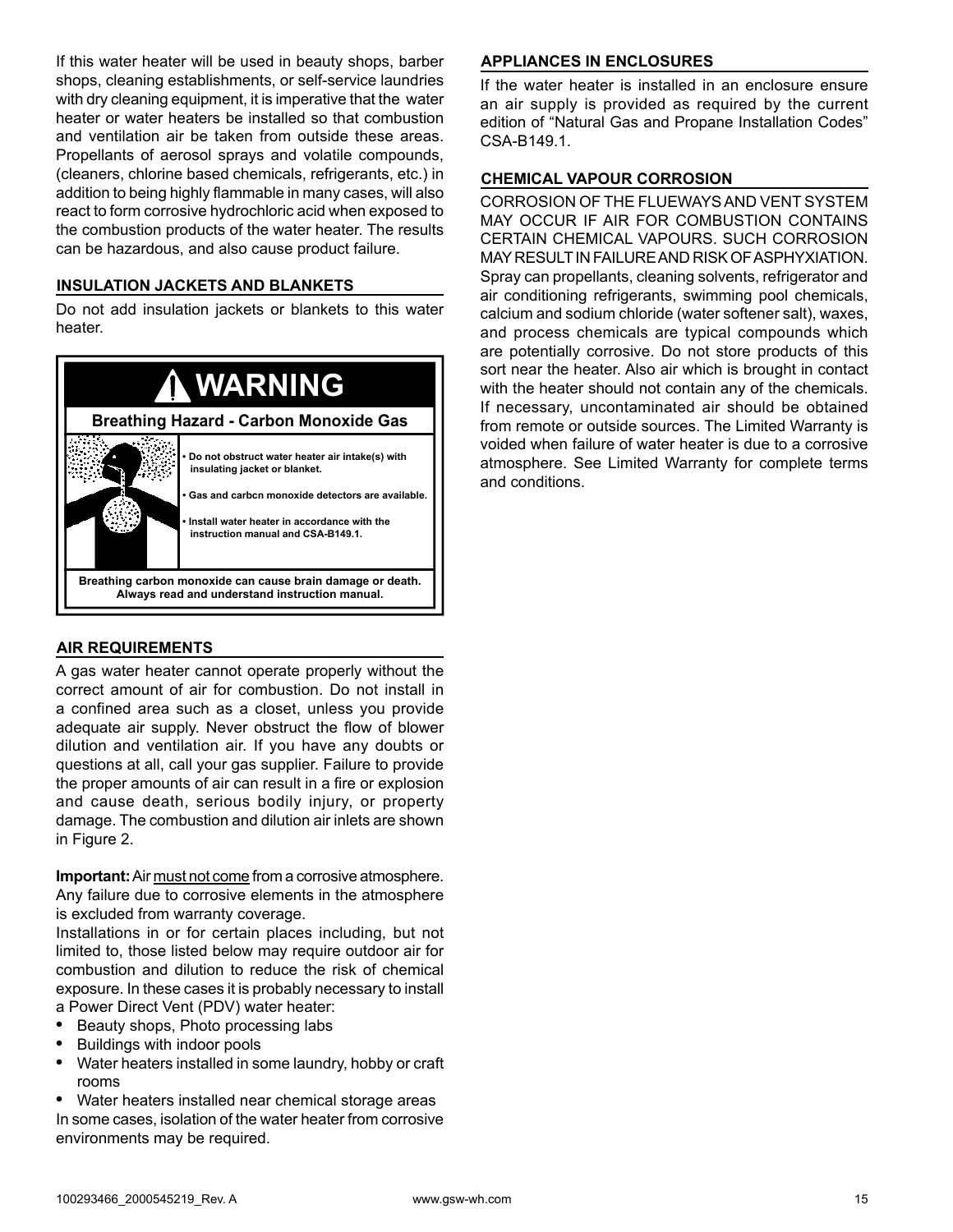# **INSTALLING THE NEW WATER HEATER**

#### **WATER PIPING**



The water supply pressure should not exceed 80 psi. If this occurs, a pressure reducing valve with a bypass should be installed in the cold water inlet line. This should be placed on the supply to the entire house in order to maintain equal hot and cold water pressures.

#### HOT WATER CAN SCALD:

Water heaters are intended to produce hot water. Water heated to a temperature which will satisfy space heating, clothes washing, dish washing, cleaning and other sanitizing needs can scald and permanently injure you upon contact. Some people are more likely to be permanently injured by hot water than others. These include the elderly, children, the infirm, or physically/ mentally handicapped. If anyone using hot water fits into one of these groups or if there is a local code or provincial law requiring certain temperature water at the hot-water tap, then you must take special precautions. In addition to using lowest possible temperature setting that satisfies your hot water needs, a means such as a mixing valve, should be used at hot-water taps used by these people or at the water heater (see Figure 8 & Figure 9). Valves for reducing point of use temperature by mixing cold and hot water are also available.

#### **SPACE HEATING AND POTABLE WATER SYSTEMS**

This appliance has been design certified as complying with American National Standard/CSA Standard for water heaters and are considered suitable for Water (Potable) Heating and Space Heating. **Note:** Water heaters used in combination water/space heating shall not be used in space heating only applications.

# **WARNING**

**Toxic Chemical Hazard**

**•** Do not connect to non-potable water system.

Consult a Qualified Installer or Service Agency. Follow manufacturer's instructions for installation of valves. Before changing the factory setting on thermostat, read "Operating The Temperature Control System" section in this manual.

- This water heater should not be connected to any heating systems or components previously used with a non-potable water heating appliance.
- All piping components connected to this unit for space heating applications should be suitable for use with potable water.
- Toxic chemicals, such as those used for boiler treatment shall not be introduced into the potable water used for space heating.
- When the system requires water for space heating at temperatures higher than required for domestic water purposes, a mixing valve must be installed. Please refer to see Figure 8 & Figure 9 for suggested piping arrangement.

**Note:** Water piping and vent piping occupy the space above the water heater. Plan the water piping to ensure it does not cause interference with the vent piping (see "Planning The Vent System").

If this water heater is to be used to supply both space heating and potable water, the instructions listed below must be followed:

- Combo heating systems and hot water supply recirculation loop systems require adequate check valves in the loop piping to prevent passive circulation through the water heater when the system pump is not operating.
- Be sure to follow the manual(s) shipped with the air handler or other type heating system.
- This water heater is not to be used as a replacement for an existing boiler installation.
- Do not use with piping that has been treated with chromates, boiler seal or other chemicals and do not add any chemicals to the water heater piping.
- If the space heating system requires water temperatures in excess of 49°C (120°F), a mixing valve must be installed, per the manufacturer's instructions, in the potable hot-water supply to limit the risk of scald injury.
- Pumps, valves, piping and fittings must be compatible with potable water.
- A properly installed flow control valve is required to prevent thermosiphoning. Thermosiphoning is the result of a continuous flow of water through the air handler circuit during the off cycle. Weeping (blow off) of the temperature-pressure relief valve (T&P) or higher than normal water temperatures are the first signs of thermosiphoning.
- The hot-water line from the water heater should be vertical past any mixing valve or supply line to the heating system to remove air bubbles from the system.
- Do not connect the water heater to any system or components previously used with non-potable water heating appliances when used to supply potable water.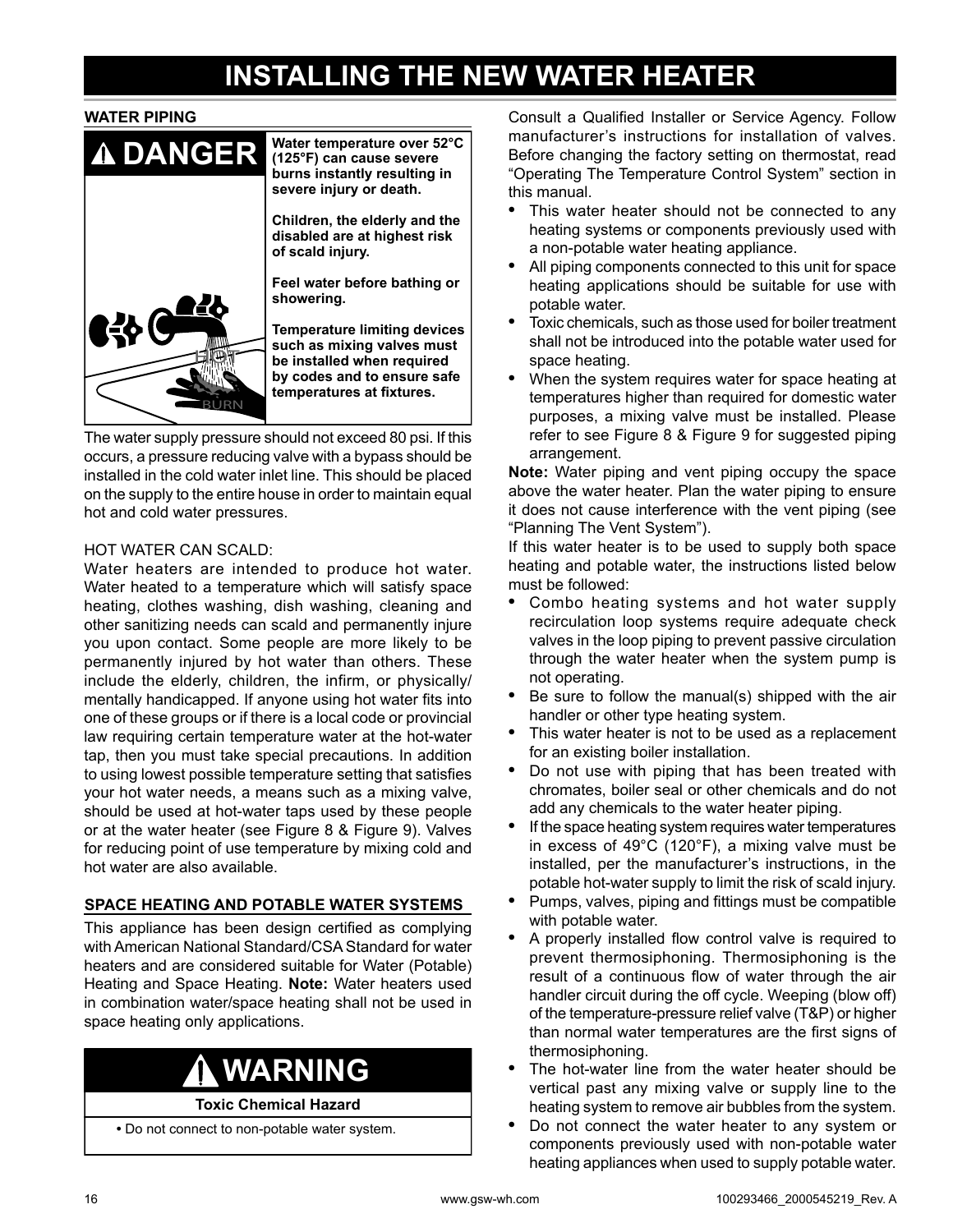#### **COMBO HEATING**

This section serves as a guide for the installation and use of "Combo" heating systems utilizing a domestic water heater that has been specifically approved for such use. It is written for those knowledgeable in the required trades and professionals involved in the design and installation of Combo Heating Systems.

It is the responsibility of the installer/designer to follow all applicable codes to ensure the effectiveness and safety of the installation.

#### **System Requirements**

The following requirements must be met for the installation of Combo Heating Systems:

- 1. All components used for the distribution of water in the heating loop must be suitable for potable water. These include all piping, fittings, solder and fluxes, pumps for circulation of water, valves, etc.
- 2. The water heater must not be connected to a hydronic heating system that has been used previously. This heater is not designed to be used in a space heating only application.
- 3. No boiler treatment chemicals of any kind shall be introduced into the system.
- 4. The Combo System components must be selected and sized to meet and maintain the total calculated demands for both domestic service hot water and space heating requirement. The sizing and installation must be performed in accordance with good engineering practice such as **"ASHRAE Handbooks", HRAI's Unified Combo Guidelines, "Hydronics Institute Manuals", ANSI Z223.1, CSA F280, National/Provincial Building Codes**, ANSI and/or codes having jurisdiction.
- 5. The air handler (fan coil) and/or the circulating pump in a baseboard hydronic loop will require a dedicated 120VAC circuit. This must be provided and identified for this purpose.
- 6. All piping between the water heater and the air handler or hydronic baseboard loop must be adequately insulated to reduce heat loss.
- 7. If the local jurisdiction requires a back-flow preventer in the cold water line, an expansion tank of adequate size must be installed.
- 8. "Combo" Heating Systems require higher water temperatures than other applications. When the system is used to supply water for Combo Heating applications, a means, such as mixing valve, must be installed to temper the water in order to reduce scald hazard potential (see Figure 17 & Figure 18).

#### **Installation**

The heating mode may be one of the following options:

- A. A fan coil/air handler (Figure 17).
- B. A hydronic baseboard (finned tube) loop/In floor heating (Figure 18).

The following is a list of requirements for the installation of option A or B.

- 1. Install shut-off valves and unions so that the water heater can be isolated from the heating module should servicing of the water heater become necessary.
- 2. Install a drain valve at the lowest point of the heating loop so that water can be drained from the heating module without affecting the water heater.
- 3. If the air handler does not have a venting means at the highest point of the piping arrangement, install an air bleed at the highest point of the plumbing arrangement.
- 4. Install a solenoid valve before the side tap return to prevent cold water from continuously entering the water heater. Failure to install a solenoid valve could cause "stacking" and cause the T&P valve to open.



**Figure 17.** 



**Figure 18.**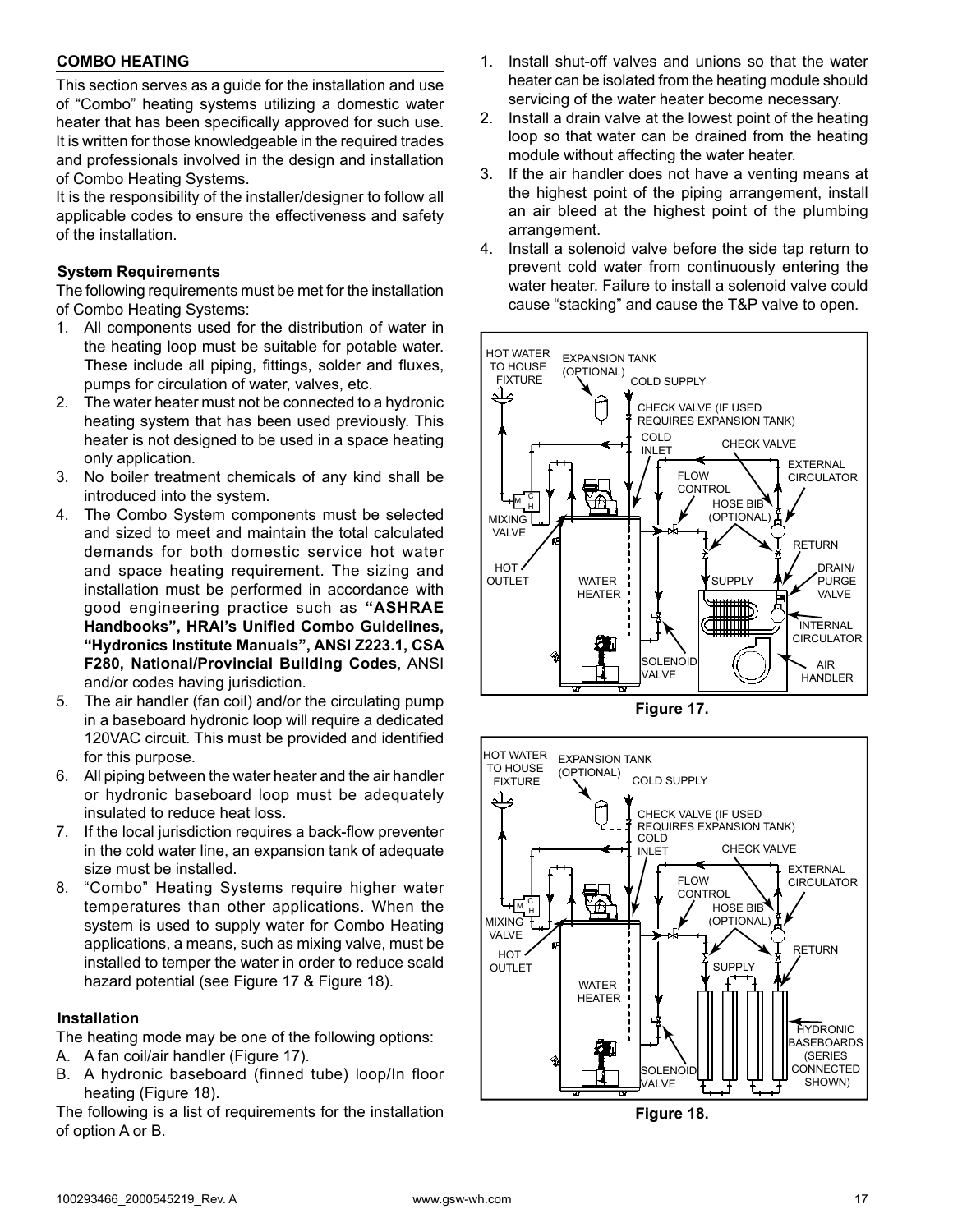#### **CLOSED WATER SYSTEMS**

Water supply systems may, because of code requirements or such conditions as high line pressure, among others, have installed devices such as pressure-reducing valves, check valves, and back flow preventers. Devices such as these cause the water system to be a closed system.

#### **RECIRCULATION LOOPS**

Combo heating systems and hot water supply recirculation loop systems require adequate check valves in the loop piping to prevent passive circulation through the water heater when the system pump is not operating.

Passive flow, also known as thermo-siphoning, can be generated when the loop system water is cooler than the temperature of the water in the heater. This can happen during long standby periods, during the off heating season or when the air handler is in air conditioning mode. Passive flow can cause unwanted firing of the heater resulting in overheating which can relieve the T&P valve.

#### **THERMAL EXPANSION**

As water is heated, it expands (thermal expansion). In a closed system, the volume of water will increase. As the volume of water increases, there will be a corresponding increase in water pressure due to thermal expansion. Thermal expansion can cause premature tank failure (leakage). This type of failure is not covered under the limited warranty. Thermal expansion can also cause intermittent temperature-pressure relief valve operation: water discharged from the valve due to excessive pressure build up. The temperature-pressure relief valve is not intended for the constant relief of thermal expansion. This condition is not covered under the limited warranty.

A properly-sized thermal expansion tank should be installed on all closed systems to control the harmful effects of thermal expansion. Contact a plumbing service agency or your retail supplier regarding the installation of a thermal expansion tank.

**Note:** To protect against untimely corrosion of hot and cold water fittings, it is recommended that dielectric unions or couplings be installed on this water heater when connected to copper pipe.

| <b>CAUTION</b>                                                                                                                                                                 |
|--------------------------------------------------------------------------------------------------------------------------------------------------------------------------------|
| <b>Property Damage Hazard</b>                                                                                                                                                  |
| • Avoid water heater damage.<br>• Install thermal expansion tank if necessary.<br>• Do not apply heat to cold water inlet.<br>• Contact qualified installer or service agency. |



**Figure 19.** 

Figure 19 shows typical attachment of water piping to the water heater. The water heater is equipped with 3/4" NPT water connections.

**Note:** If using copper tubing, solder tubing to an adapter before attaching the adapter to the water heater connections. Do not solder the water lines directly to the water heater connections - it will harm the dip tube and heat traps and damage the tank.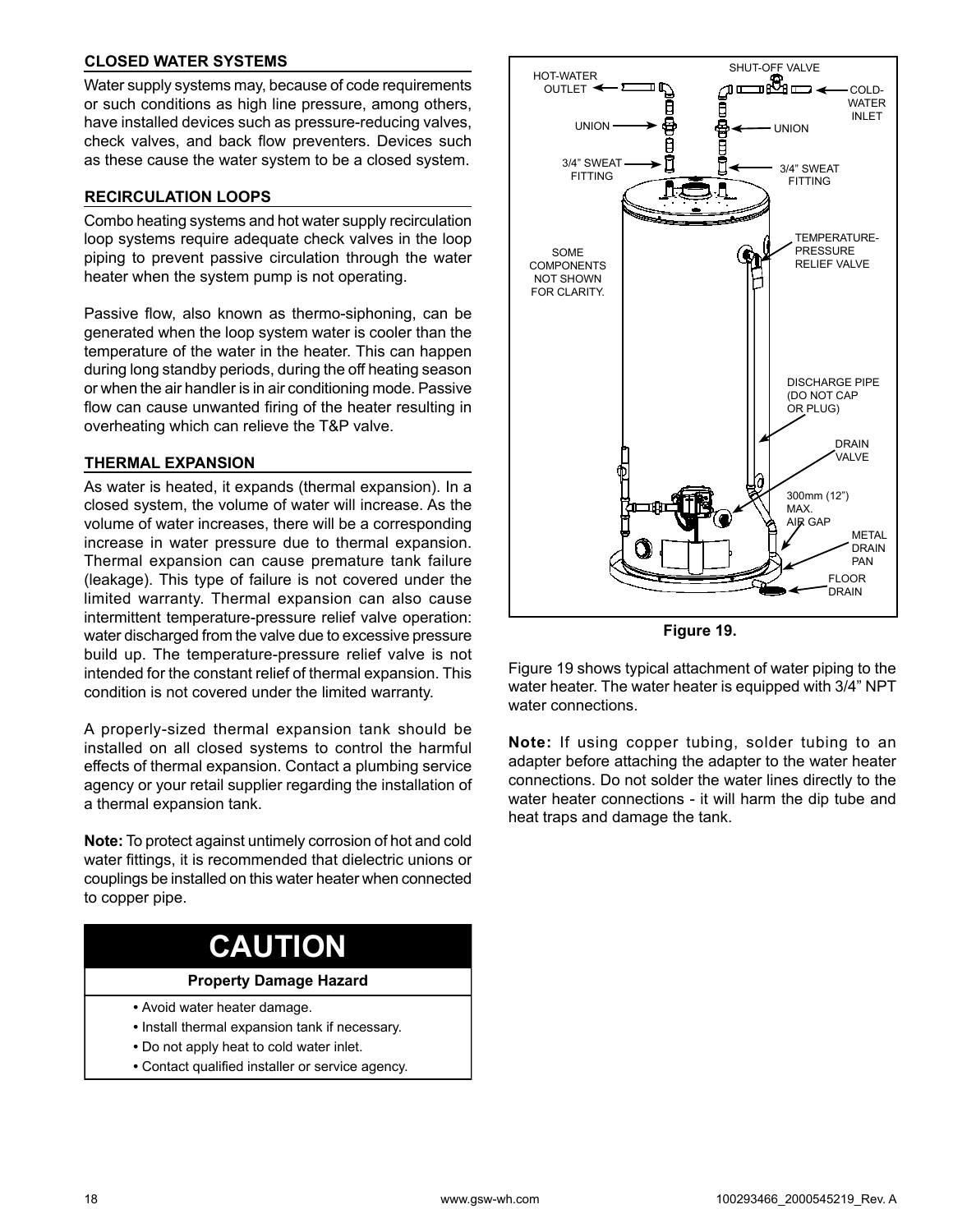

This water heater is provided with a properly rated/sized and certified combination Temperature-Pressure Relief Valve (T&P valve) by the manufacturer. The valve is certified by a nationally recognized testing laboratory that maintains periodic inspection of production of listed equipment of materials as meeting the requirements for **Relief Valves for Hot Water Supply Systems, ANSI Z21.22-CSA 4.4**, and the code requirements of ASME.

If replaced, the new T&P valve must meet the requirements of local codes, but not less than a combination temperaturepressure relief valve rated/sized and certified as indicated in the above paragraph. The new valve must be marked with a maximum set pressure not to exceed the marked hydrostatic working pressure of the water heater (150 psi) and a discharge capacity not less than the water heater Btu/hr input rate as shown on the water heater's model rating plate.

For safe operation of the water heater, the temperaturepressure relief valve must not be removed from its designated opening nor plugged. The T&P valve must be installed directly into the fitting of the water heater designed for the relief valve. Install discharge piping so that any discharge will exit the pipe within 300mm (12") above an adequate floor drain . Be certain that no contact is made with any live electrical part.

The discharge opening must not be blocked or reduced in size under any circumstances. Excessive length (over 9.14m (30')), or use of more than four elbows can cause restriction and reduce the discharge capacity of the valve.

No valve or other obstruction is to be placed between the T&P valve and the tank. Do not connect discharge piping directly to the drain unless a maximum of 300mm (12") air gap is provided. To prevent bodily injury, hazard to life, or property damage, the relief valve must be allowed to discharge water in adequate quantities should circumstances demand. If the discharge pipe is not connected to a drain or other suitable means, the water flow may cause property damage.

# **CAUTION**

#### **Water Damage Hazard**

**•** Temperature-pressure relief valve discharge pipe must terminate at an adequate drain.

#### **T&P Valve Discharge Pipe Requirements:**

- Must not be smaller than the pipe size of the relief valve or have any reducing coupling installed in the discharge line.
- Must not be capped, blocked, plugged or contain any valve between the relief valve and the end of the discharge line.
- Must terminate a maximum of 300mm (12") above a floor drain.
- Must be capable of withstanding 121°C (250°F) without distortion.
- Must be installed to allow complete drainage of both the valve and discharge line.

**Important:** Allowing the T&P discharge pipe to blow down into the drain pan can result in flooding of the area and result in serious property damage. Significant quantities of water can be released by an open T&P valve. Ensure the system has adequate capacity to channel water to the drain.



The T&P valve must be manually operated at least once a year. Caution should be taken to ensure (1) no one is in front of or around the outlet of the discharge line, and (2) the water manually discharged will not cause any bodily injury or property damage because the water may be extremely hot. If after manually operating the valve, it fails to completely reset and continues to release water, immediately close the cold-water inlet to the water heater, follow the draining instructions in this manual, and replace the temperature-pressure relief valve with a properly rated/ sized new one.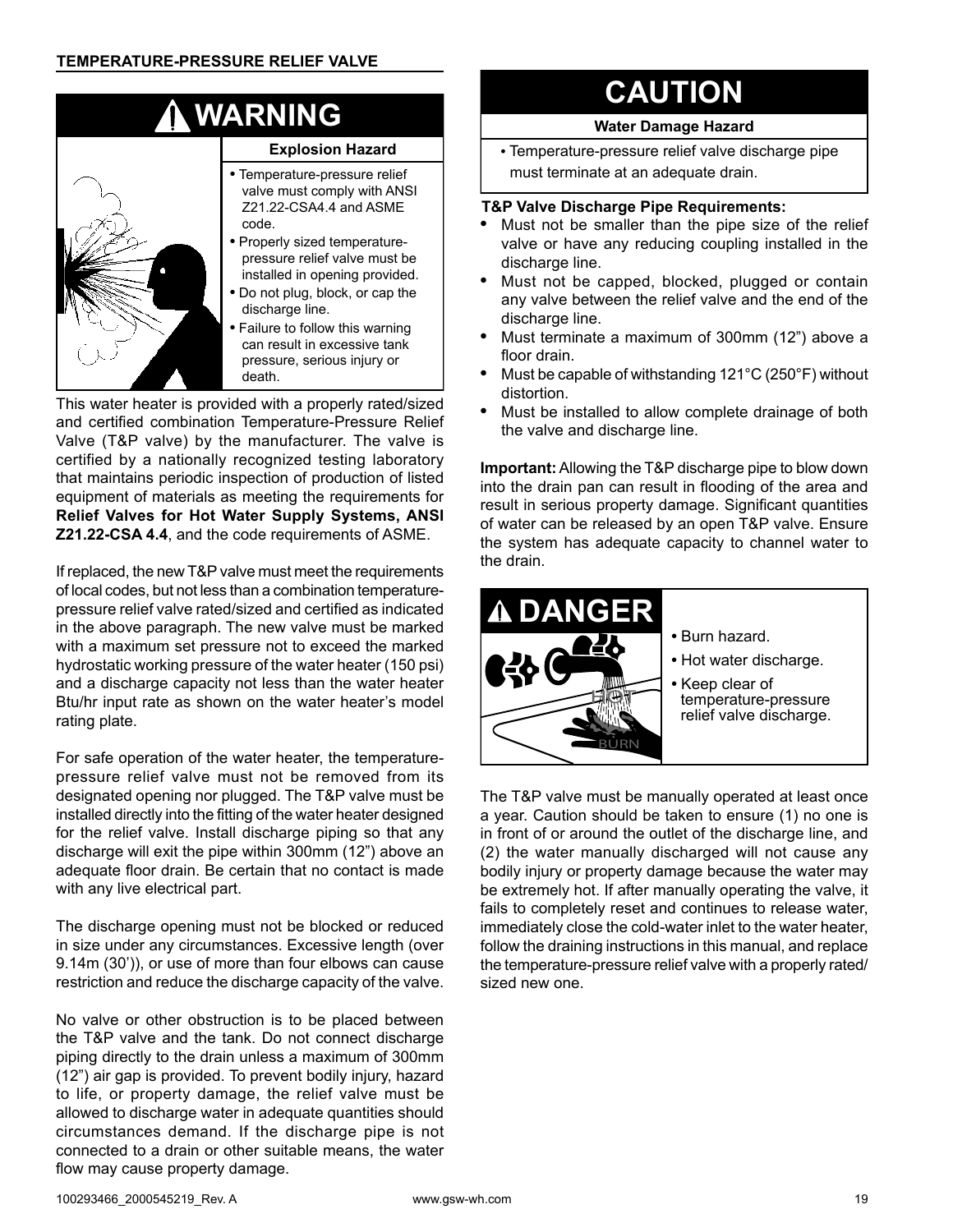**Note:** The purpose of a temperature-pressure relief valve is to prevent excessive temperatures and pressures in the storage tank. The T&P valve is not intended for the constant relief of thermal expansion. A properly sized thermal expansion tank must be installed on all closed systems to control thermal expansion, see "Closed Water Systems" and "Thermal Expansion" sections.

#### **Temperature-Pressure Relief Valve and Pipe Insulation**

The T&P valve installed on this water heater is covered by insulation to minimize heat loss. The insulation has a hole on the bottom side to accommodate the valve outlet and allow for the piping connection. Do not restrict the outlet opening of the T&P valve.



**Figure 20.** 

Locate the temperature and pressure relief valve on the water heater (also known as a T&P relief valve). See Figure 20.

- 1. Locate the slit running the length of the T&P relief valve insulation.
- 2. Spread the slit open and fit the insulation over the T&P relief valve. See Figure 20. Apply gentle pressure to the insulation to ensure that it is fully seated on the T&P Relief Valve. Once seated, secure the insulation with duct tape, electrical tape, or equivalent. **Important:** The insulation and tape must not block the discharge opening or hinder access to the manual relief lever (Figure 20). Ensure a discharge pipe is installed into the T&P valve discharge opening per the instructions in this manual.
- 3. Locate the hot water (outlet) & cold water (inlet) pipes to the water heater.
- 4. Locate the slit running the length of a section of pipe insulation.
- 5. Spread the slit open and slip the insulation over the cold water (inlet) pipe. Apply gentle pressure along the length of the insulation to ensure that it is fully seated around the pipe. Also, ensure that the base of the insulation is flush with the water heater. Once seated, secure the insulation with duct tape, electrical tape, or equivalent.
- 6. Repeat Step 5 and Step 6 for the hot water (outlet) pipe.
- 7. Add additional sections of pipe insulation as needed.

#### **HIGH ALTITUDE INSTALLATION**



This heater is approved for operation up to 3,079m (10,100 ft.) without alteration.

Failure to replace standard orifice with a high altitude orifice when installed above 3,079m (10,100 ft.) could result in improper and inefficient operation of the appliance, producing carbon monoxide gas in excess of safe limits, which could result in serious injury or death. Contact your gas supplier for any specific changes which may be required in your area.

### **GAS PIPING**



#### **Explosion Hazard**

**Have a qualified technician make sure that the L.P. gas operating pressure does not exceed 13" water column.**

**Failure to do so can result in death, explosion, or fire.**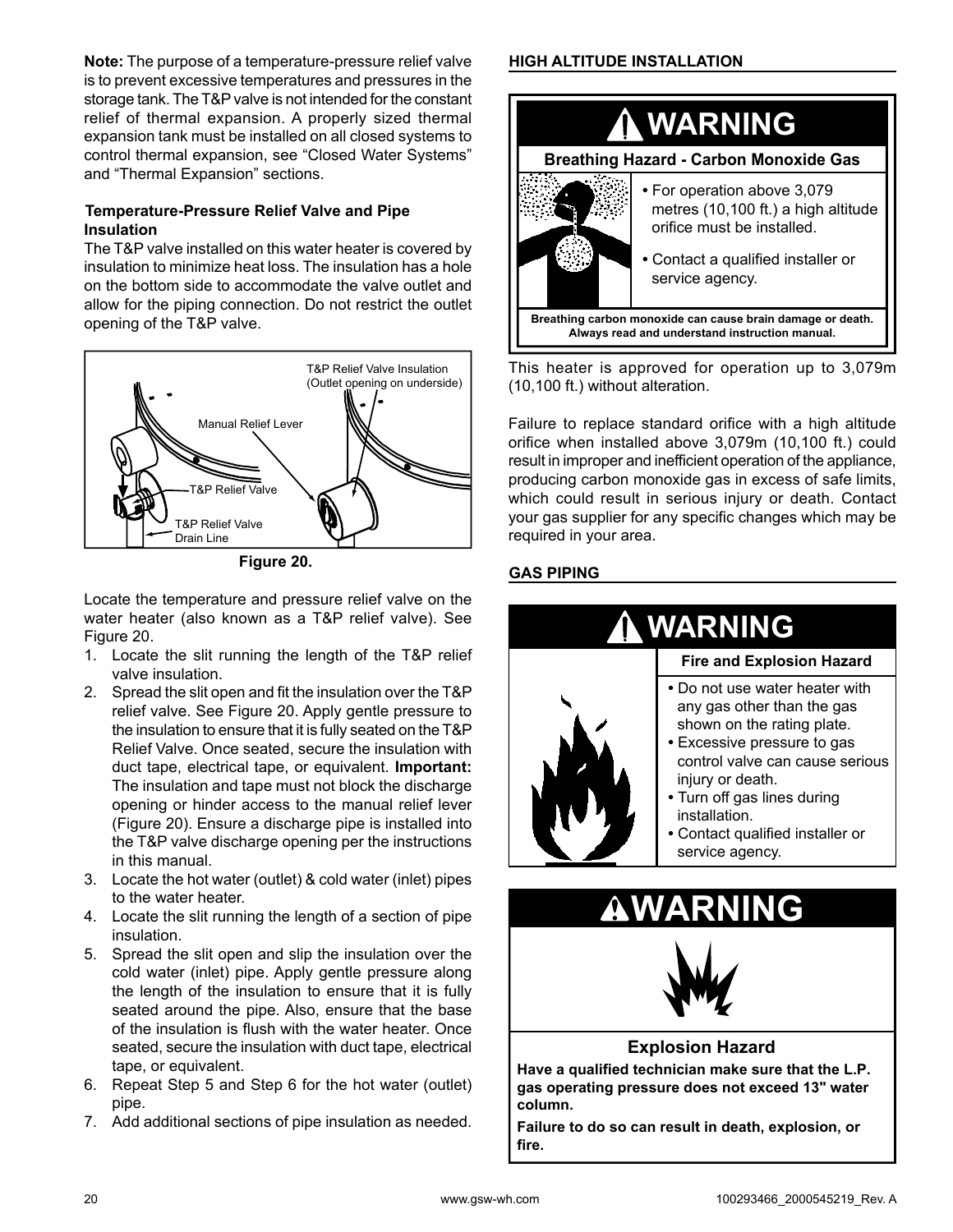Make sure the gas supplied is the same type listed on the model rating plate. The inlet gas pressure must not exceed 14 inch w.c. (3.5 kPa) for natural gas and propane gas. The minimum inlet gas pressure shown on the rating plate is that which will permit firing at rated input.

All gas piping must comply with local codes and ordinances or with the **"Natural Gas and Propane Installation Code" B149.1** (current edition). Copper or brass tubing and fittings must be certified for gas service.

If the gas control valve/thermostat is subjected to pressures exceeding 1/2 psi (3.2 kPa), the damage to the gas control valve/thermostat could result in a fire or explosion from leaking gas.

If the main gas line shut-off serving all gas appliances is used, also turn "OFF" the gas at each appliance. Leave all gas appliances shut "OFF" until the water heater installation is complete.

A gas line of sufficient size must be run to the water heater. Consult the current edition of **"Natural Gas and Propane Installation Code" B149.1** and your gas supplier concerning pipe size.

There must be:

- A readily accessible manual shut-off valve in the gas supply line serving the water heater, and
- A sediment trap ahead of gas control valve/thermostat to help prevent dirt and foreign materials from entering the gas control valve/thermostat.
- A flexible gas connector or a ground joint union between the shut-off valve and gas control valve/thermostat to permit servicing of the unit.

Be sure to check all the gas piping for leaks before lighting the water heater. Use a soapy water solution, not a match or open flame. Repair and retest as required. When finished, rinse off soapy solution and wipe dry.



Use pipe joint compound or Teflon© tape marked as being resistant to the action of gases.

The appliance and its gas connection must be leak tested before placing the appliance in operation.

The appliance and its individual shut-off valve should be disconnected from the gas supply piping system during any pressure testing of that system at test pressures in

excess of 1/2 psi. It should be isolated from the gas supply piping system by closing its individual manual shut-off valve during any pressure testing of the gas supply piping system at test pressures equal to or less than 1/2 psi.

Connecting gas piping to the gas control valve/thermostat of water heater can be accomplished by the method shown in Figure 21.



**Figure 21.** 

#### **SEDIMENT TRAPS**



A sediment trap should be installed as close to the inlet of the water heater as practical at the time of water heater installation. The sediment trap should be either a tee fitting with a capped nipple in the bottom outlet or other device recognized as an effective sediment trap. If a tee fitting is used, it should be installed in conformance with the method of installation shown in Figure 21.

Contaminants in the gas lines may cause improper operation of the gas control valve/thermostat that may result in fire or explosion. Before attaching the gas line be sure that all gas pipe is clean on the inside. To trap any dirt or foreign material in the gas supply line, a sediment trap must be incorporated in the piping. The sediment trap must be readily accessible. Install in accordance with the "Gas Piping" section. Refer to the current edition of the **"Natural Gas and Propane Installation Code" B149.1** .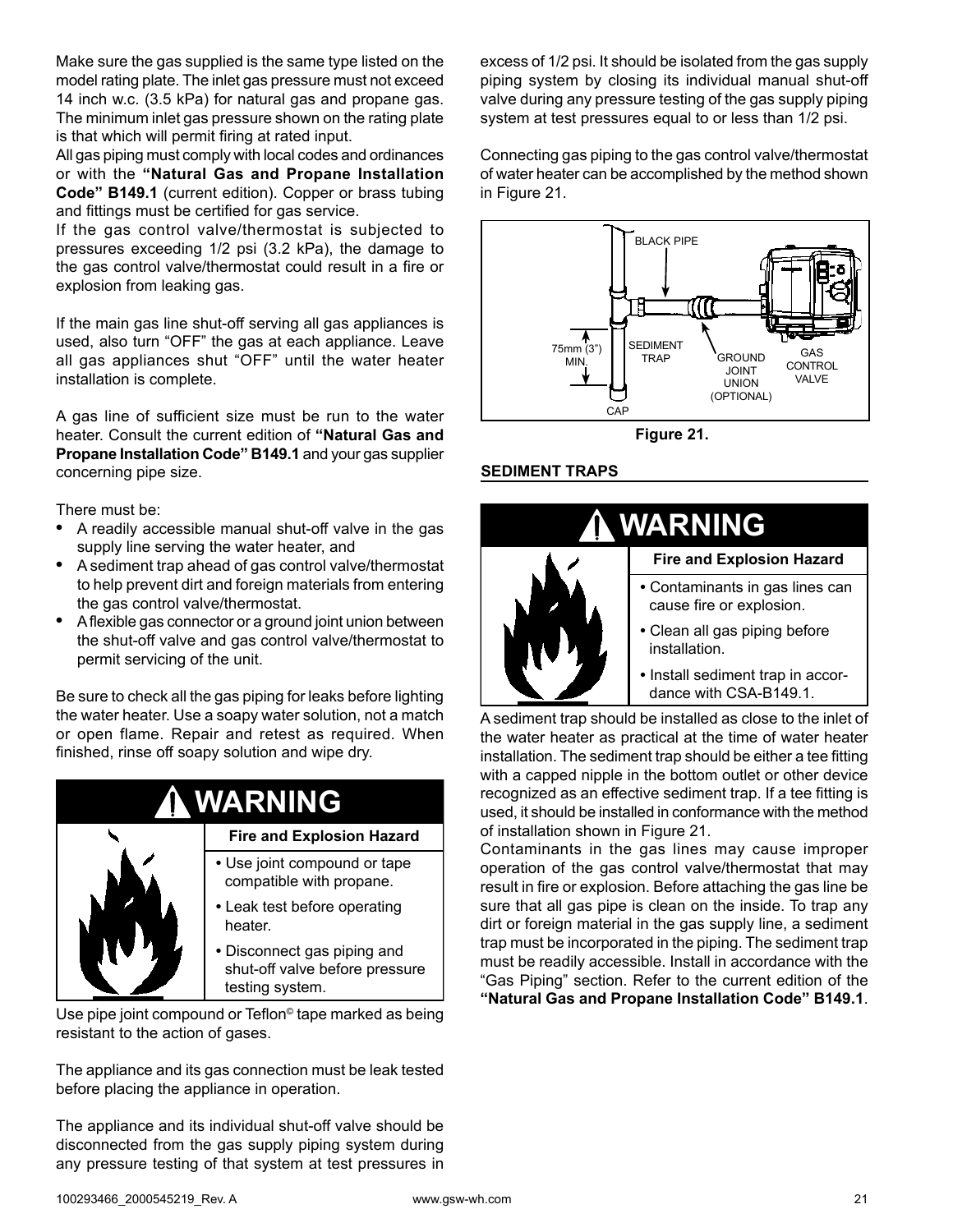

**Figure 22.** 

#### **FILLING THE WATER HEATER**

# **CAUTION**

#### **Property Damage Hazard**

- **•** Avoid water heater damage.
- **•** Fill tank with water before operating.
- Do not insert the power cord into the electrical receptacle until the heater has been fully installed.
- Never use this water heater unless it is completely full of water. To prevent damage to the tank, the tank must be filled with water. Water must flow from the hot-water faucet before turning "ON" gas to the water heater.

To fill the water heater with water:

- 1. Close the water heater drain valve by turning handle to the right (clockwise). The drain valve is on the lower front of water heater (see Figure 22).
- 2. If the heater is equipped with plumbing side taps and they are not connected to piping, ensure that the side taps have been closed with pipe plugs.
- 3. Open all hot-water faucets served by the water heater to allow air to escape from the tank and the water piping. Ensure any shut-off valves between the heater and the faucets are the open position.

4. Open the cold-water supply valve to the water heater. **Notes:**

- The cold-water supply valve must be left open when the water heater is in use.
- Avoid water leakage when filling the tank. Do not allow the insulation of the water heater to get wet as water can reduce the effectiveness of the insulation.
- 5. To ensure complete filling of the tank, allow air to exit by opening nearest hot-water faucet. Allow water to run until a constant flow is obtained. This will let air out of the water heater and the piping.
- 6. Check all water piping and connections for leaks. Repair as needed.

#### **VENTING**

Power Vent configurations use room air for combustion.



**Important:** DO NOT common vent this water heater with any power vented appliance. DO NOT vent into a common chimney.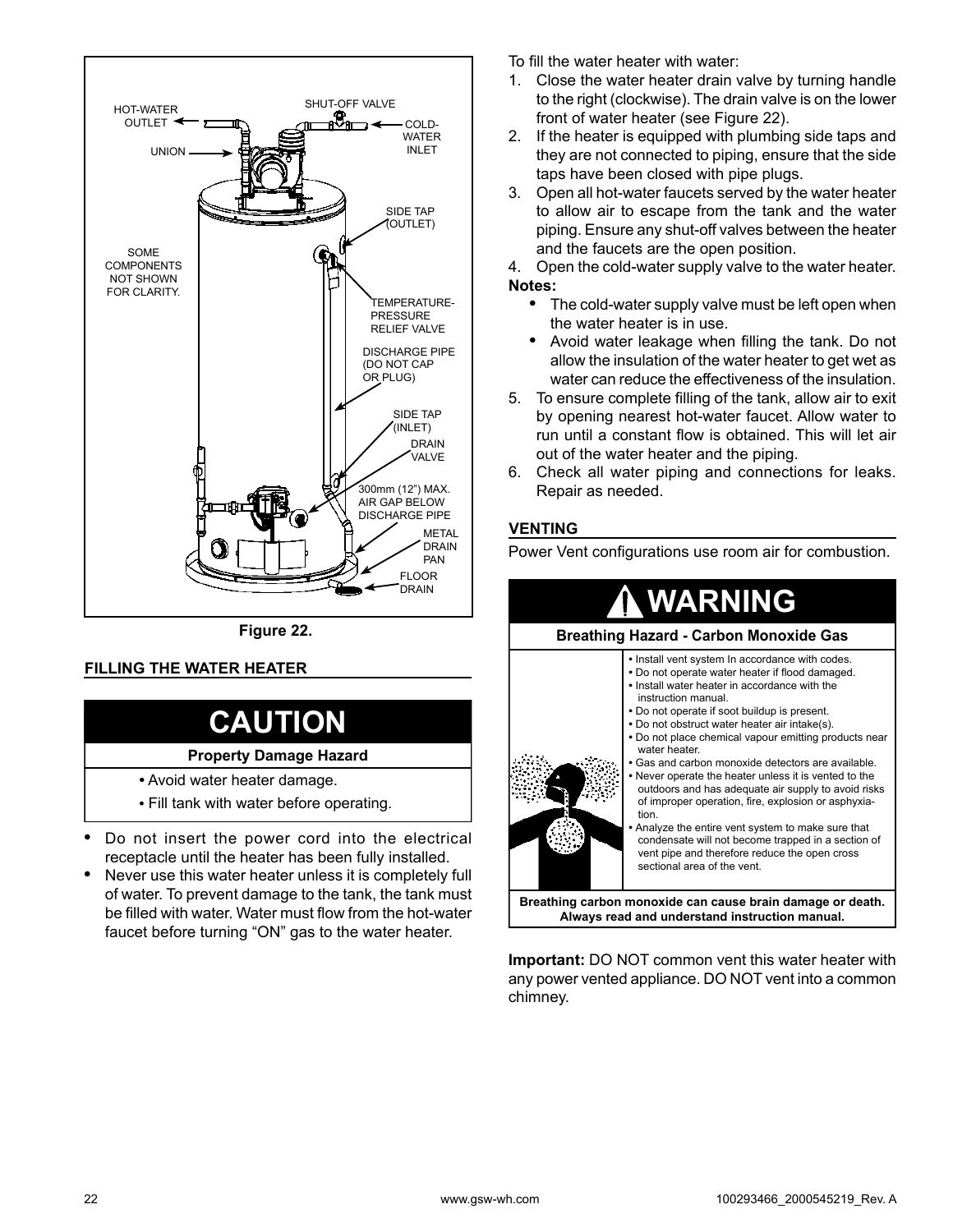#### **TERMINATION CLEARANCES SIDEWALL POWER VENT**

**Note:** The following figure and table are intended to illustrate clearance requirements, and do not serve as a substitute for locally adopted installation codes.



**Figure 23.** 

|              | Power Vent Terminal Clearances (uses room air for combustion)                                                                                          |                |   |                                                                                                         |                                                                                                                                                       |  |  |  |
|--------------|--------------------------------------------------------------------------------------------------------------------------------------------------------|----------------|---|---------------------------------------------------------------------------------------------------------|-------------------------------------------------------------------------------------------------------------------------------------------------------|--|--|--|
| A            | above grade, veranda, porch, deck<br>or balcony                                                                                                        | 300mm (12 in.) | H | to each side of center line extended<br>above meter/requlator assembly                                  | 910mm (36 in.)<br>horizontally from the<br>vertical center line of<br>the regulator vent outlet<br>to a maximum vertical<br>distance of 4.5m (15 ft.) |  |  |  |
| <sub>B</sub> | to window or door that may be<br>opened                                                                                                                | 300mm (12 in.) |   | to service regulator vent outlet                                                                        | 910mm (36 in.)                                                                                                                                        |  |  |  |
| С            | to permanently closed window                                                                                                                           | 0mm (0 in.)    | J | to a non mechanical air supply inlet<br>into building or combustion air inlet<br>to any other appliance | 300mm (12 in.)                                                                                                                                        |  |  |  |
| D            | Vertical clearance to ventilated soffit<br>located above the terminal within a<br>horizontal distance of 2 ft. from the<br>center line of the terminal | 300mm (12 in.) | K | to a mechanical air supply inlet                                                                        | 1.83m(6 ft.)                                                                                                                                          |  |  |  |
| E            | to unventilated soffit                                                                                                                                 | 300mm (12 in.) |   | above paved sidewalk or paved<br>driveway located on public property                                    | 2.13m (7 ft.)                                                                                                                                         |  |  |  |
| F            | to outside corner                                                                                                                                      | 610mm (24 in.) | M | under veranda, porch, deck, or<br>balcony                                                               | 300mm (12 in.) $\ddagger$                                                                                                                             |  |  |  |
| G            | to inside corner                                                                                                                                       | 450mm (18 in.) |   |                                                                                                         |                                                                                                                                                       |  |  |  |

In accordance with the current "Natural Gas and Propane Installation Code" B149.1:

† 1. Where local experience indicates condensate is a problem with Category IV appliances, the vent shall not terminate:

**•** over public walkways; or

**•** near soffit vents or crawl space vents or other areas where condensate or vapor could create a nuisance or hazard or cause property damage; or

**•** where condensate vapor could cause damage or could be detrimental to the operation of regulators, relief valves or other equipment. ‡ Permitted only if veranda, porch, deck, or balcony is fully open on a minimum of two sides beneath the floor.

A vent shall not terminate where it may cause hazardous frost or ice accumulation on adjacent property surfaces.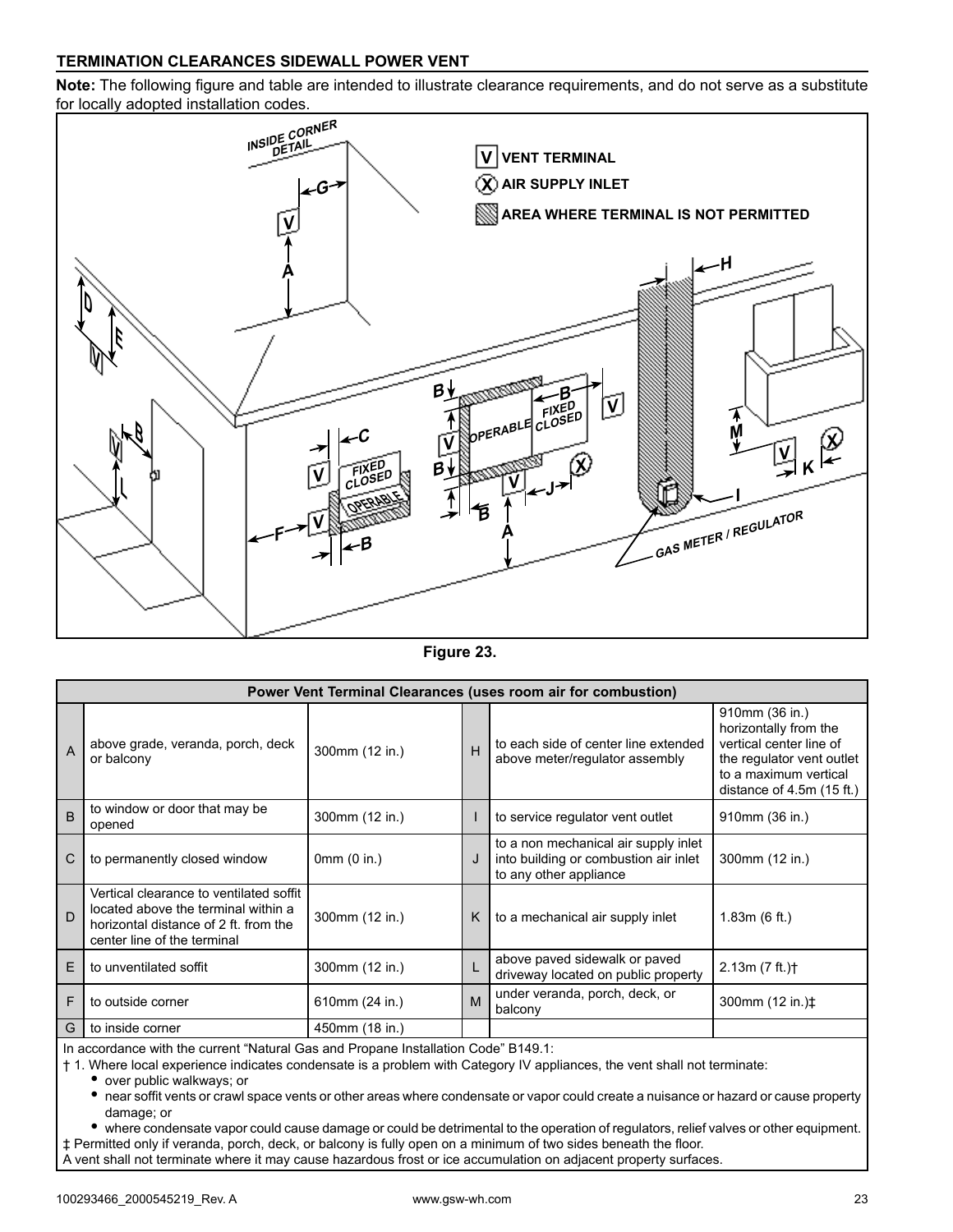#### **BLOWER ASSEMBLY INSTALLATION**

- 1. This power vented water heater comes with blower assembly installed (see Figure 24).
- 2. After unit is set in place, make sure blower assembly is still mounted securely. Make sure there is no damage to blower.



#### **Figure 24.**

- 3. Make sure there is no packing material in the inlet or discharge of the blower.
- 4. Make sure that the plastic tubing is still attached from the air pressure switch to the port on the blower housing. Make sure the plastic tubing is not folded anywhere between the pressure switch and the blower housing (see Figure 32 through Figure 36).
- 5. This water heater is a polarity sensitive appliance and will not operate properly if the power supply polarity is reversed. Power to this water heater must be wired properly (correct polarity).
- 6. Do not plug in power cord until vent system is completely installed. The Power Vent operates on 110 -120VAC, therefore a grounded outlet must be within reach of the 6 foot flexible power cord supplied with the heater. The power cord supplied may be used on a unit only where local codes permit. If local codes do not permit use of flexible power supply cord:
	- a. Make sure the unit is unplugged from the wall outlet. Remove the screw and open panel on the front of the junction box on the blower.
	- b. Cut the flexible power cord, leaving enough to be able to make connections. Remove the strain relief fitting from the box.
	- c. Install a suitable conduit fitting inside the enclosure.
	- d. Splice field wiring into existing wiring using code authorized method (wire nuts, etc).
	- e. Be certain that the neutral and line connections are not reversed when making these connections.
- f. Ground heater properly. This water heater must be grounded in accordance with the **"Canadian Electrical Code" (CSA C22.1), Part I** (current edition) and/or local codes. These must be followed in all cases. The water heater must be connected to a grounded metal, permanent wiring system or an equipment grounding conductor must be run with the circuit conductors and connected to the equipment grounding terminal or lead on the water heater (see Figure 12; the wiring diagram).
- g. Close the panel on the junction box. Make sure that the access panel is secured shut.
- 7. The blower discharge boot is made to accept only straight sections of 2" or 3" pipe. To start off with an elbow, a short section of the straight pipe must be cut and glued into the end of the elbow that will mount on the discharge boot.

#### **PLANNING THE VENT SYSTEM**

Plan the layout of the vent system from the vent termination to the water heater considering all of the 90° and 45° elbows plus the number of feet of pipe that would be needed to install the total vent system. The water heater must be vented to the outdoors as described in these instructions. This water heater must be vented separately from all other appliances.

The unit may be vented horizontally through a wall or vertically through the roof. Pipe runs must be adequately supported along both vertical and horizontal runs.

**Note:** Do not use an elbow as a support point. Elbows are not designed to carry the load or stresses of the venting system if they are rigidly held.

It is imperative that the first hanger (or support) be located on the horizontal run immediately adjacent to the first 90° elbow from the vertical rise. Support method used should isolate the vent pipe from the floor joists or other structural members to prevent the transmission of noise and vibration. Do not support, pin, or otherwise secure the venting system in a way that restricts the normal thermal expansion and contraction of the chosen venting material.

If the water heater is being installed as a replacement for an existing power vented heater in pre-existing venting, a thorough inspection of existing venting system must be performed prior to any installation work. Verify that correct material, as detailed in below, has been used, and that the minimum or maximum vent lengths and terminal location as detailed in this manual have been met.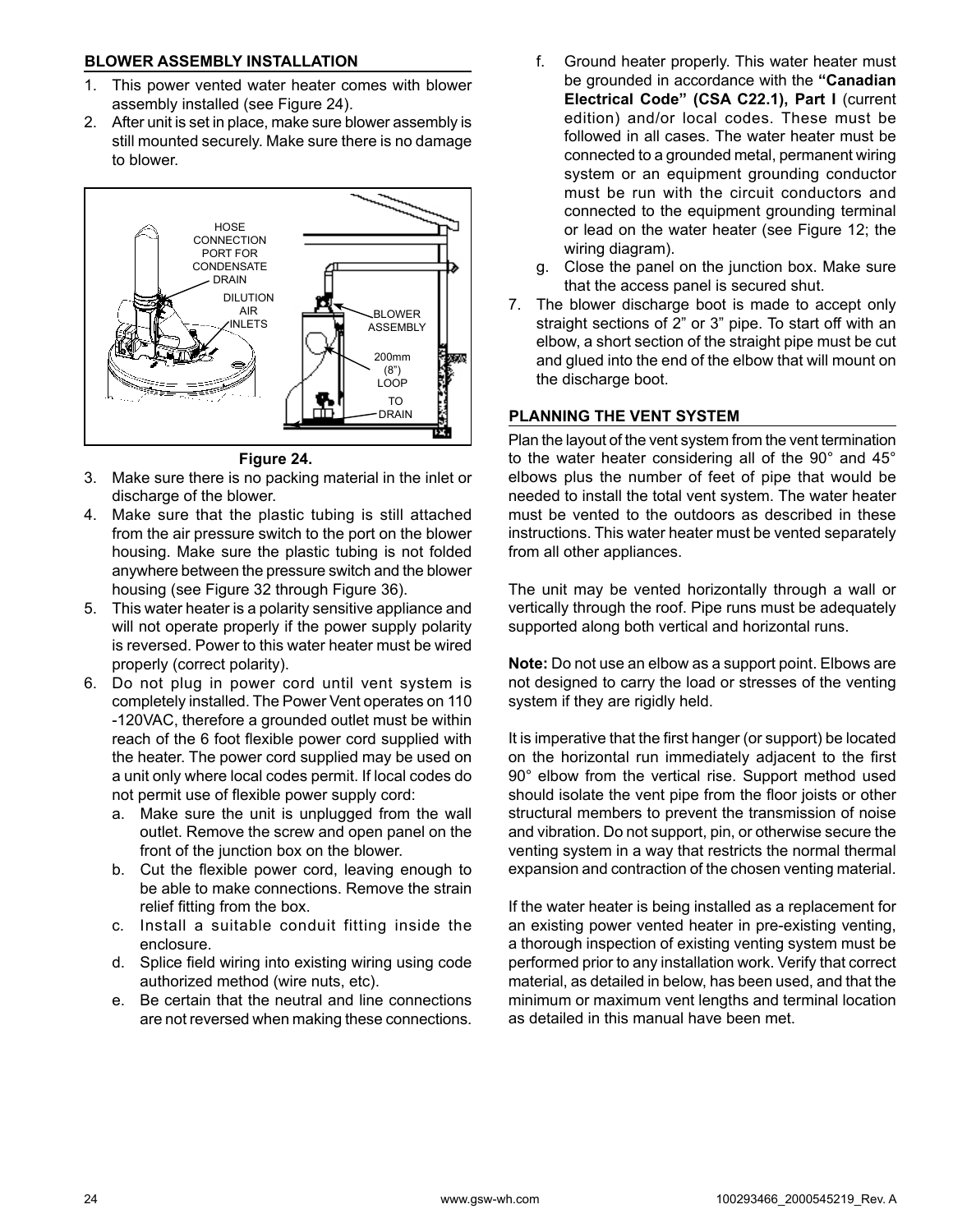#### **HIGH AMBIENT TEMPERATURE INSTALLATIONS**

This heater requires room air to lower the flue gas temperatures before the gases pass through the vent system. The dilution air inlets are located on the rear of the blower assembly (see Figure 2 & Figure 24).

As the room temperature rises, the ability to lower the flue gases temperature lessens so special attention to the choice of venting material is required. Establishing the ambient temperatures where the heater and the venting is installed is very important, especially in regions with warmer climates or any region that experiences hot summers. Ambient conditions hotter than 44°C (110°F) require that the venting material be either CPVC or polypropylene. Areas that can experience high ambient environments include closets, alcoves, areas under staircases, attics-especially in metal roofed buildings, areas with restricted air movement, rooms with large solar gains, metal sheds, industrial or commercial enterprises and venting systems exposed to direct sunlight. For high temperature environments, obtain high limit switch upgrade Kit # 9008306015 and use the higher rated vent piping. Use of cellular core PVC (ASTM F891), cellular core CPVC, or Radel® (polyphenylsulfone) in non-metallic venting systems is prohibited.

This heater is certified to be installed using Schedule 40 PVC or CPVC or polypropylene plastic vent material. All jurisdictions require that this material is approved to ULC S636. Only use approved material. All venting material and components must be joined with the approved primer/ cleaner and solvent cement.

**Note:** Using schedule 80 or 120 significantly reduces the equivalent feet of vent length.

This water heater is supplied with a 45° PVC termination elbow and the applicable vent screens. A 90° termination elbow is optional.

#### **POLYPROPYLENE VENT SYSTEMS**

Polypropylene vent systems do not use cement to connect the pipe and elbow sections but use a push together gasket seal method. Do not attempt to connect polypropylene with sealant cement.

Polypropylene vent systems are designed to use specific adaptors to connect into the rubber coupling on the top of the blower. These are available through your venting supplier.

The PVC vent termination elbow supplied with this heater has been certified to be used with polypropylene vent systems. A polypropylene to PVC end connection is required and is available through your supplier.

Optional wall plates that fit the polypropylene venting are also available through your supplier.

**Note:** This heater is certified to use solid wall polypropylene venting. Do not install with the corrugated type flex venting. Carefully inspect the entire venting system for any signs of cracks or fractures, particularly at joints between elbows and other fittings and straight runs of vent pipe. Check system for signs of sagging or other stresses in joints as a result of misalignment of any components in the system. If any of these conditions are found, they must be corrected in accordance with the venting instructions in this manual before completing installation and putting the water heater into service.

The vent piping shall be connected to the blower with the rubber coupling and secured with gear clamps. The coupling and clamps are provided with the heater.

Even though the flue gas temperature leaving the blower is hot, some installations will have water condense in the vent piping. If this occurs, then adequate means of draining and disposing of the condensate shall be made by the installer.

#### **CONDENSATE**

Condensate formation does not occur in all installations of power vented water heaters, but should be drained on installations where it can form in the venting system. Condensation in the venting system of power vented water heaters is dependent upon installation conditions including, but not limited to, ambient temperature and humidity of installation location, ambient temperature and humidity of venting space, vent discharge and slope, and product usage. In certain conditions, installations in unconditioned space or having long horizontal or vertical vent runs can accumulate condensate. Long lengths of venting that pass through cool/cold areas will experience condensation. The vent pipe should be sloped upwards away from the blower assembly, then adequate means for draining and disposing of the condensate needs to be made by the installer. If installation conditions cause condensation, install a condensate trap loop approximately 200mm (8") in diameter using 3/8" plastic hose. Connect the hose to the built-in drain port of the rubber coupling of the blower assembly (see Figure 24). Loop the hose in a vertical position as shown. The tube loop must be filled with water at least half way prior to operating the heater. Ensure the end of the tube has access to a drain as condensate will flow from the end. Secure the tubing to the side of the heater. Prior to operating the water heater, make sure the removable cap is installed on the drain port (if a drain hose is not needed).

**Note:** This cap must remain in place if a drain hose is not installed.

#### **EXHAUST VENTING**

This heater is designed to exhaust the products of combustion (flue gases) to the outdoors using a sealed piping system. Table 2 lists the allowable vent materials and sizing information. Figure 28 shows the general venting layout while Figure 32 through Figure 36 show various end termination details and clearances. Connection of the venting piping to the blower is shown in Figure 32 through Figure 36.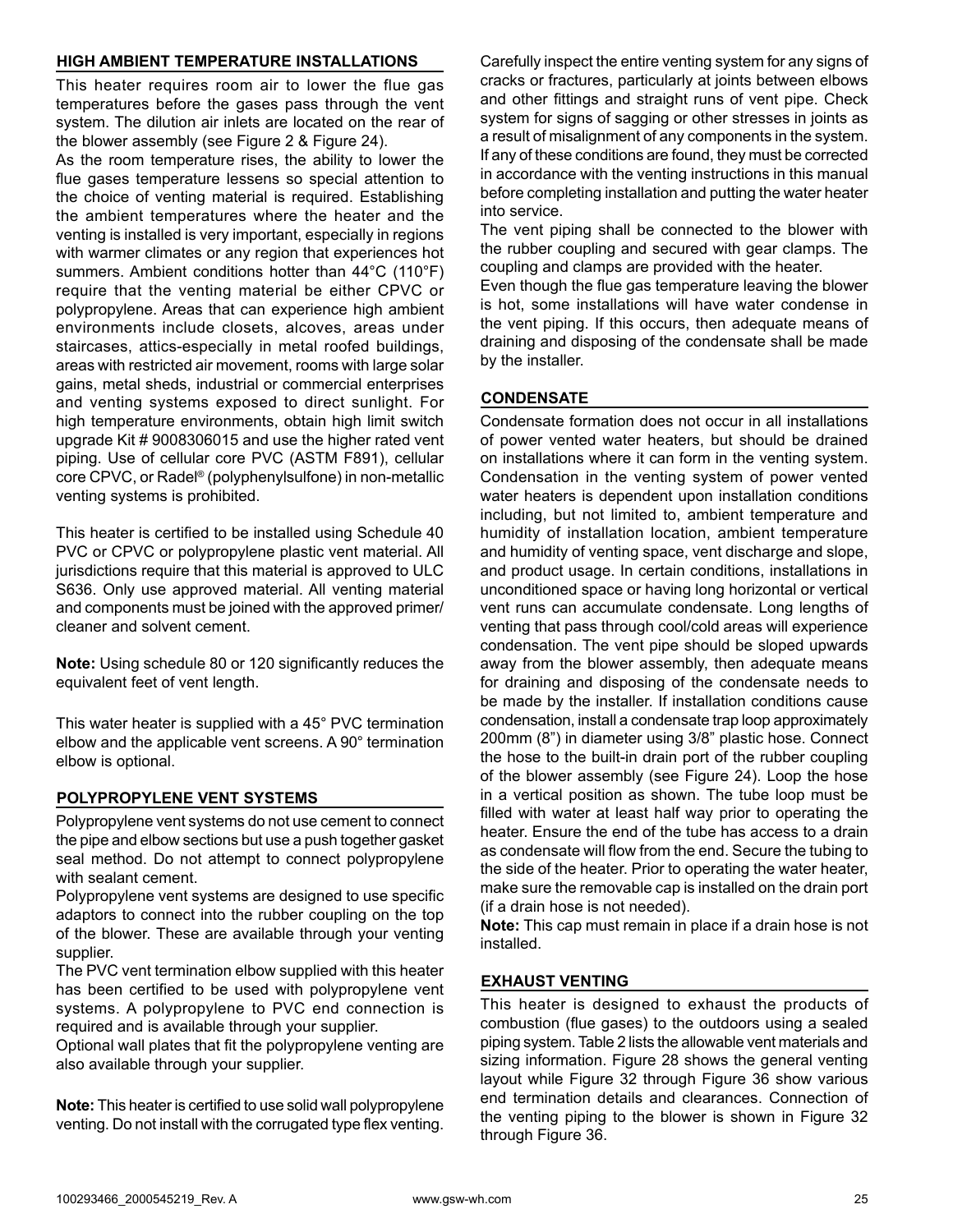Correct installation of the venting system is essential to the safe and efficient operation of this water heater. Vent piping must be installed in accordance with all applicable codes. All installations shall meet the requirements as stated in the current edition of the **"Natural Gas and Propane Installation Code" B149.1** .

**Note:** The information provided in Figure 25 is intended as a guideline for good vent installation practices only and is not intended to restrict venting options beyond those restrictions established by the current edition of the **"Natural Gas and Propane Installation Code" B149.1**  or any applicable local and provincial codes.



**Figure 25.** 

#### **Important Notes and Warnings**

- This heater is certified to be installed using Schedule 40 PVC or CPVC or polypropylene plastic vent material. All jurisdictions require that this material is approved to ULC S636. Only use approved material. All venting material and components must be joined with the approved primer/cleaner and solvent cement.
- Do not common vent this heater with any other appliance.
- Do not allow insulation to cover the vent piping.
- During operation the plastic piping will expand as it heats up and contract as it cools down. This is normal for this type of venting. Rigidly fastening the vent piping can cause undue stress that may result in the cracking or fracturing the vent piping material. A fracture of the venting pipe may pose a serious safety hazard. To prevent stressing of the vent system, all hangers and supports must allow the vent piping freedom to move.
- Use long sweep elbows wherever possible. Closelycoupled elbows and short radius elbows can reduce the venting capacity.
- All power vented water heaters generate a certain amount of operational noise. In order to minimize noise transmission to the support structure, use isolation pads between the pipe hangers and the vent pipe.
- Most power vent installations develop some condensation in the vent piping. When using long runs of venting or when the venting passes through cold or unheated areas, considerable amounts of condensate from the flue gases can develop. Provision must be made for the condensate to drain freely from the system or to be collected in a condensate trap(s) that can be drained. Damage or fracture of the vent piping may occur if the condensate is allowed to collect and freeze. Pooling of condensate can restrict airflow and can cause nuisance failures of the system.
- In regions that experience freezing conditions, slope the venting back towards the heater so that the condensate will drain back to the blower and be collected in the condensate trap. Draining condensate out through the termination can result in vent freeze up resulting in a nuisance shut down situation. Ice formed from frozen condensate can cause a safety hazard. See also notes in the "Venting" section.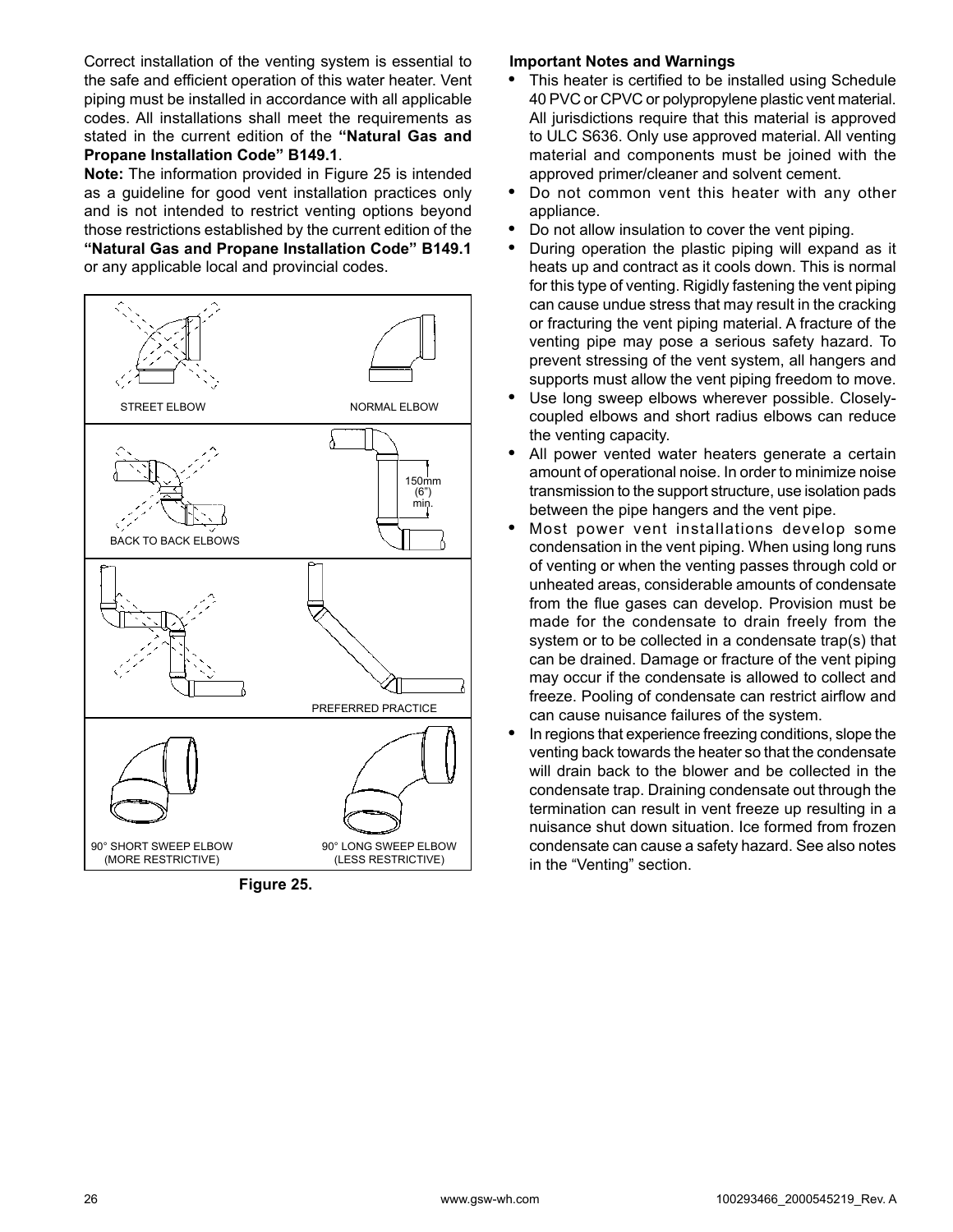#### **Venting Terminations and Sizing**

- Refer to Figure 28 and Table 2 for vent pipe materials and sizing. Examples of the vent terminations are shown in Figure 29 & Figure 30. If the installation requires a vent riser, suitable drainage must be provided to ensure condensation does not accumulate. Termination through a roof is shown Figure 31.
- 40 and 50-gallon heaters with rated inputs of 50k Btu/hr or less are supplied with a 2"-3" rubber coupling to attach the venting to the blower and a 2", 45° vent termination elbow.
- 50 and 75-gallon heaters with a rated input of 60k Btu/ hr or more are supplied with a 3"-3" rubber coupling to attach the venting to the blower and a 3", 45° vent termination elbow.
- Supplied with this heater are several vent termination screens (see Figure 26 & Figure 27).

Installed in the vent termination elbow, the vent screen is required to keep foreign objects, rodents and small birds from entering the venting system. These screens have been sized to ensure maximum energy efficiency of the vent system based on the "equivalent length" of the vent piping. CHOOSE ONLY the ONE SCREEN THAT MATCHES YOUR VENTING CONFIGURATION (see Figure 26 & Figure 27). How to determine the "equivalent length" is shown in Figure 28 and in Table 2.

#### **Vent Screen Installation**

**Note:** The correct vent screen is required for proper operation of this water heater. Failure to install and secure the correct screen can result in improper vent operation which can result in the water heater overheating or nuisance shut down.

- Install the appropriate vent screen into the vent termination elbow.
- Gently push the screen into the termination elbow until it sits against the inside shoulder.
- The metal wire screens are self-securing.
- Plastic screens must be secured with (2) rustproof screws. This will allow for easy removal for inspection and cleaning.



**Figure 26.**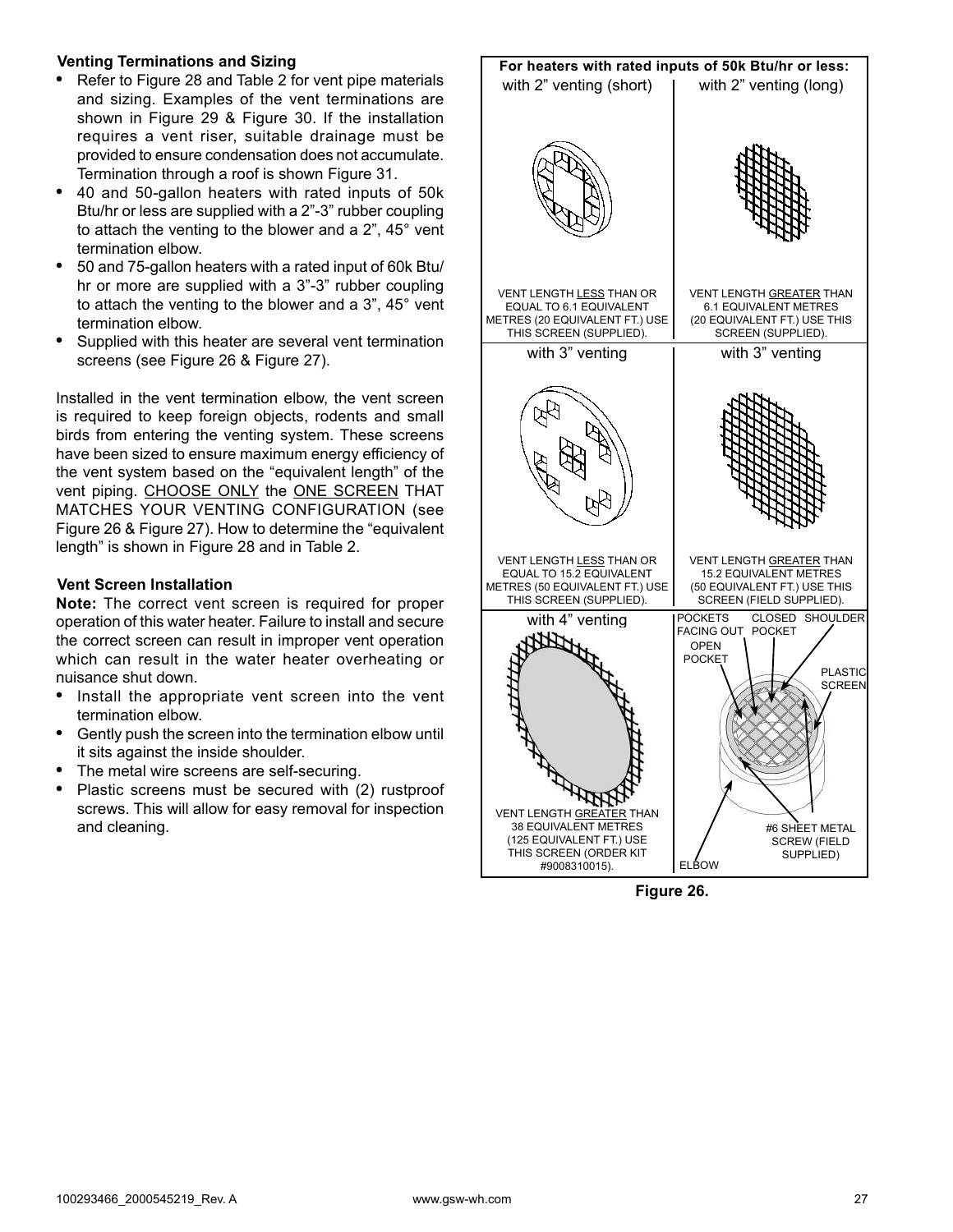

**Figure 27.**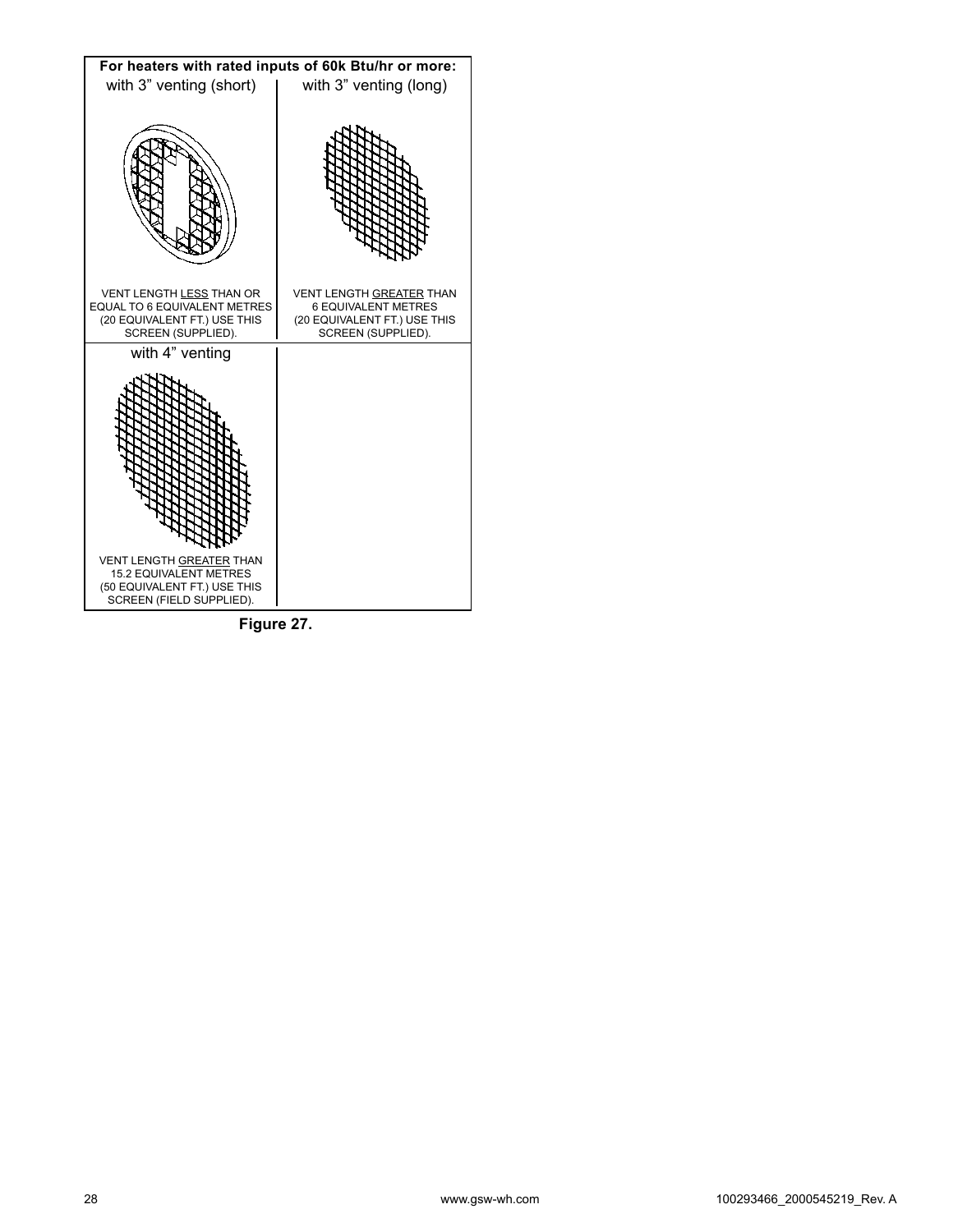#### **Calculating Equivalent Feet**

| <b>WATER</b><br><b>HEATER</b><br><b>MODEL</b> | <b>HEATER</b><br><b>INPUT</b><br>(Btu/hr) | <b>VENT SIZE</b><br>(Inside<br>Diam.) |                 | <b>PRESSURE</b><br><b>SWITCH</b><br><b>SETTING</b> |  | <b>MAXIMUM EQUIVALENT</b><br><b>VENT LENGTH</b> |  |                                  | <b>MINIMUM EQUIVALENT</b><br><b>VENT LENGTH</b>                                                             |
|-----------------------------------------------|-------------------------------------------|---------------------------------------|-----------------|----------------------------------------------------|--|-------------------------------------------------|--|----------------------------------|-------------------------------------------------------------------------------------------------------------|
| 40 & 50 gal.                                  | 40,000                                    |                                       | - 0.27 in. w.c. |                                                    |  | 50 ft. $(15.2m)$ + termination                  |  |                                  | 7 ft. $(2.1m) +$                                                                                            |
| 60 gal.                                       | 42,000                                    | 2"                                    |                 | - 0.27 in. w.c.                                    |  | elbow                                           |  |                                  | termination elbow                                                                                           |
| 40 & 50 gal.                                  | 50,000                                    |                                       |                 | - 0.37 in. w.c                                     |  |                                                 |  |                                  |                                                                                                             |
| 40 & 50 gal.                                  | 40,000                                    |                                       |                 | - 0.27 in. w.c.                                    |  |                                                 |  |                                  |                                                                                                             |
| 60 gal.                                       | 42,000                                    | 3"                                    |                 | - 0.27 in. w.c.                                    |  | 125 ft. (38.1m) +<br>termination elbow          |  |                                  | 50 ft. (15.2m) +<br>termination elbow                                                                       |
| 40 & 50 gal.                                  | 50,000                                    |                                       |                 | - 0.37 in. w.c.                                    |  |                                                 |  |                                  |                                                                                                             |
| 50 gal. (short)                               | 62,000                                    | 3"                                    |                 | - 0.99 in. w.c.                                    |  | 50 ft. $(15.2m)$ + termination                  |  |                                  | 7 ft. $(2.1m) +$                                                                                            |
| 75 gal.                                       | 72,000                                    |                                       |                 | - 0.99 in. w.c.                                    |  | elbow                                           |  |                                  | termination elbow                                                                                           |
| 40 & 50 gal.                                  | 40,000                                    |                                       |                 | - 0.27 in. w.c.                                    |  |                                                 |  |                                  |                                                                                                             |
| 60 gal.                                       | 42,000                                    | 4"                                    |                 | - 0.27 in. w.c.                                    |  | 180 ft. (54.9m) +<br>termination elbow          |  |                                  | 125 ft. (38.1m) + termination<br>elbow                                                                      |
| 40 & 50 gal.                                  | 50,000                                    |                                       |                 | - 0.37 in. w.c.                                    |  |                                                 |  |                                  |                                                                                                             |
| 50 gal. (short)                               | 62,000                                    | 4"                                    |                 | - 0.99 in. w.c.                                    |  | 125 ft. (38.1m) +                               |  |                                  | 50 ft. (15.2m) +                                                                                            |
| 75 gal.                                       | 72,000                                    |                                       |                 | - 0.99 in. w.c.                                    |  | termination elbow                               |  |                                  | termination elbow                                                                                           |
|                                               |                                           |                                       |                 |                                                    |  |                                                 |  |                                  | Equivalent lengths of straight pipe for various elbows using Schedule 40 PVC, CPVC and polypropylene.       |
| <b>Vent Pipe</b><br><b>Size</b>               | <b>Elbow</b><br><b>Type</b>               |                                       |                 | <b>Short Sweep/</b><br><b>Short Radius</b>         |  | Long Sweep/<br><b>Long Radius</b>               |  | Notes:                           | 1. Use long radius elbows where possible.                                                                   |
| 2"<br>3"<br>4"                                | $90^{\circ}$                              |                                       |                 | 8 ft. (2.44m)                                      |  | 5 ft. (1.52m)                                   |  | possible.                        | Minimum distance between 90° elbows<br>should be 6" (150mm) wherever                                        |
| 2"<br>3"<br>4"                                | $45^{\circ}$                              |                                       |                 | 4 ft. (1.22m)                                      |  | 2.5 ft. (0.76m)                                 |  | five $(5)$ 90 $^{\circ}$ elbows. | 2. Venting systems may use a maximum of<br>3. Use proper screen termination (see<br>Figure 26 & Figure 27). |







**Important:** The exhaust vent piping must be connected to the blower using the rubber coupling supplied with this heater. This coupling contains the condensate trap and is sized for the efficient flow of the exhaust gases. Failure to use the coupling can result in an unsafe operating condition and poor heater performance.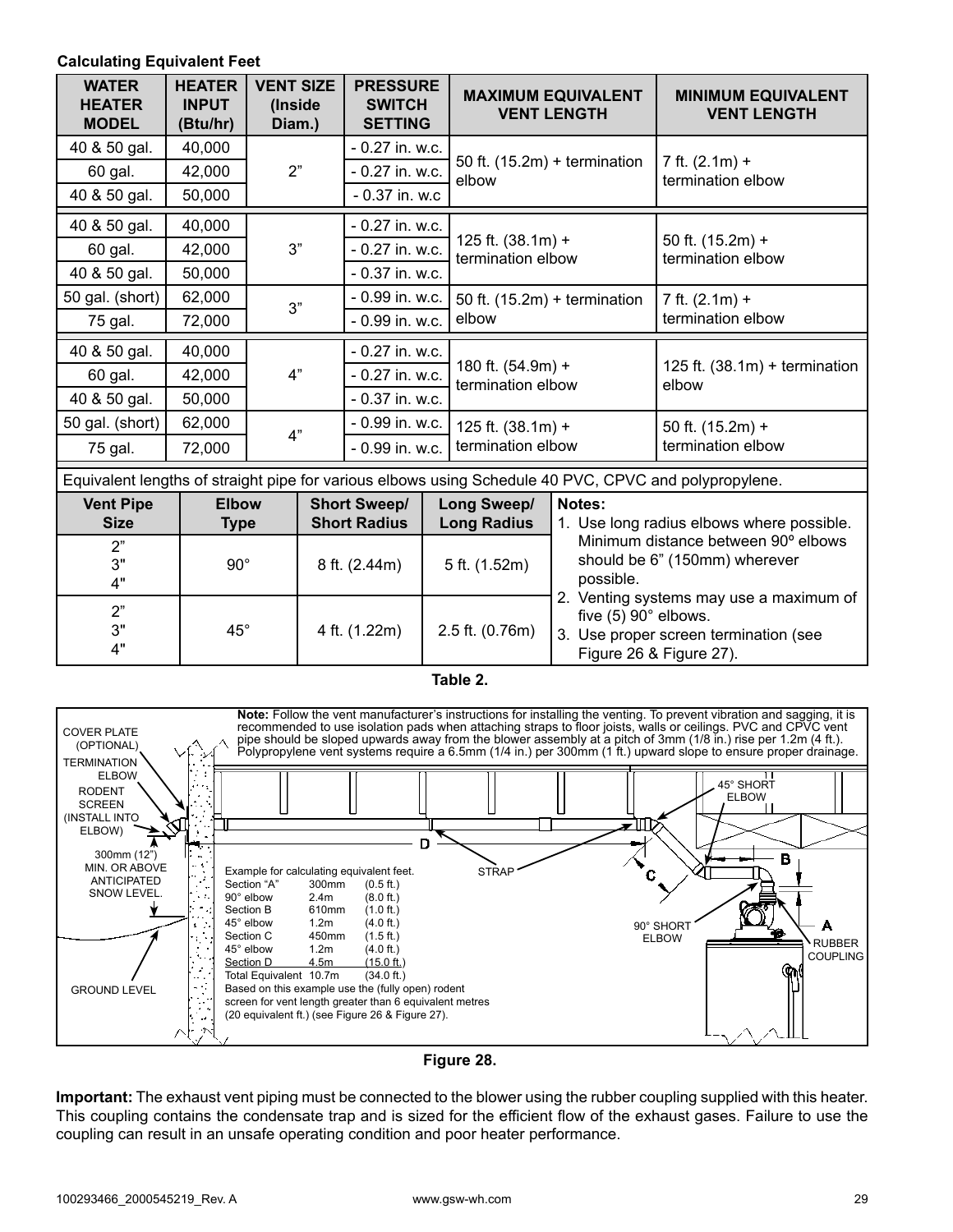#### **Venting Instructions**

- 1. Plan the venting layout starting at the vent termination and work back toward the heater. Take into consideration the style and position of the vent termination, the vent pipe routing, elbows and connectors required and the necessary support hangers.
- 2. Venting should be as direct as possible with the fewest number of fittings. Use long radius 45° and long radius 90° elbows wherever possible.
- 3. Avoid using 90° elbows "back to back" and do not use street elbows. Maintain a minimum 150mm (6") straight section between elbows. Closely coupled and short radius elbows reduce the venting capacity. Figure 25 shows examples of vent pipe connections.
- 4. DO NOT USE AN ELBOW AS A SUPPORT POINT. Elbows are not designed to carry the weight of the venting system.
- 5. Calculate "Equivalent Vent Length" before starting. Do not exceed the values shown in Table 2. An example of how this length is determined is shown in Figure 28. The value from your calculations should also be used to determine which rodent screen to install into the vent termination elbow.
- 6. Follow the vent manufacturer's instructions for installing the venting.

**Note:** DO NOT use solvent cement on polypropylene vent systems.

- 7. Install the properly sized rodent screen into the outlet elbow and secure with a small quantity of silicone sealant. Refer to Figure 26 & Figure 27 to determine the proper screen.
- 8. Do not seal the vent piping to the wall until the venting is properly connected to the blower assembly.
- 9. Complete the venting installation by sealing around the termination assembly where it passes through the outside wall, inside and out, with silicone or other suitable sealant. Apply enough sealant to secure the (optional) cover plate to the wall.

### **CAUTION**

#### **Use of Solvent Cement and Primer**

- Use only in well-ventilated areas.
- Do not use near flame or open fire.
- Use only the Solvent Cement and Primer appropriate for the venting material being used.
- Solvent cements for plastic pipe are flammable liquids and must be kept away from all sources of ignition.



**Figure 29.** 







**Figure 31.**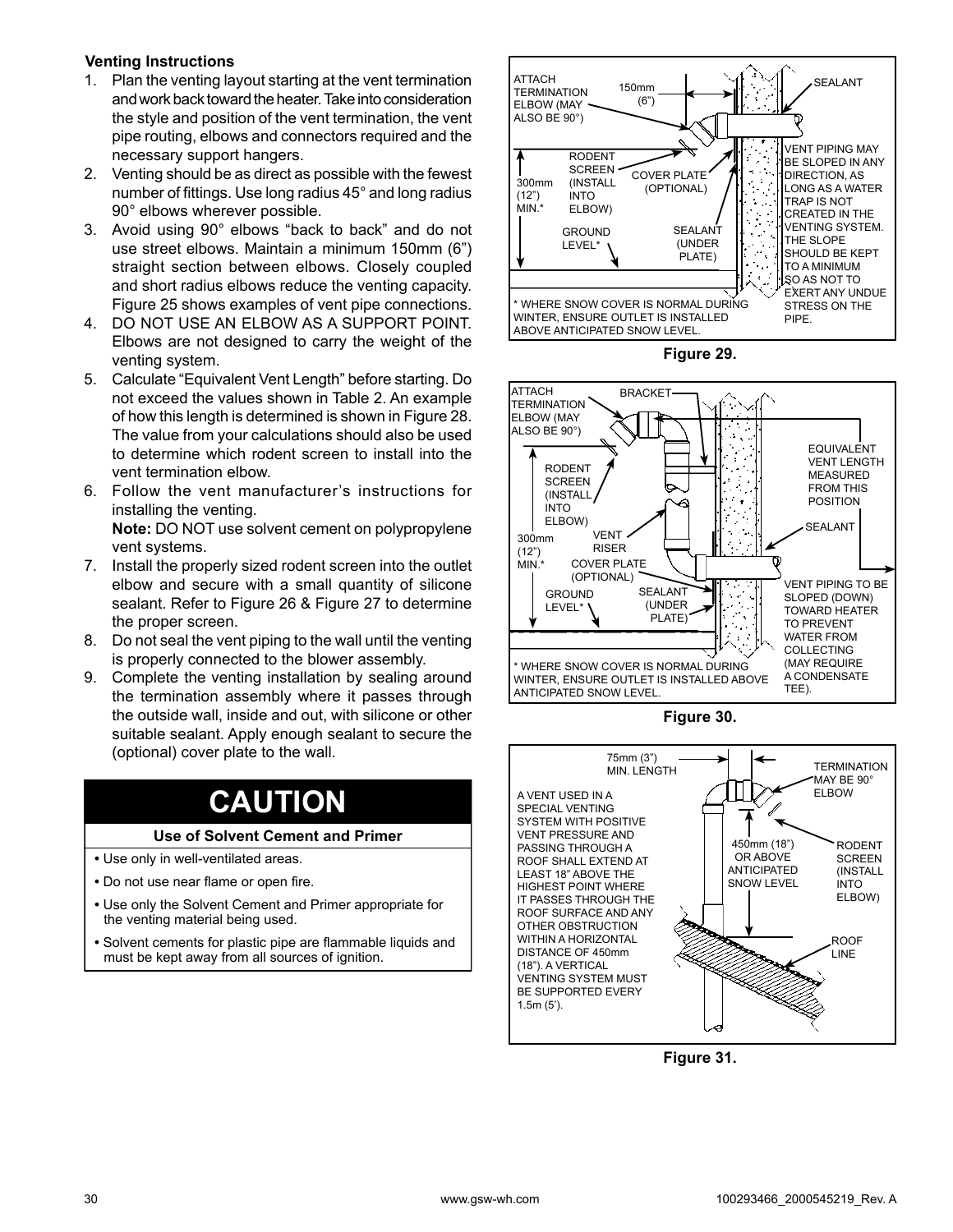#### **Vent Pipe Connection to Blower**

- 1. The plastic vent piping connects into the rubber coupling located on the top of the blower assembly. This coupling includes gear clamps to connect the venting to the blower. These connections must be properly seated and tightened to prevent the leakage of flue gases into the area. See Figure 32 through Figure 36.
- 2. The 40, 50 and 60-gallon heaters with rated inputs of 50k Btu/hr or less are designed and supplied with a 2" rubber coupling to accept the vent pipe.
- 3. The 50 and 75-gallon models with rated inputs of 60k Btu/hr or more are supplied with a 3" rubber coupling to accept the vent pipe.

**Note:** Polypropylene vent systems require separate adaptor.

- 4. Before installing, clean and lightly sand the end of the PVC/CPVC plastic vent piping that will connect into the rubber coupling. For polypropylene vent systems follow manufacturer's instructions.
- 5. Loosen the upper clamp on the rubber coupling and insert the sanded end of the vent piping a full 1-1/4". Do not use glue or sealant in the rubber coupling. Check that there is no stress on the connection or the vent piping that may be caused by twisting or bending.
- 6. Tighten the upper clamp so that the vent piping is firmly secured in the coupling and is gas tight. Do not over tighten or cause distortion of any of the parts. Ensure the bottom of the rubber coupling is firmly seated on the blower outlet and that the lower gear clamp is also secure. Check to ensure there is no distortion or movement of the clamped assembly once it is completed.

# **CAUTION**

#### **Property Damage Hazard**

- Do not overtighten the top and bottom gear clamps of the rubber coupling.
- Do not apply solvent cement or silicone to the rubber coupling connection.

#### **Coupling Installations According to Vent Sizes**







**Figure 33.**



**Figure 34.**







**Figure 36.**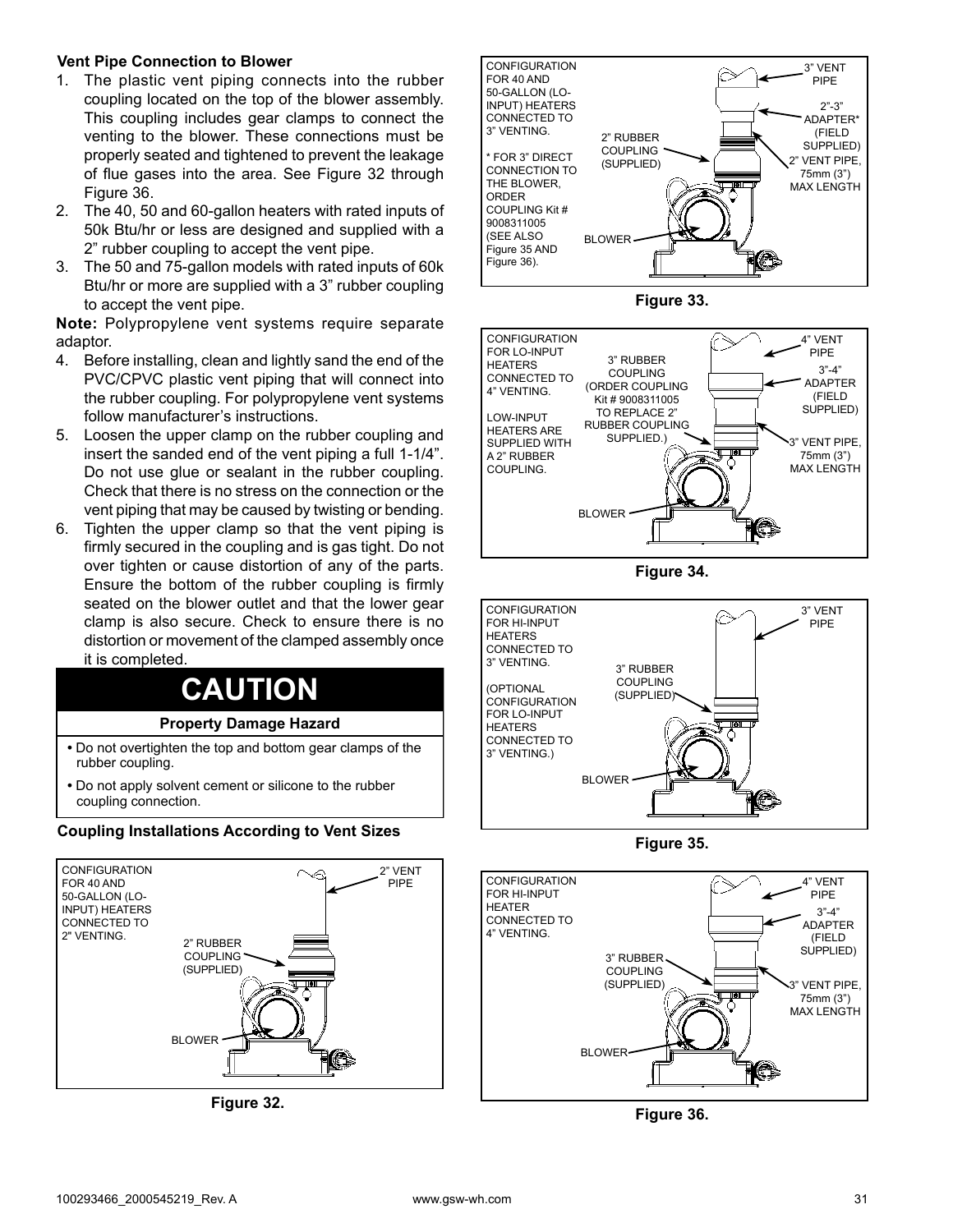#### **BLOWER EXHAUST DIRECTION**

The blower assembly may be rotated 90° clockwise or counterclockwise to allow horizontal venting in areas having restricted space above the water heater. To rotate the blower outlet, remove the four nuts (with 11/32" nut driver) (see Figure 37) securing the flue collector to the blower housing. Pull the blower assembly forward to free it from the mounting studs. Rotate the blower housing clockwise or counter-clockwise and align the four holes and screws together. Reattach the blower housing to the flue collector.



**Figure 37.**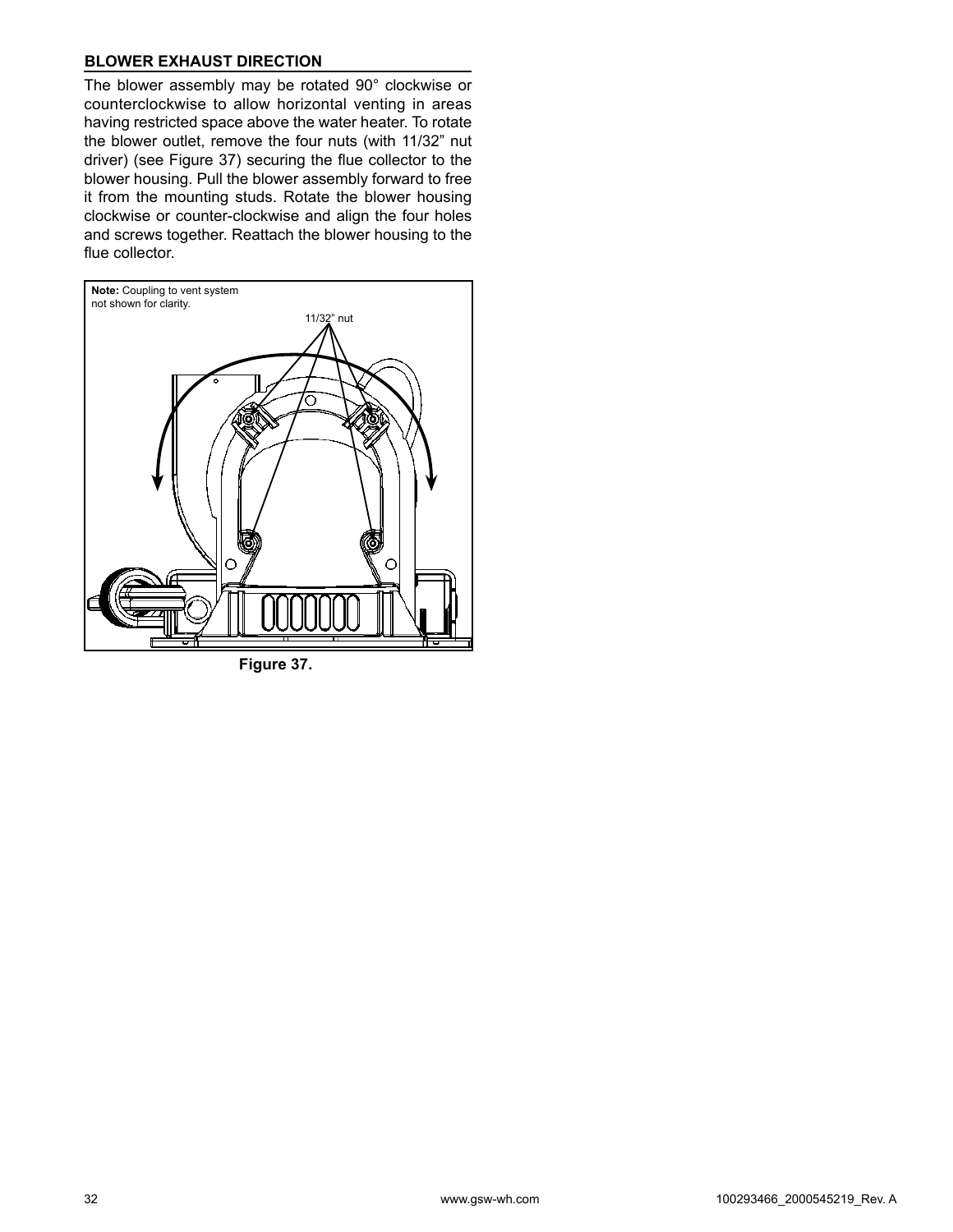**Note:** Use and complete this checklist before lighting the heater. Correct any conditions that do not meet these instructions.

#### **Water Heater Location**

- Centrally located with the water piping system. Located as close to gas piping and vent pipe system as possible.
- □ Located indoors and in a vertical position. Protected from freezing temperatures.
- $\Box$  Proper clearances from combustible surfaces maintained and not installed directly on a carpeted floor.
- $\Box$  Provisions made to protect the area from water damage. Metal drain pan installed and piped to an adequate drain.
- $\Box$  Installation area free of corrosive elements and flammable material.
- $\Box$  Sufficient room to service the water heater.

#### **Gas Supply and Piping**

- $\Box$  Gas supply is the same type as listed on the water heater data plate.
- $\Box$  Gas line equipped with shut-off valve, union and sediment trap.
- $\Box$  Approved pipe joint compound used.
- $\Box$  Adequate pipe size and of approved material.
- □ Chloride-free soap and water solution or other approved means used to check all connections and fittings for possible gas leaks.

#### **Vent Pipe System**

- $\Box$  Vent pipe and fittings of approved material.
- $\Box$  Acceptable size, length and number of elbows on exhaust vent system.
- $\Box$  Installed in accordance with prevailing provisions of local codes, or in the absence of such, the current edition of **"Natural Gas and Propane Installation Code" B149.1** .
- $\Box$  Horizontal piping slopes at an upward pitch of 1/8" rise per 4' away from the water heater.
- $\Box$  Not obstructed in any way.
- $\Box$  Venting properly supported and able to move freely for expansion and contraction.
- Condensate drain connected as required.

#### **Vent Termination**

#### **Horizontal**

- 300mm (12") min. above grade/snow level.
- $\Box$  Away from corners, other vents, windows etc.
- $\Box$  Correct termination screen installed and secured.

#### **Vertical**

- Exhaust vent termination 450mm (18") min. above roof/snow level.
- $\Box$  Correct termination screen installed and secured.

#### **Water System Piping**

- Temperature and Pressure relief valve properly installed with a discharge line run to an open drain and protected from freezing.
- $\Box$  All piping properly installed and free of leaks.
- $\Box$  Heater completely filled with water.
- $\Box$  Closed system pressure build-up precautions installed.
- **■** All components used in combo heating systems or recirculation loop systems suitable for potable water.
- $\Box$  Check valves installed in combo heating and recirculation loop systems.

#### **Electrical Connections**

- □ Unit connected to a (preferably dedicated) 120VAC electrical supply.
- $\Box$  Proper polarity.
- Water heater properly grounded.
- $\Box$  Electrical outlet is NOT a GFI outlet.
- $\Box$  Installed in accordance with prevailing provisions of local codes, or in the absence of such, the current edition of **"Canadian Electrical Code" (CSA C22.1), Part I** .

#### **After all actions on checklist are checked/ completed, read the Lighting Instructions and proceed with lighting the heater.**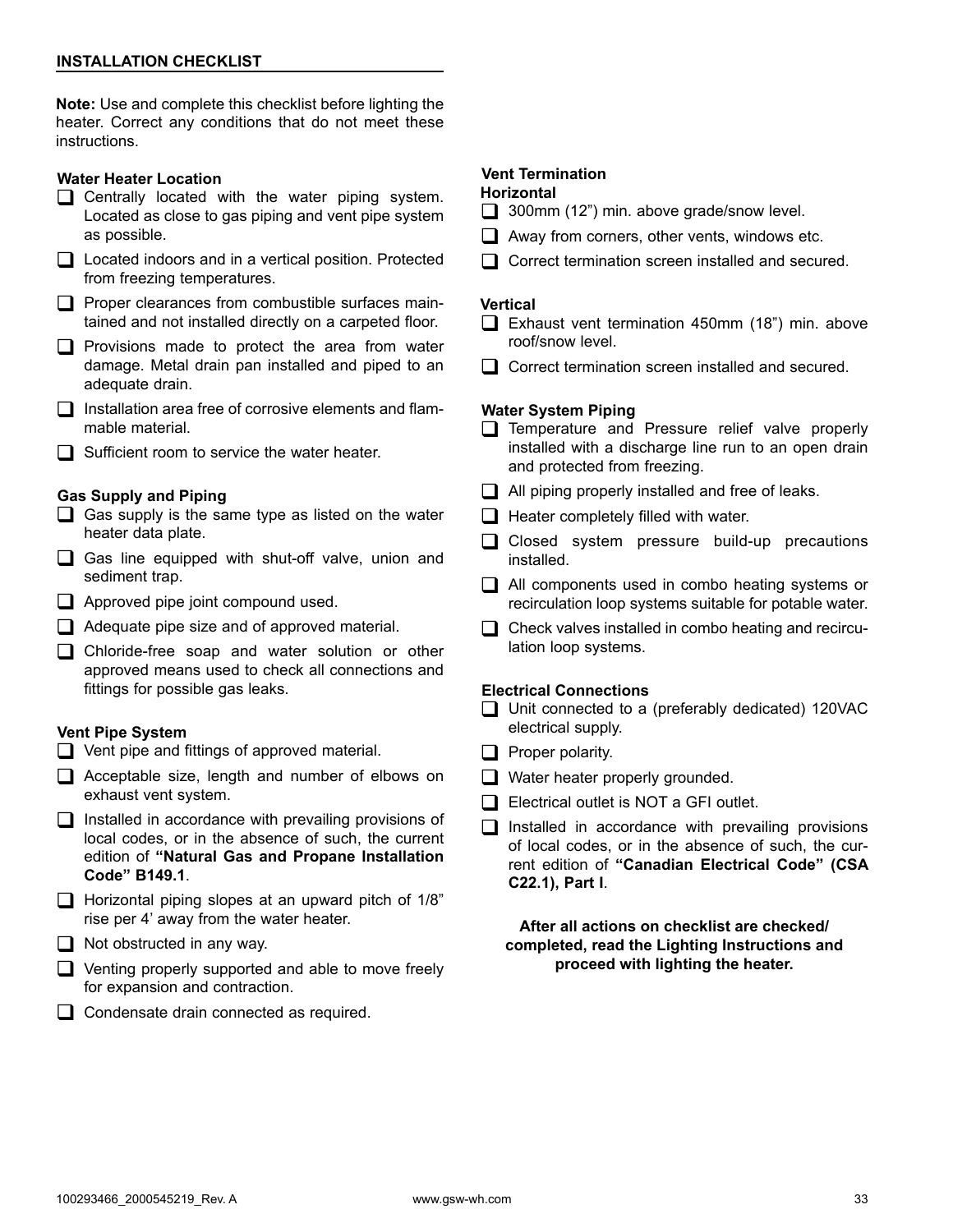# **LIGHTING INSTRUCTIONS**

Read and understand these directions thoroughly before attempting to operate the water heater. Make sure the burner viewport is not missing or damaged. Make sure the tank is completely filled with water before operating the water heater. The gas control valve/thermostat has an "On/Off Switch" and must be turned on before the water heater is operational. Check the label on the front of the water heater near the gas control valve/thermostat for the correct gas. Do not start this water heater with any gas other than the one listed on the label. If you have any questions or doubts, consult the gas supplier or gas utility company. The following Lighting Instruction label appears on the front of the water heater.

This heater is equipped with a Honeywell gas control/thermostat and a hot-surface igniter. This control is a combination gas valve, thermostat and ignition controller for use on this power vented water heater. The valve contains a microcontroller that supervises the ignition sequence and monitors the temperature settings and operation of the heater. The controller also monitors the flammable vapoursafety features of this heater.

**This heater is equipped with a hot-surface ignition system that automatically ignites the burner. Do not attempt to light this heater manually with a match or flame-producing device.**

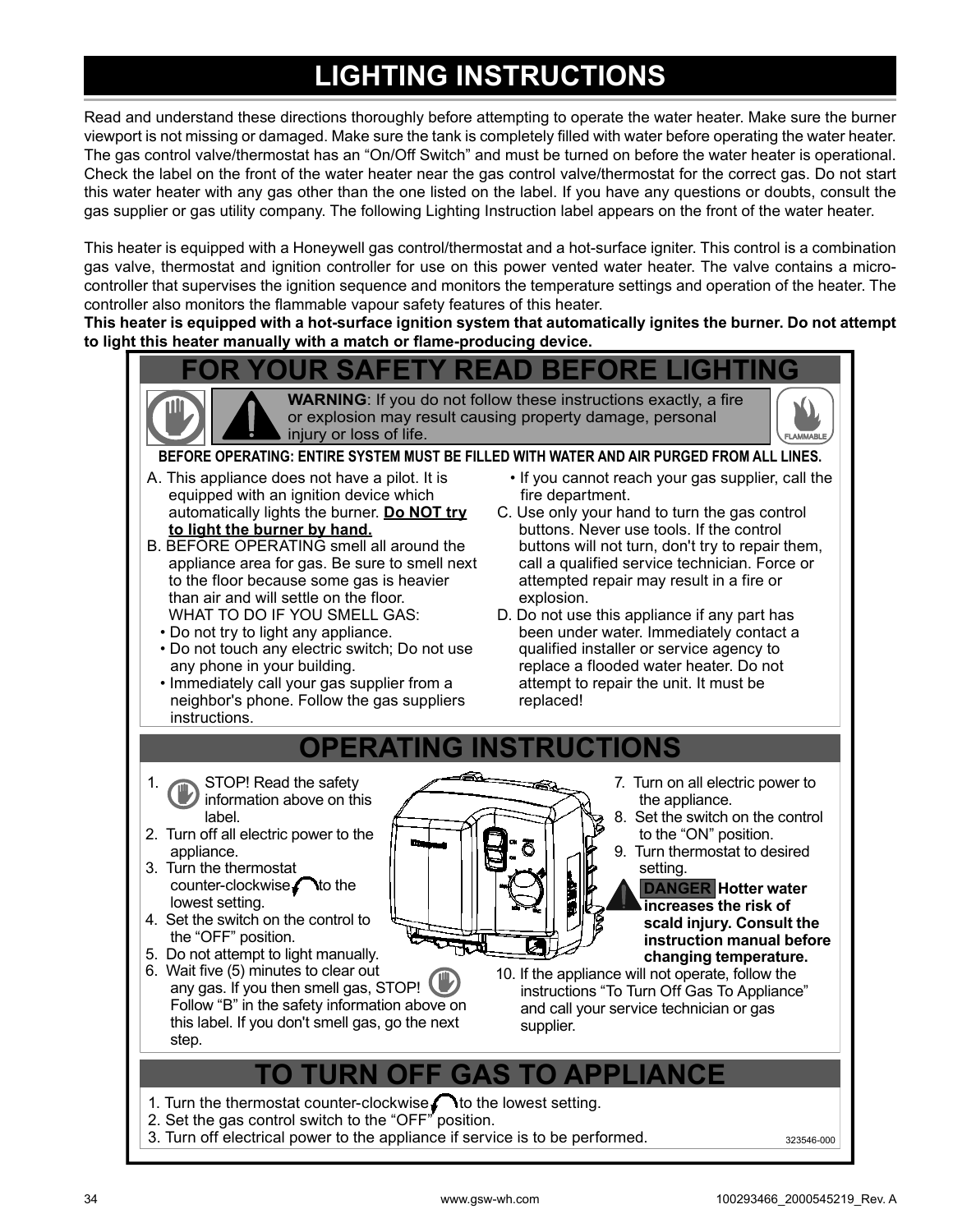### **OPERATING THE TEMPERATURE CONTROL SYSTEM**

It is recommended that lower water temperatures be used to avoid the risk of scalding. It is further recommended, in all cases, that the water temperature be set for the lowest temperature which satisfies your hot-water needs. This will also provide the most energy efficient operation of the water heater.

Short repeated heating cycles caused by small hot-water uses can cause a temperature increase of the hot water by 11C° (20F°) higher than the heater's temperature settings. If you experience this type of use you should consider using lower temperature settings to reduce scald hazards.

Should overheating occur or the gas supply fails to shut off, turn off the main manual gas shut off valve to the appliance (see Figure 1).



#### HOT WATER CAN SCALD:

Water heaters are intended to produce hot water. Water heated to a temperature which will satisfy space heating, clothes washing, dish washing, and other sanitizing needs can scald and permanently injure you upon contact. Some people are more likely to be permanently injured by hot water than others. These include the elderly, children, the infirm or physically/mentally handicapped. If anyone using hot water from this heater fits into one of these groups or if there is a local code or provincial law requiring certain temperature water at the hot-water tap, then you must take special precautions. In addition to using the lowest possible temperature setting that satisfies your hot-water needs, a means such as a mixing valve, should be used at the hot-water taps used by these people or at the water heater. Mixing valves are available at plumbing supply or hardware stores (see Figure 8 & Figure 9). Follow manufacturer's instructions for installation of the valves. Before changing the factory setting on the thermostat, in this manual, see Table 3.

The water heater should be located in an area where the general public does not have access. If a suitable area is not available, a cover should be installed over the thermostat to prevent tampering.

This water heater is equipped with an adjustable thermostat to control water temperature (see Figure 38). Hot water temperatures required for automatic dishwasher and laundry use can cause scald burns resulting in serious personal injury and/or death. The temperature at which injury occurs varies with the person's age and time of the exposure. The slower response time of children, aged or disabled persons increases the hazards to them. Never allow small children to use a hot-water tap, or to draw their own bath water. Never leave a child or disabled person unattended in a bathtub or shower.

The hot setting shown on the dial is approximately 49°C (120°F). This is a good starting point to set the temperature.

Setting the water heater temperature at 49°C (120°F) will reduce the risk of scalds. Some provinces require settings at specific lower temperatures.

The thermostat settings on the gas control valve are shown in Figure 38.

The water temperature setting was factory set at the lowest (VAC) temperature setting.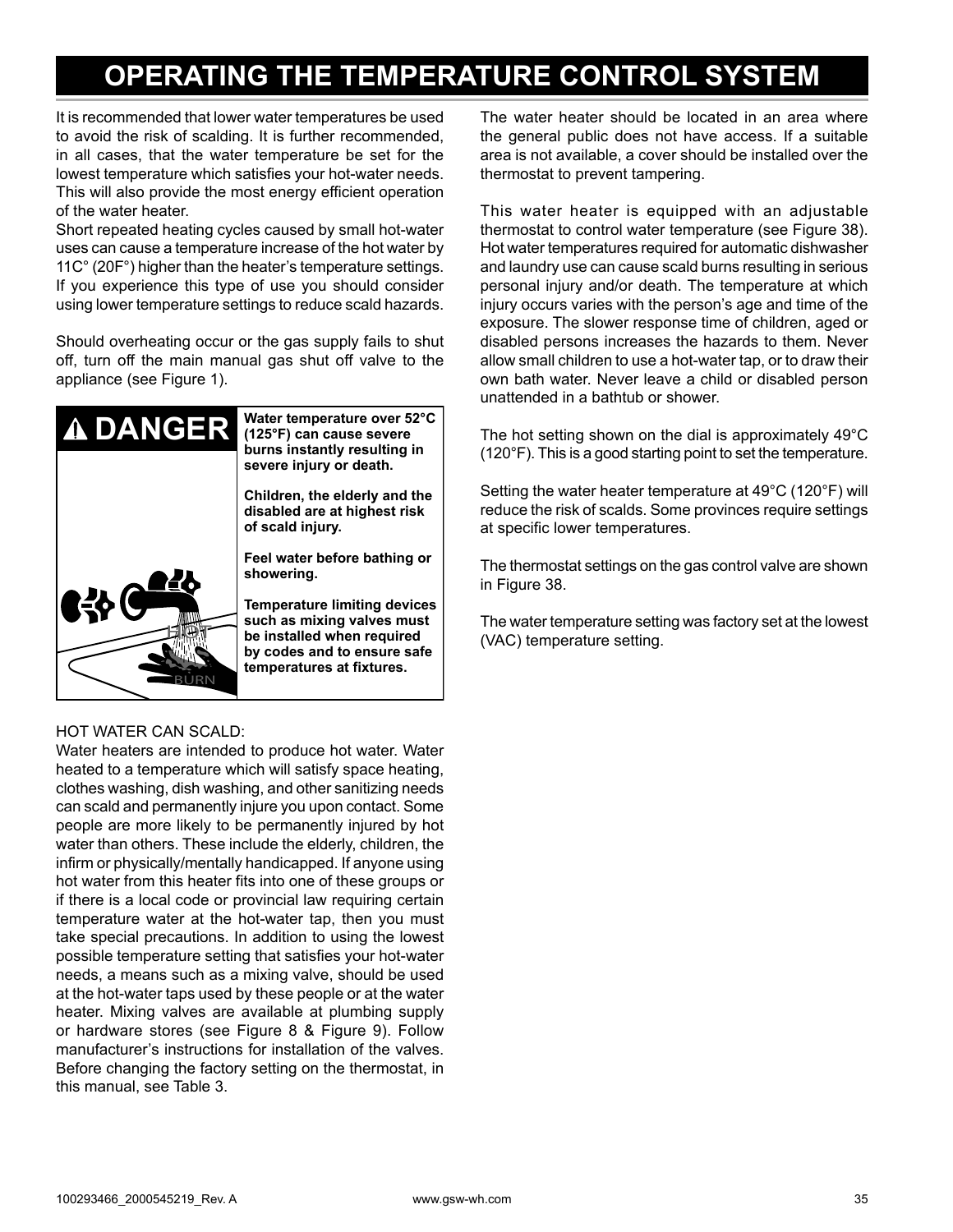

**Figure 38.** 

| <b>Temperature</b><br><b>Dial Setting</b> | <b>Approximate</b><br><b>Temperature</b><br>$^{\circ}$ C ( $^{\circ}$ F) | Time to induce a 2nd<br>and 3rd Degree burn<br>to adult skin |
|-------------------------------------------|--------------------------------------------------------------------------|--------------------------------------------------------------|
| <b>VERY HOT</b>                           | 68 (155)                                                                 | Less than 1 second                                           |
| C                                         | 65 (150)                                                                 | About 1.5 seconds                                            |
| в                                         | 60 (140)                                                                 | Less than 5 seconds                                          |
| A                                         | 54 (130)                                                                 | More than 30 seconds                                         |
| <b>HOT</b>                                | 49 (120)                                                                 | More than 5 minutes                                          |
| LOW                                       | 44 (110)                                                                 | Normal shower temp                                           |
| <b>VAC</b>                                | 21(70)                                                                   | N/A                                                          |

**Table 3.** 

**Note:** The temperatures indicated are approximates. The actual temperature of the heated water may vary. The Vacation Setting (VAC) sets the controller at approximately 21°C (70°F). This setting is recommended when the water heater is not in use for a long period of time. This effectively turns the controller temperature setting down to a temperature that prevents the water in the water heater from freezing while still conserving energy.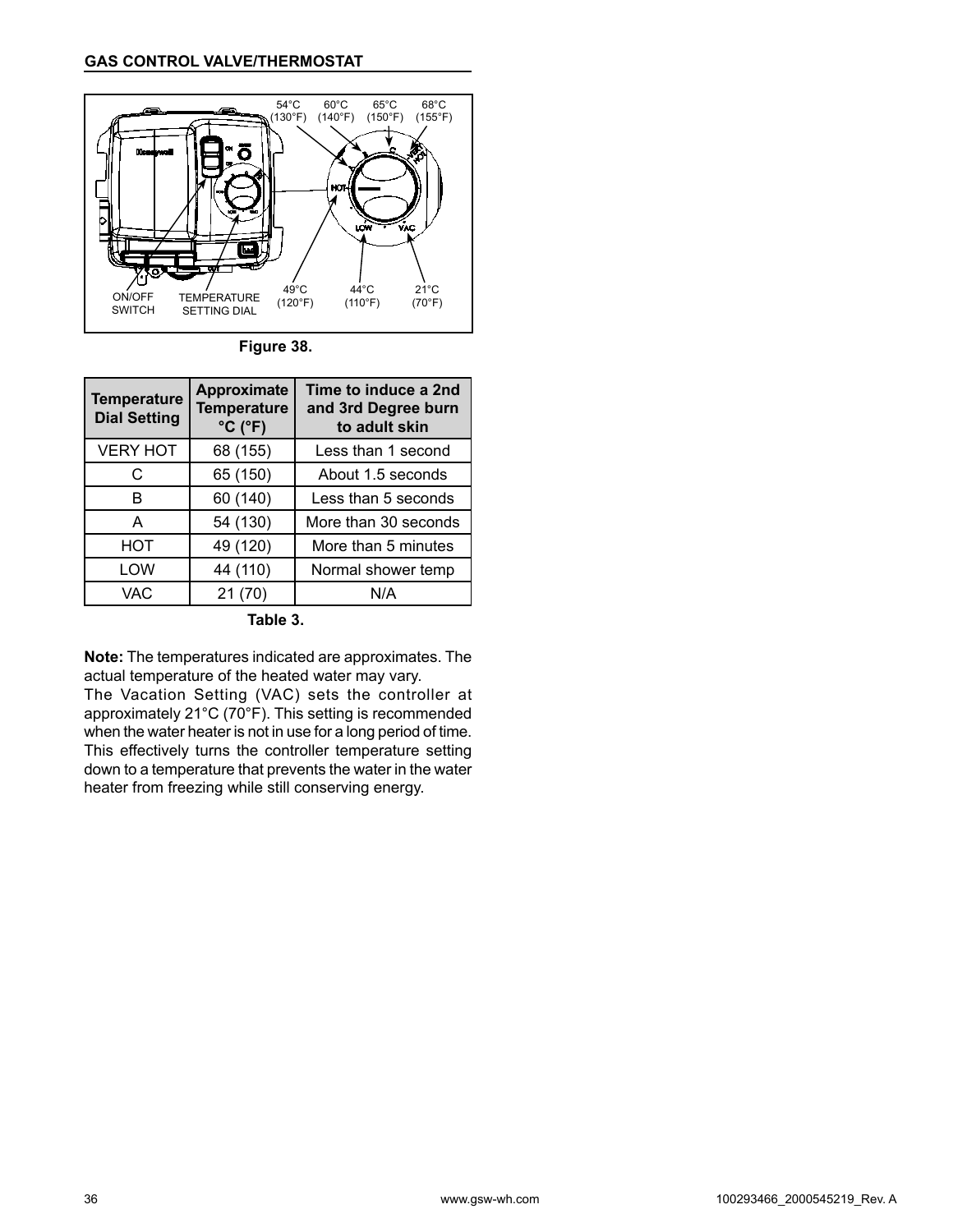#### **START UP CONDITIONS**

#### **Condensate**

Whenever the water heater is filled with cold water, some condensate will form while the burner is ON. A water heater may appear to be leaking when in fact the water is condensate. This usually happens when:

- a. A new water heater is filled with cold water for the first time.
- b. Burning gas produces water vapour in water heaters, particularly high efficiency models where flue temperatures are lower.
- c. Large amounts of hot water are used in a short time and the refill water in the tank is very cold.

Moisture from the products of combustion condense on the cooler tank surfaces and form drops of water which may fall onto the burner or other hot surfaces to produce a "sizzling" or "frying" noise.

Because of the suddenness and amount of water, condensate water maybe diagnosed as a "tank leak". After the water in the tank warms up (about 1-2 hours), the condition should disappear.

Do not assume the water heater is leaking until there has been enough time for the water in the tank to warm up.

An undersized water heater will cause more condensation. The water heater must be sized properly to meet the family's demands for hot water including dishwashers, washing machines and shower heads.

Excessive condensate maybe noticed during the winter and early spring months when incoming water temperatures are at their lowest.

Good venting is essential for a gas fired water heater to operate properly as well as to carry away products of combustion and water vapour (see also "Condensate" section).

#### **Thermal Expansion**

See "Thermal Expansion" section elsewhere in this manual.

# **CAUTION**

#### **Property Damage Hazard**

- Avoid water heater damage.
- Install thermal expansion tank if necessary.
- Do not apply heat to cold water inlet.
- Contact qualified installer or service agency.

**A properly-sized thermal expansion tank should be installed on all closed systems to control the harmful effects of thermal expansion. Contact a plumbing service agency or your retail supplier regarding the installation of a thermal expansion tank.**

#### **Closed Water Systems**

See "Closed Water Systems" section elsewhere in this manual.

#### **Smoke/Odour**

It is not uncommon to experience a small amount of smoke and odour during the initial start-up. This is due to burning off of oil from metal parts, and will disappear in a short while.

#### **Strange Sounds**

Possible noises due to expansion and contraction of some metal parts during periods of heat-up and cool-down do not necessarily represent harmful or dangerous conditions. Condensation causes sizzling and popping within the burner area during heating and cooling periods and should be considered normal. See "Condensate" section in this manual.

#### **OPERATIONAL CONDITIONS**

#### **Smelly Water**

Each water heater contains at least one anode rod for corrosion protection of the tank. Certain water conditions will cause a reaction between this rod and the water. The most common complaint associated with the anode rod is one of a "rotten egg smell" in the hot water. The smell is a result of four factors which must all be present for the odour to develop:

- a. A concentration of sulfate in the supply water.
- b. Little or no dissolved oxygen in the water.
- c. A sulfate reducing bacteria which has accumulated within the water heater (this harmless bacteria is nontoxic to humans).
- d. An excess of active hydrogen in the tank. This is caused by the corrosion protective action of the anode.

Smelly water may be eliminated or reduced in some water heater models by replacing the anode(s) with one of less active material, and then chlorinating the water heater tank and all water lines. Contact the local water heater supplier or service agency for further information concerning an Anode Replacement Kit and this chlorination treatment. If the smelly water persists after the anode replacement and chlorination treatment, we can only suggest that chlorination or aeration of the water supply be considered to eliminate the water problem.

**Do not remove the anode leaving the tank unprotected. By doing so, all warranty on the water heater tank is voided.**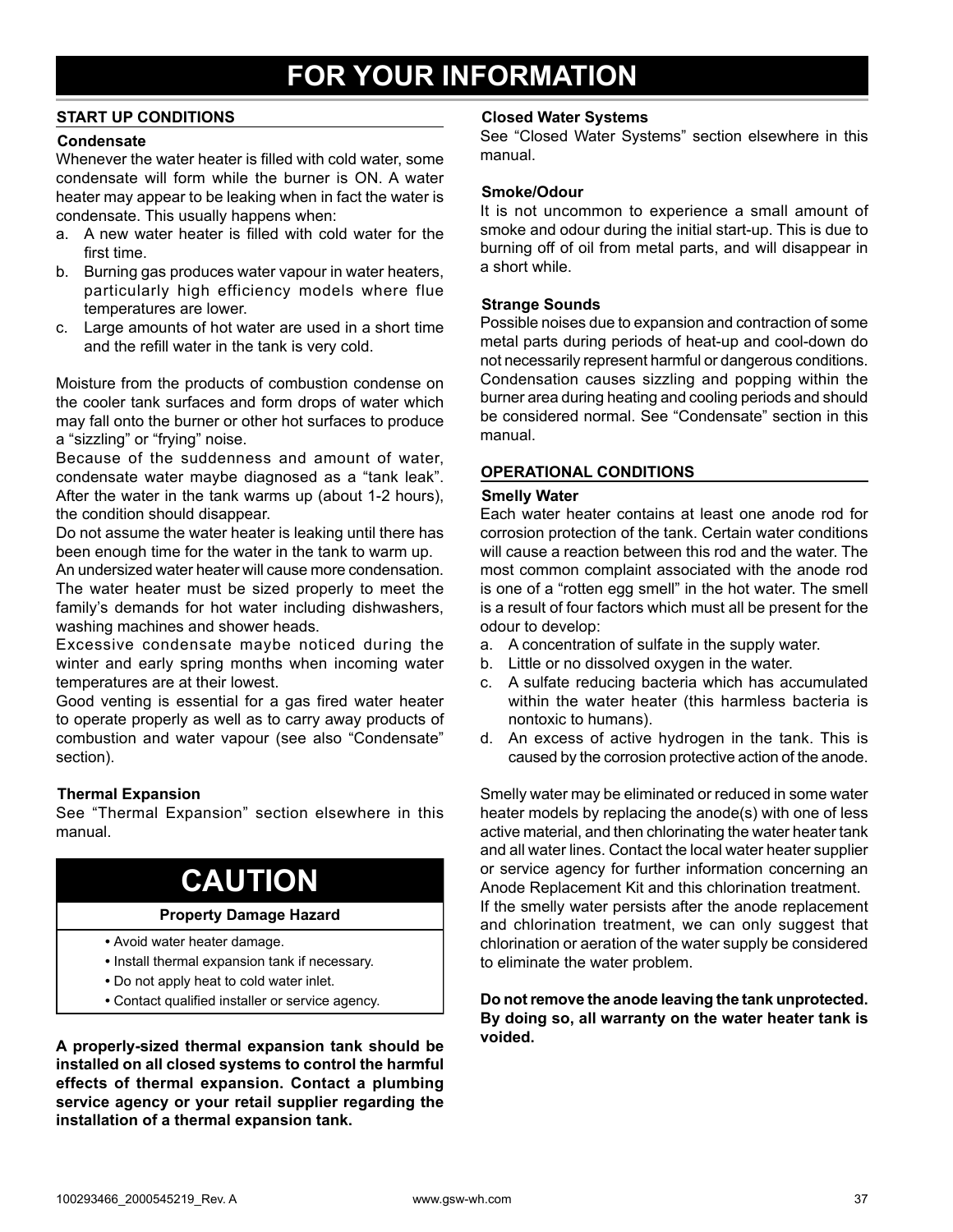

HYDROGEN GAS: Hydrogen gas can be produced in a hot-water system that has not been used for a long period of time (generally two weeks or more). Hydrogen gas is extremely flammable and explosive. To prevent the possibility of injury under these conditions, it is recommended that the hot-water faucet, located farthest away, be opened for several minutes before any electrical appliances which are connected to the hot-water system are used (such as a dishwasher or washing machine). If hydrogen gas is present, there will probably be an unusual sound similar to air escaping through the pipe as the hotwater faucet is opened. There must be no smoking or open flame near the faucet at the time it is open.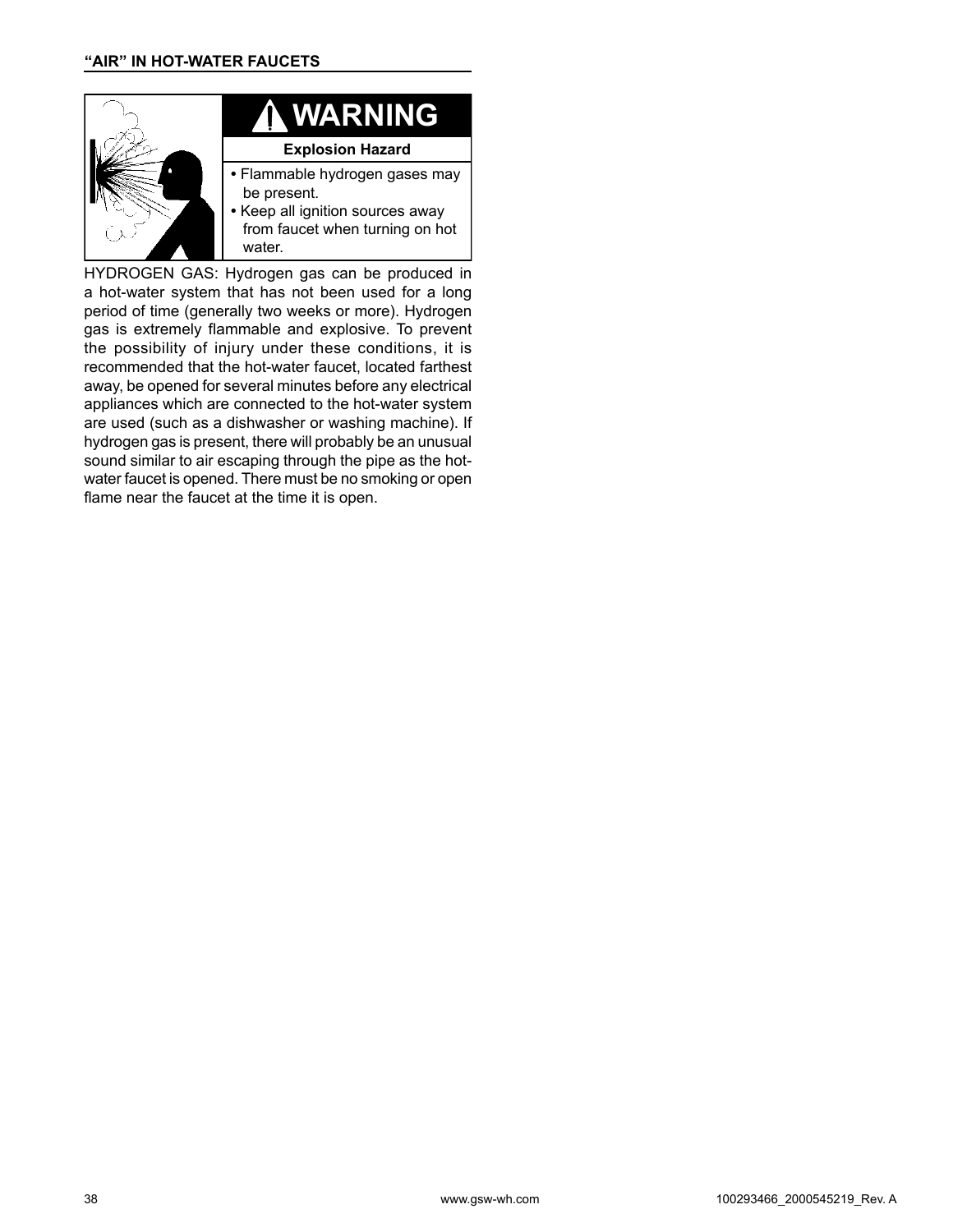### **PERIODIC MAINTENANCE**

#### **GENERAL UPKEEP**

Make it a habit to look around the heater, the vent piping, and the hot and cold water pipes. Do not allow any material to be piled up against the heater. Do not place any object on top of the vent pipes.

Every 3 - 6 months or as necessary:

**•** Clean lint from blower, top of heater.

Once per year:

- Inspect the Vent System.
- Burner Operation and Inspection.
- Combustion Chamber for scaling or sooting.
- Temperature-Pressure Relief Valve Test.
- Anode Rod Inspection.
- Flush a pail of water from the heater drain valve, once per year.

If any deficiencies or abnormalities are encountered during these inspections call a qualified service technician.

#### **VENTING SYSTEM INSPECTION**



At least once a year a visual inspection should be made

of the venting system. You should look for:

- Obstructions which could cause improper venting. The combustion, dilution and ventilation air flow must not be obstructed.
- Damage or deterioration which could cause improper venting or leakage of combustion products.

Be sure the vent piping is properly connected to prevent escape of dangerous flue gasses which could cause deadly asphyxiation.

Obstructions and deteriorated vent systems may present serious health risk or asphyxiation.

Chemical vapour corrosion of the flue and vent system may occur if air for combustion contains certain chemical vapours. Spray can propellants, cleaning solvents, refrigerator and air conditioner refrigerants, swimming pool chemicals, calcium and sodium chloride, waxes, bleach and process chemicals are typical compounds which are potentially corrosive.

If after inspection of the vent system you found sooting or deterioration, something is wrong. Call the local gas utility to correct the problem and clean or replace the flue and venting before resuming operation of the water heater.

#### **BLOWER MAINTENANCE**

Inspect the top of the heater and around the ventilation openings of the blower motor and the rear blower dilution air intakes for any lint and dust that may have accumulated. Depending on the location of the heater, significant quantities of lint may accumulate. The lint may obstruct the free flow of air to the motor, and cause the motor and blower to run hotter than normal (see Figure 39).

To clean any dust and lint, proceed as follows:

- 1. Unplug the water heater.
- 2. Using a nylon bristled paint or toothbrush, brush away any lint. Pick up the lint with a cloth.

Better results can be achieved by using the small brush on a vacuum cleaner to remove all lint and dust which have accumulated on top of the heater, the louvres of the air intake snorkel, the motor ventilation openings and the rear blower dilution air intakes.

**Important:** Do not insert any foreign object into the ventilation openings of the motor.

#### **CLEANING THE BLOWER.**

In dusty and contaminated air conditions, the interior of the blower and the blower wheel may require periodic cleaning. This is often indicated by nuisance failures of the air pressure switch or the high limit temperature control. A collection of dust or debris on the rear blower dilution air intakes can also indicate reduced blower capacity. To clean the inside of the blower assembly and the blower wheel requires the removal of the blower/motor from the mounting plate located on the top of the heater. Tools required include an 11/32" nut driver, small (25mm (1")) paint brush, toothbrush and vacuum cleaner.

- 1. Turn the thermostat on the gas control to the lowest setting. If the heater is running, wait for it to shut down (see Figure 38).
- 2. Turn the gas control switch to the "OFF" position.
- 3. Disconnect the electrical power to the water heater from the wall outlet.
- 4. Disconnect the vent piping from the top of the blower. Loosen the lower gear clamp that holds the rubber coupling to the blower (see Figure 39).
- 5. Remove and retain the (4) 11/32" nuts located on the back of the blower with the nutdriver (see Figure 37 & Figure 39).
- 6. Holding the blower motor and the blower housing, pull the assembly forward to disengage it from the mounting plate. The blower will still be connected to the junction box so exercise care not to stress the wiring.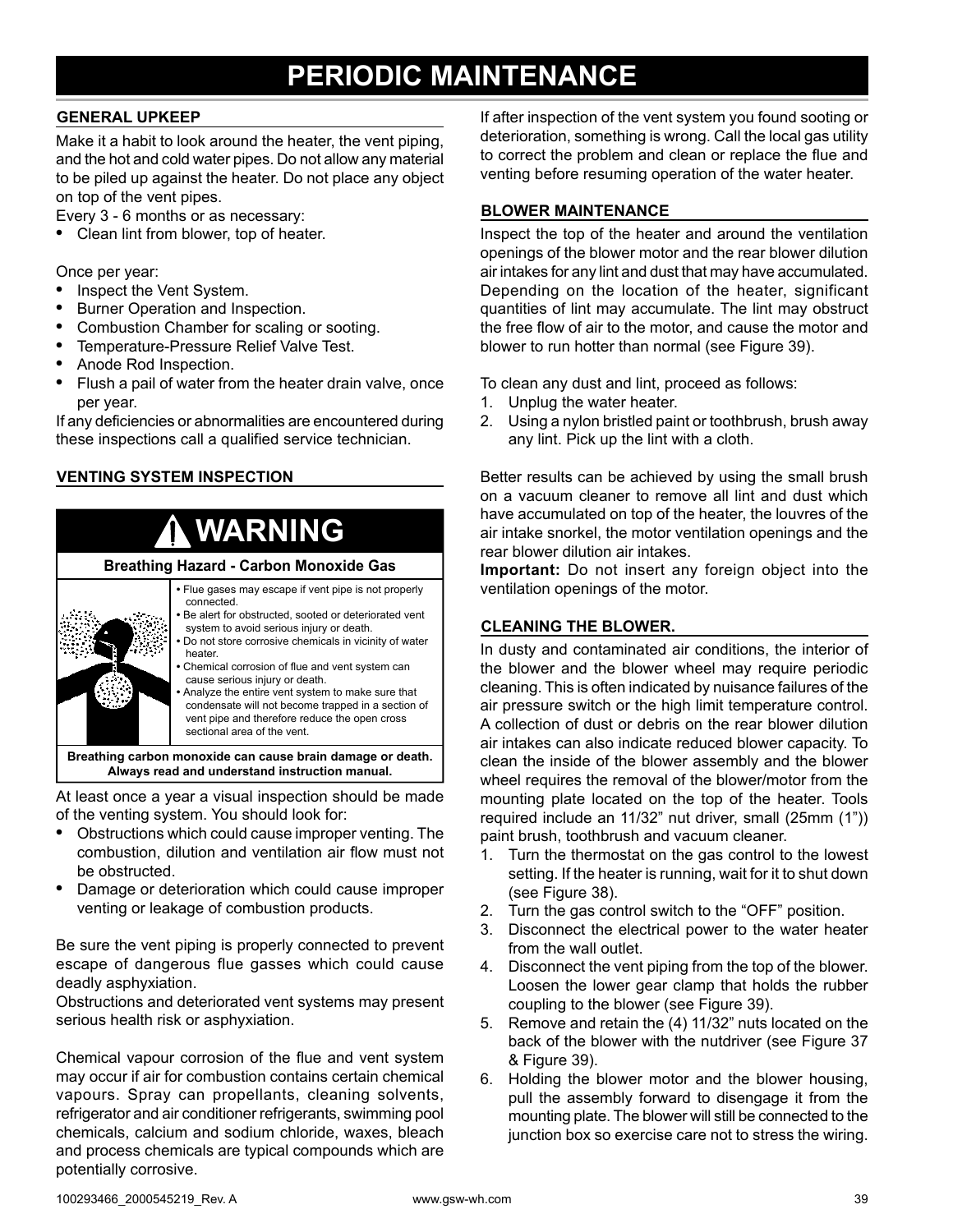- 7. Accessing the blower wheel through the outlet, use the paint brush to brush off the outer edge of the blower wheel to dislodge the dirt stuck on the blades and the inside of the housing. Rotate the wheel until all blades are clear. Note: The wheel is a balanced component. Do not bend, dent or distort the blades as this can upset the wheel balance and affect the blower operation. Vacuum out the loosened dirt.
- 8. Accessing the inside of the blower wheel through the rear of the housing, gently brush off the inside of the blades using the toothbrush. Again, take care not to distort the blades. Rotate the wheel until all blades are cleaned and vacuum the debris. Do not remove any of the balancing chips attached to the blades.
- 9. Inspect the flue collector hood (still attached to the heater) and vacuum out the dust and debris that may have accumulated.
- 10. With all parts cleaned and the blower wheel turning freely, reinstall the blower to the mounting plate aligning the (4) studs and pushing tight against the mounting plate.
- 11. Reinstall the (4) 11/32" nuts and tighten securely. All (4) nuts must be in place and secure to safely operate the blower.
- 12. Reattach the vent piping and coupling to the top of the blower, tighten the bottom gear clamp and ensure the piping is secure.
- 13. With all components clean and secure, reconnect the electrical power to the heater.
- 14. Reset the thermostat to the desired temperature setting and turn the gas control switch back to the "ON" position. Note: If the water in the heater is hot, the unit will wait to operate until there is a need for more hot water.



**Figure 39.** 

#### **BURNER OPERATION AND INSPECTION**

Flood damage to a water heater may not be readily visible or immediately detectable. However, over a period of time a flooded water heater will create dangerous conditions which can cause death, serious bodily injury, or property damage. Contact a qualified installer or service agency to replace a flooded water heater. Do not attempt to repair the unit! It must be replaced!

At least once a year a visual inspection should be made of the main burner and the hot surface igniter assembly for proper flame characteristics and ignition sequences. This can be done by removing the outer door and viewing the main burner operation through the viewport on the inner door (see Figure 40). The main burner should provide complete combustion of gas, ignite rapidly, give reasonably quiet operation, and cause no excessive flame lifting from the burner ports. If the proper flame characteristics are not evident (see Figure 41), make sure that the flow of combustion and ventilation air is not blocked.

You should also check for sooting. Soot is not normal and will impair proper combustion. A visual inspection of the main burner and hot surface igniter should also be done at least once a year (see Figure 40).

Soot build-up indicates a problem that requires correction before further use. Turn "OFF" gas to water heater by unplugging the power cord and leave off until repairs are made. Failure to correct the cause of the sooting can result in a fire causing death, serious injury, or property damage.





**Figure 41.**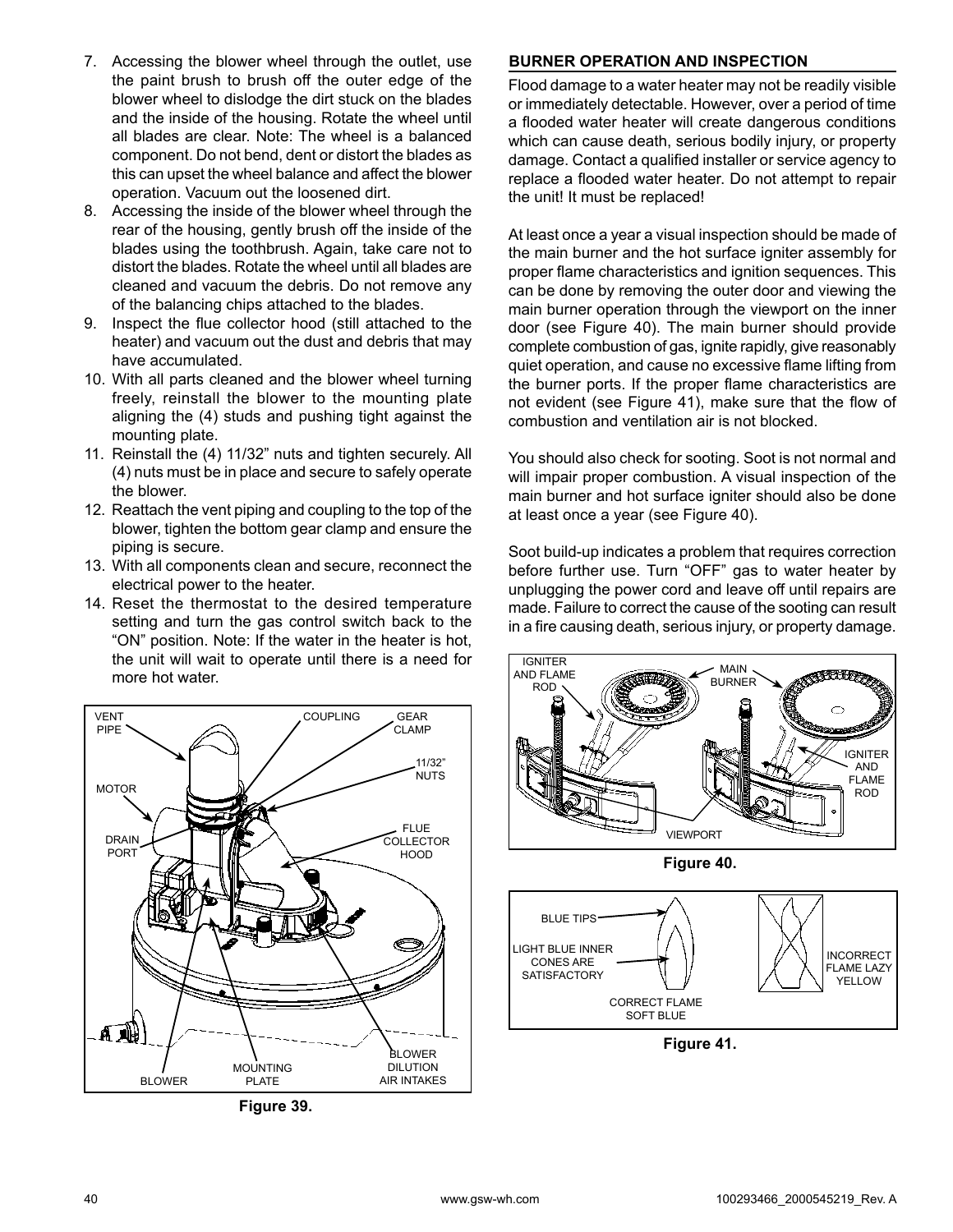#### **COMBUSTION CHAMBER AND BURNER CLEANING**

In the event your burner or burner air openings require cleaning, Call your service agency to remove and clean the burner and correct the problem that required the burner to be cleaned.

#### **HOUSEKEEPING**

| <b>DANGER</b> |                                                                                                                                                                                                                                                                                                   |  |  |
|---------------|---------------------------------------------------------------------------------------------------------------------------------------------------------------------------------------------------------------------------------------------------------------------------------------------------|--|--|
|               | <b>Fire and Explosion Hazard</b>                                                                                                                                                                                                                                                                  |  |  |
|               | • Do not obstruct combustion air<br>openings at the rear of the water<br>heater.<br>• Do not use or store flammable<br>vapour products such as<br>gasoline, solvents or adhesives<br>in the same room or area near<br>water heater or other appliance.<br>• Can cause serious injury or<br>death. |  |  |

#### INSTALLED IN SUITABLE AREA:

To ensure sufficient ventilation and combustion air supply, proper clearances from the water heater must be maintained. See "Locating The New Water Heater" section. Combustible materials such as clothing, cleaning materials, or flammable liquids, etc. must not be placed against or adjacent to the water heater which can cause a fire.

### **TEMPERATURE-PRESSURE RELIEF VALVE TEST**



It is recommended that the temperature-pressure relief valve be checked to ensure it is in operating condition at least once a year.

When checking the temperature-pressure relief valve operation, make sure that (1) no one is in front of or around the outlet of the T&P valve discharge line, and (2) that water discharge will not cause any property damage, as water may be extremely hot. Use care when operating valve as the valve may be hot.

To check the relief valve, lift lever at the end of valve several times (see Figure 42). The valve should seat properly and operate freely.

If after manually operating the valve, it fails to completely reset and continues to release water, immediately close the cold-water inlet to the water heater and drain the water heater, see "Draining And Flushing" section. Replace the T&P valve with a properly rated/sized new one, see "Temperature-Pressure Relief Valve" for instructions on replacement.



**Figure 42.** 

If the Temperature-Pressure Relief Valve on the water heater weeps or discharges periodically, it may be due to thermal expansion.

**Note:** Excessive water pressure is the most common cause of temperature-pressure relief valve leakage. Excessive water system pressure is most often caused by "thermal expansion" in a "closed system." See "Closed Water Systems" and ""Thermal Expansion" sections of this manual. The T&P valve is not intended for the constant relief of thermal expansion.

Temperature-pressure relief valve leakage due to pressure build up in a closed system that does not have a thermal expansion tank installed is not covered under the Limited Warranty. Thermal expansion tanks must be installed on all closed water systems.

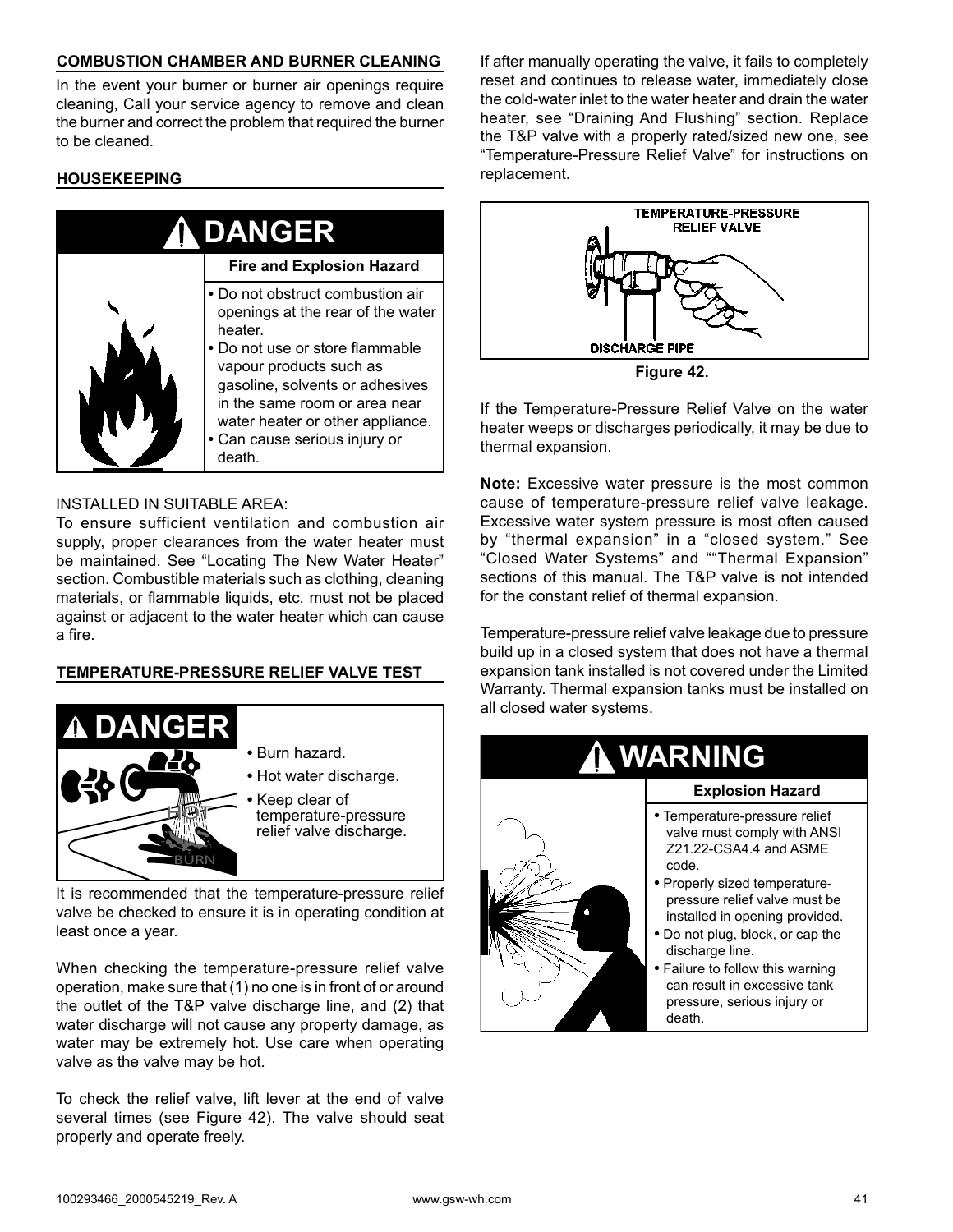#### **DRAINING AND FLUSHING**

Periodic draining and cleaning of sediment from the tank may be necessary. It is recommended that the tank be drained and flushed every 6 months to remove sediment which may build up during operation. The water heater should be drained if being shut down during freezing temperatures. See "Typical Installation" section in this manual for location of the water heater components described below.



#### **To Drain the Water Heater Storage Tank**

- 1. Turn "OFF" the electrical supply to the water heater.
- 2. Turn "OFF" the gas supply at the Main Gas shut-off Valve.
- 3. Open a hot water faucet and let the hot water run until it is cool (This may take 10 minutes or longer).

**Warning:** Be sure the water runs cool before draining the tank to reduce the risk of scalding.

- 4. Connect a garden hose to the drain valve and place the other end of the hose in an adequate drain. Note that sediment in the bottom of the tank may clog the valve and prevent it from draining. If you can't get the tank to drain, contact a qualified person.
- 5. CLOSE the cold-water inlet valve to the water heater.
- 6. Open the drain valve on the water heater.
- 7. If not already done, open a hot water faucet to help the water in the tank drain faster.
- 8. If a large amount of sediment was present when the tank was drained, follow instructions in the "To Flush the Water Heater Storage Tank" section.
- 9. Close the water heater drain valve when all water in the storage tank has drained and remove the hose.
- 10. Follow instructions in the "Filling The Water Heater" section.
- 11. Follow the lighting instructions on the label or see "Lighting Instructions" to restart the water heater.

**Note:** If the water heater is going to remain shut down and empty for an extended period, the drain valve should be left open with hose connected allowing water to terminate to an adequate drain.

#### **To Flush the Water Heater Storage Tank**

Follow Step 1 through Step 7 in the

"To Drain the Water Heater Storage Tank" section.

- 1. Flush the tank by opening the cold water supply valve and letting the water run until no more sediment drains from the tank.
- 2. Close the water heater drain valve when flushing is completed and remove the drain hose.
- 3. Ensure the heater is full of water.
- 4. Follow instructions in the "Filling The Water Heater" section.
- 5. Follow the lighting instructions on the label or see "Lighting Instructions" to restart the water heater.

**Caution:** Do not turn on power to the water heater unless the tank is full. Open a hot-water faucet and allow the water to run until the air is purged and the water flows uninterrupted from the faucet.

**Important:** When operating a cold tank, condensation can occur and drip on the burner. This should not be confused with a tank leak.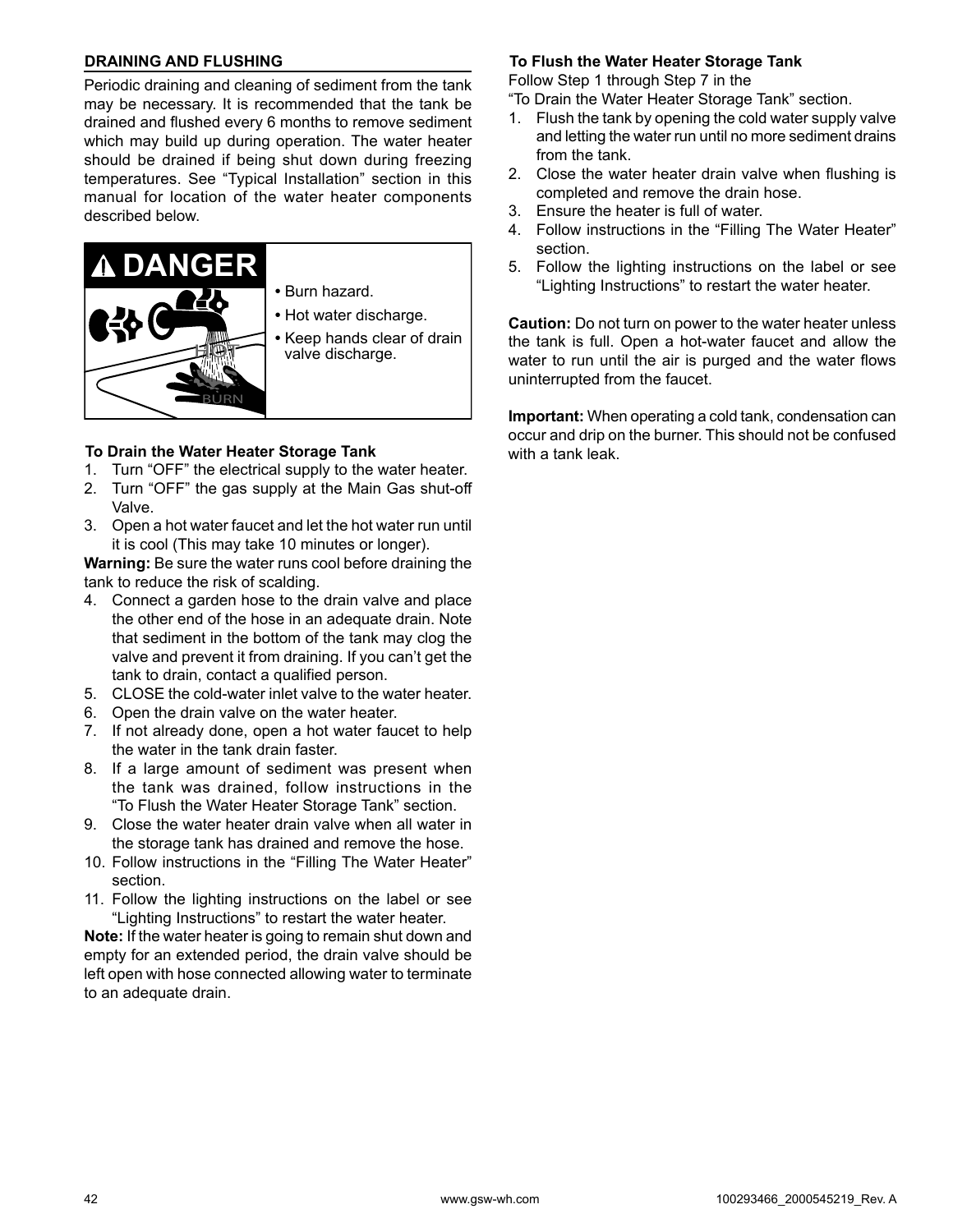### **CAUTION**

#### **Property Damage Hazard**

- Avoid water heater damage.
- Inspection and replacement of anode rod required.

**Anode Rod.** The anode rod is a sacrificial metal rod that helps avoid corrosion and premature failure (leaks) in the tank. The anode rod is a consumable item. Inspect the anode rod after the first six months of operation when you drain and flush the tank. Replace the anode rod if it is substantially worn out or depleted (see Figure 43). Thereafter, inspect the anode rod annually or more frequently if needed. If you use a water softener, your anode rod will deplete faster than normal. Inspect the anode rod more frequently, replacing the anode rod if it is depleted. Once the anode rod is depleted, the tank will start to corrode, eventually developing a leak. Obtain a new anode rod from your local plumbing supplier or have a qualified person replace it. (Anode rods are a consumable item and are not covered under warranty).

Certain water conditions will cause a reaction between the anode rod and the water. The most common complaint associated with the anode rod is a "rotten egg smell" produced from the presence of hydrogen sulfide gas dissolved in the water. The removal of the anode rod requires a 1-1/16" socket.

**Important:** Do not operate the water heater without a functioning anode rod as this will void any warranties. A special anode rod may be available if water odour or discolouration occurs.

**Note:** This rod may reduce but not eliminate water odour problems. The water supply system may require special filtration equipment from a water conditioning company to successfully eliminate all water odour problems.

To replace the anode:

- 1. Turn "OFF" the electrical supply to the water heater.
- 2. Turn "OFF" the gas supply at the Main Gas shut-off Valve.
- 3. CLOSE the cold-water inlet valve to the water heater.
- 4. OPEN a nearby hot-water faucet and leave open to allow for draining.
- 5. Drain approximately 19l (5 gallons) of water from tank. (Refer to "Draining And Flushing" for proper procedures). Close drain valve.
- 6. Remove old anode rod.
- 7. Use Teflon® tape or approved pipe sealant on threads and install new anode rod.
- 8. Remove the hose and follow instructions in the "Filling The Water Heater" section.
- 9. Follow the lighting instructions on the label or see "Lighting Instructions" to restart the water heater.

See Figure 44 for anode rod location.



**Figure 43.** 



**Figure 44.**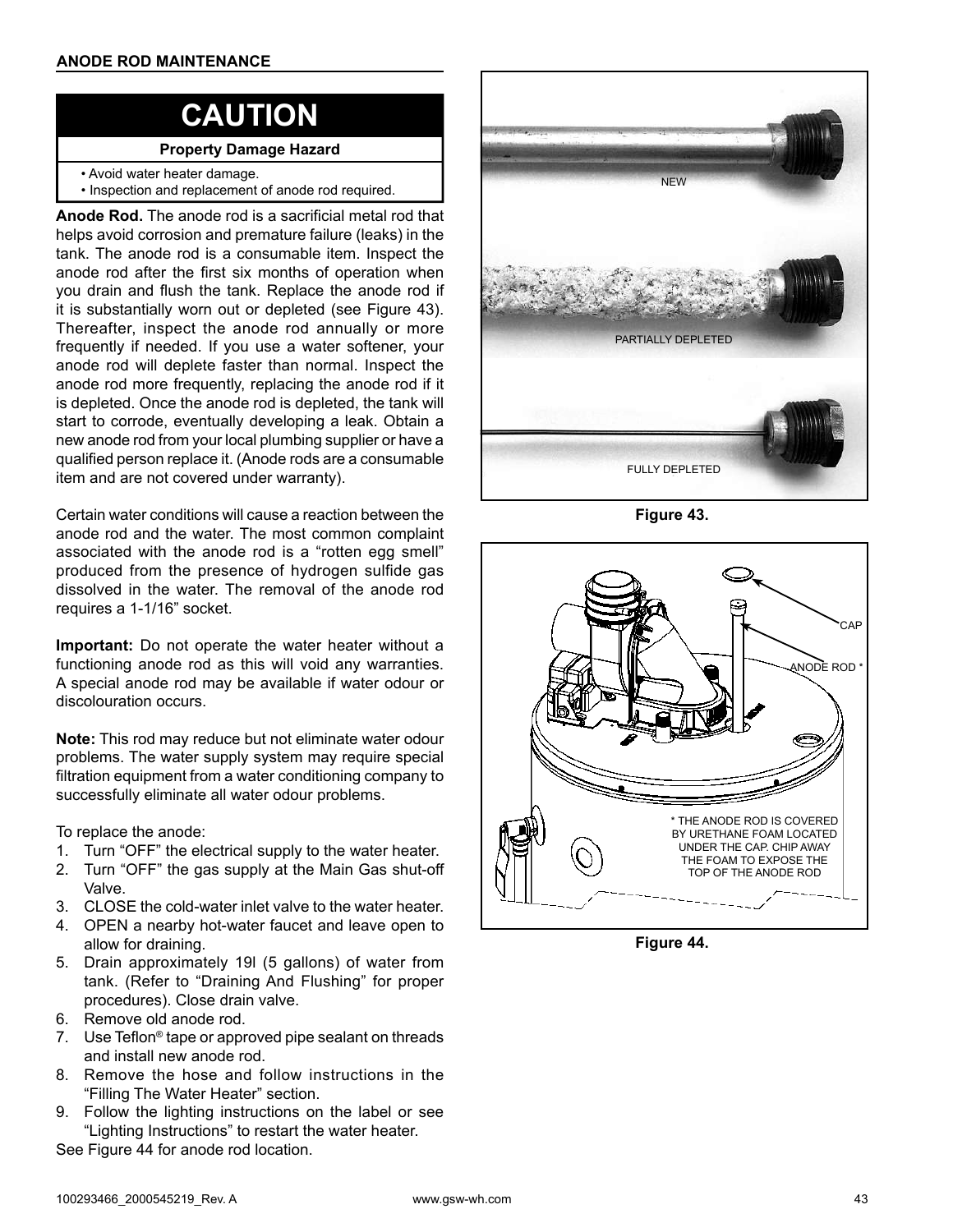### **LEAKAGE CHECKPOINTS**

#### **SERVICE**

If a condition persists or you are uncertain about the operation of the water heater contact a service agency. Use this guide to check a "leaking" water heater. Many suspected "leakers" are not leaking tanks. Often the source of the water can be found and corrected.

If you are not thoroughly familiar with gas codes, your water heater and safety practices, contact your gas supplier or qualified installer to check the water heater.

Ensure the venting is properly attached and secured.

Never use this water heater unless it is completely filled with water. To prevent damage to the tank, the tank must be filled with water. Water must flow from the hot-water faucet before turning "ON" gas to the water heater.

- A. Water at the blower assembly is water vapour which has condensed out of the combustion products. This is caused by a problem in the vent. A drainage port is included at the vent pipe connection. Contact the gas utility.
- B. \*Condensation may be seen on pipes in humid weather or pipe connections may be leaking.
- C. \*The anode rod fitting may be leaking.
- D. Small amounts of water from temperature-pressure relief valve may be due to thermal expansion or high water pressure in your area.
- E. \*The temperature-pressure relief valve may be leaking at the tank fitting.
- F. Water from a drain valve may be due to the valve being slightly opened.
- G. \*The drain valve may be leaking at the tank fitting.
- H. Combustion products contain water vapour which can condense on the cooler surfaces of the tank. Droplets form and drip onto the burner. This is common at the time of start-up after installation and when incoming water is cold.
- I. Water in the water heater bottom may be from condensation, loose connections, or the relief valve. DO NOT replace the water heater until a full inspection of all possible water sources is made and necessary corrective steps taken.

Leakage from other appliances, water lines, or ground seepage should also be checked.

\* To check where threaded portion enters tank, insert cotton swab between jacket opening and fitting. If cotton is wet, follow the instructions in the "To Drain the Water Heater Storage Tank" section and remove fitting. Put pipe dope or Teflon tape on the threads and replace. Then follow the instructions in the "Filling The Water Heater" section.





**Figure 45.**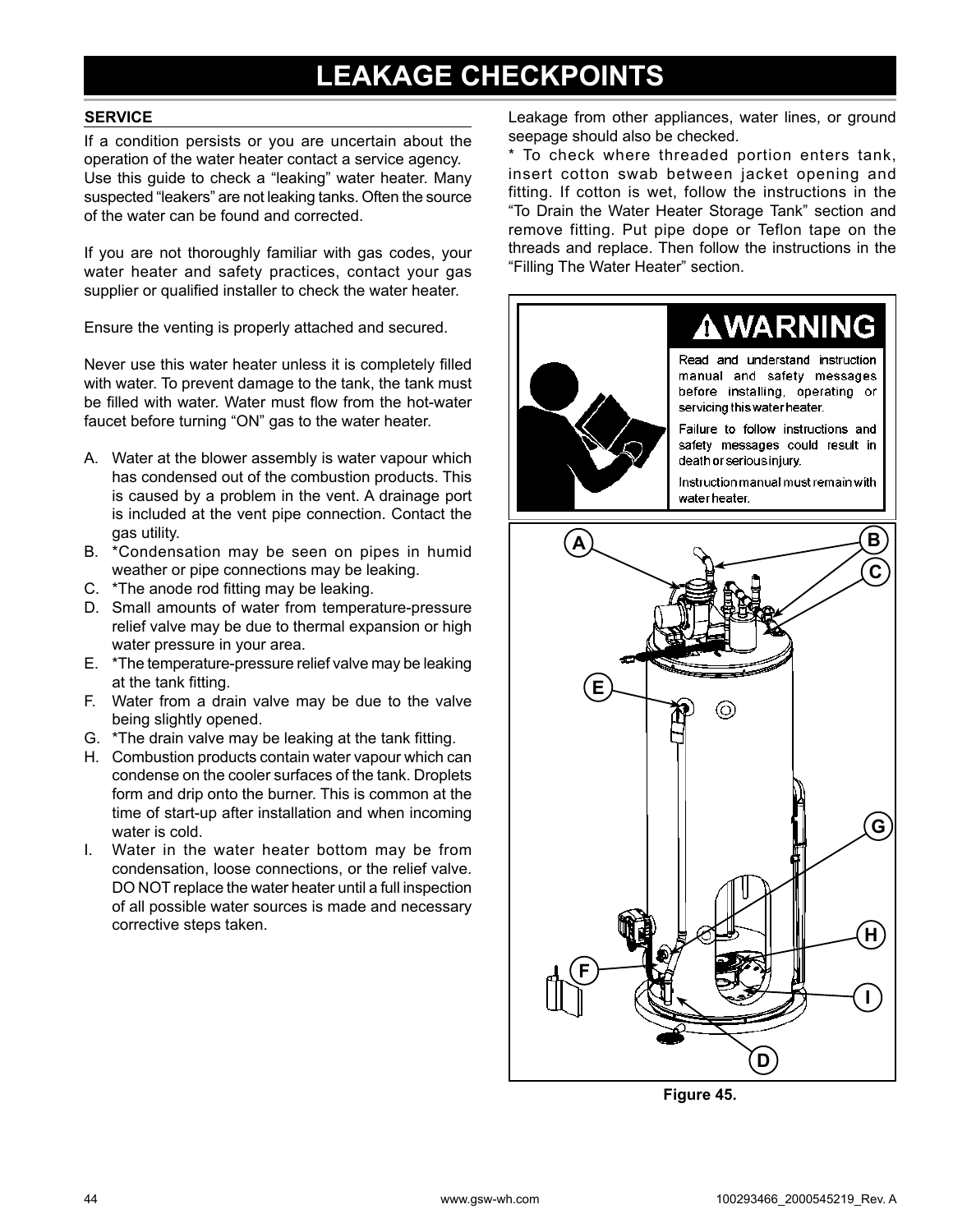### **REFERENCE PARTS LISTING**

Replacement parts may be ordered 13 Outer Gas Door through your plumber or the local distributor. When ordering replacement parts, always have the following 15 Floor Drain information ready:

- 1. Model, Serial and Product number
- 2. Type of gas
- 3. Item number
- 4. Parts description
- 1 Vent Termination Elbow with Rodent Screen
- 2 \*Vent Pipe
- 3 \*Vent Pipe Coupling (if required)
- 4 \*Vent Pipe Elbow (long radius)
- 5 Blower High Limit Switch (see Figure 6) (see also Figure 51)
- 6 T&P Valve
- 7 Cold-Water Inlet Nipple/Diptube
- 8 Baffle Assembly
- 9 \* Discharge Pipe
- 10 Gas Control Valve/Thermostat (Honeywell)
- 11 Gas Valve Electronic Control Module And Cover (Honeywell)
- 12 Drain Valve
- 
- 14 Manifold Door Assembly (behind outer door) (see Figure 3 & Figure 4) (see also Figure 48 and Figure 49)
- 
- 16 \*Metal Drain Pan
- 17 Flammable Vapor Sensor (under cover) (see Figure 5) (see also Figure 50)
- 18 \*\*Combo Heating System Return Inlet (Optional)
- 19 Air Inlet Snorkel
- 20 \*\*Combo Heating System Supply Outlet (Optional)
- 21 Blower with Power Cord (see also Figure 6) (see also Figure 51)
- 22 Air Switch (inside box) (see Figure 6) (see also Figure 51)
- 23 Junction Box (see Figure 6) (see also Figure 51)
- 24 Junction Box Cover (see Figure 6) (see also Figure 51)
- 25 Air Tubing (see Figure 6) (see also Figure 51)
- 26 Rubber Coupling (see also Figure 6) (see also Figure 51)
- 27 Gear Clamp (see also Figure 6) (see also Figure 51)
- 28 Flue Collector
- 29 Hot-Water Outlet Nipple
- 30 Anode (under cap)
- 32 Flexible Manifold Tube (see Figure 3 & Figure 4) (see also Figure 48 and Figure 49)
- 33 Viewport (see Figure 3 & Figure 4)
- 34 Flame Sensor Rod (see Figure 3 & Figure 4) (see also Figure 48 and Figure 49)
- 35 Gas Orifice (see Figure 3 & Figure 4) (see also Figure 48 and Figure 49)
- 36 Sheet Metal Burner (see Figure 3 & Figure 4) (see also Figure 48 and Figure 49)
- 37 Gas Manifold (see Figure 3 & Figure 4) (see also Figure 48 and Figure 49)
- 38 Hot-Surface Igniter (see Figure 3 & Figure 4) (see also Figure 48 and Figure 49)
- 39 Manifold Door Gasket (see Figure 3 & Figure 4) (see also Figure 48 and Figure 49)
- 40 Manifold Door (see Figure 3 & Figure 4) (see also Figure 48 and Figure 49)
- 41 Two Piece Grommet With Clip (see Figure 3 & Figure 4) (see also Figure 48 and Figure 49) parts not supplied with the



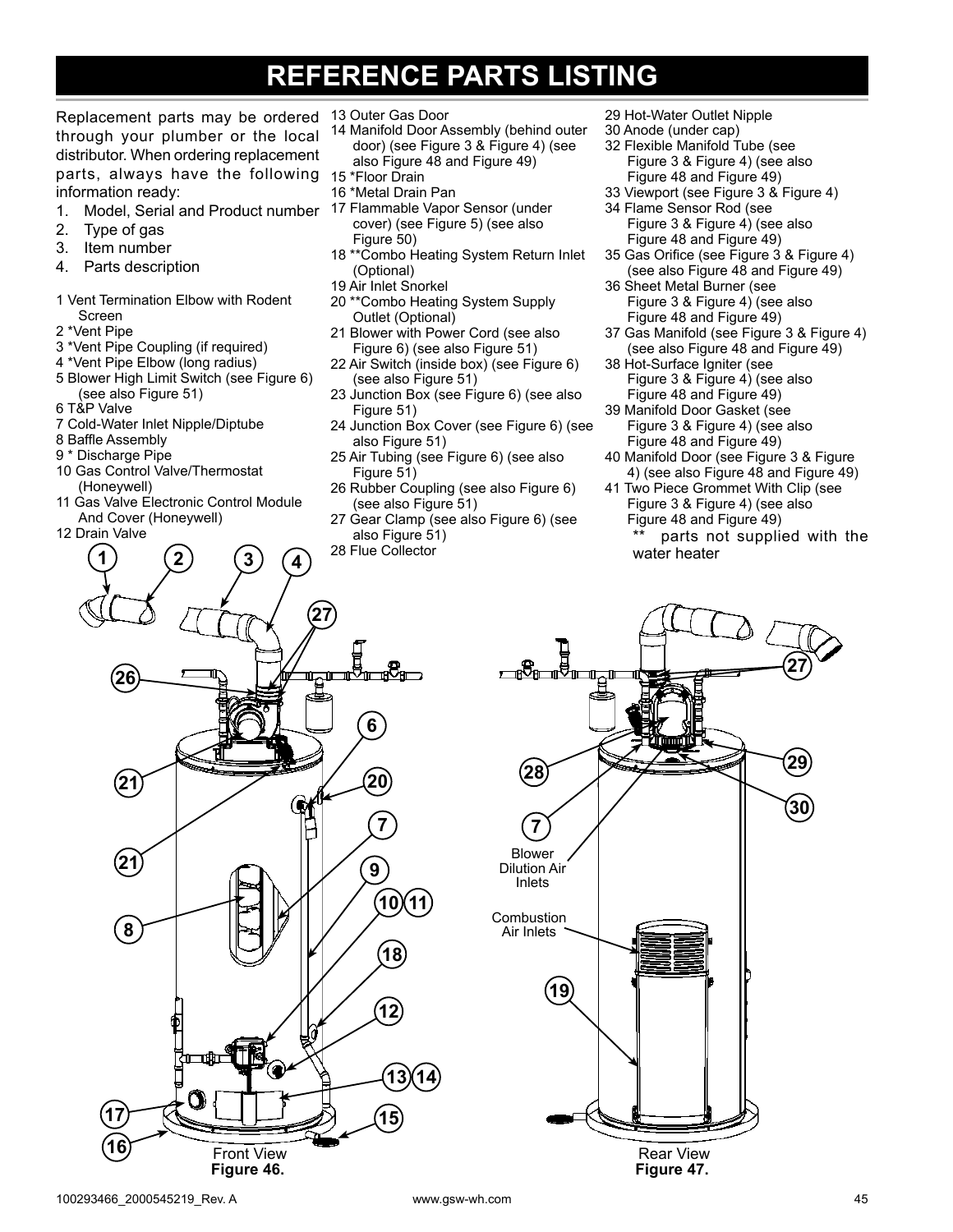

**Figure 48.** 







**Figure 50.** 



- **Notes:** \* Natural gas models have Right-hand thread, Propane models have Left-hand thread.
	- \*\* For Natural gas models the Flare Nut has Righthand thread. For Propane models the Flare Nut has Left-hand thread.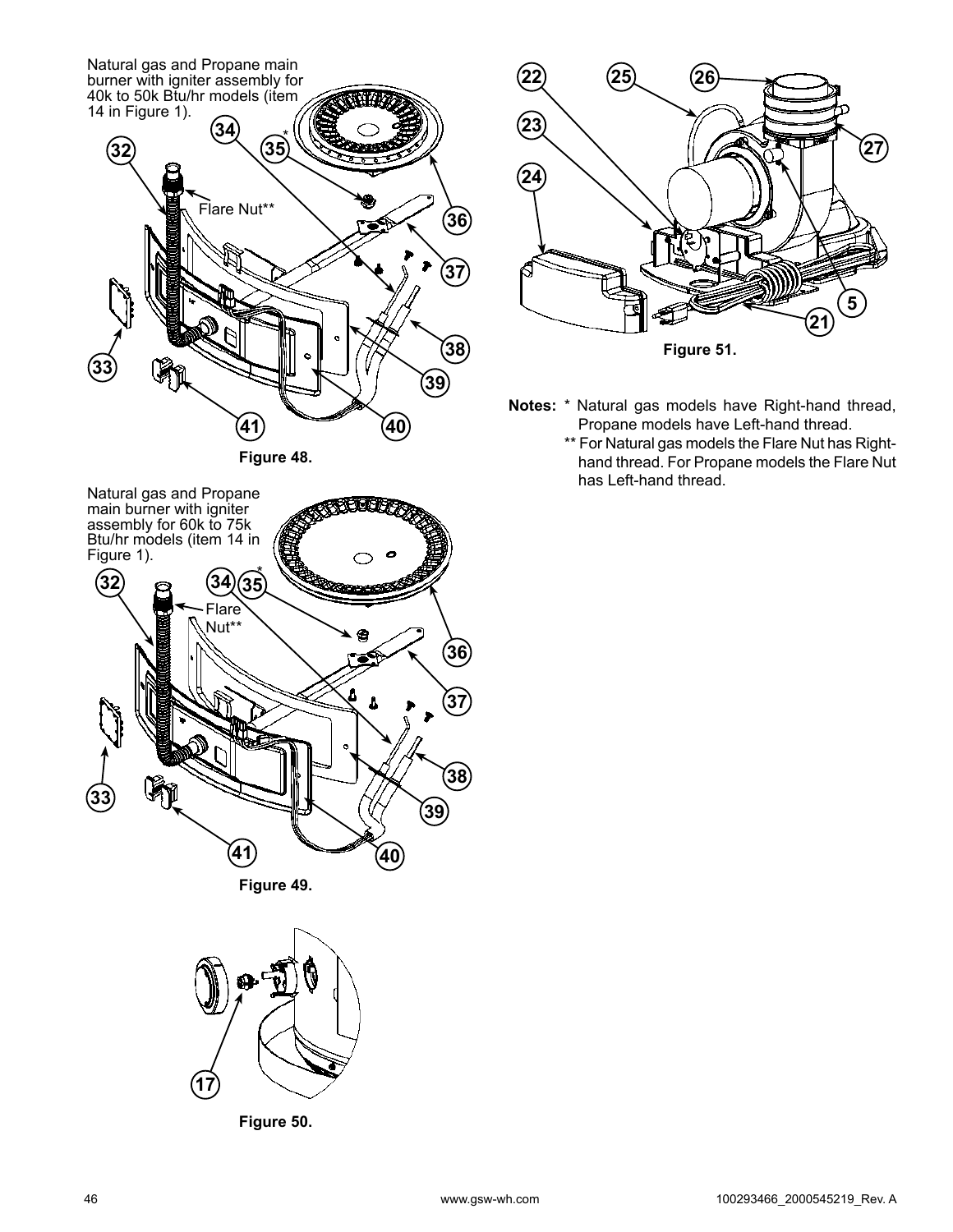# **TROUBLESHOOTING GUIDELINES**

| <b>PROBLEM</b>                                               | <b>POSSIBLE CAUSE(S)</b>                                                                                                                                                                                                                                                                                                  | <b>CORRECTIVE ACTION</b>                                                                                                                                                                                                                                                                                                                                                                                                 |
|--------------------------------------------------------------|---------------------------------------------------------------------------------------------------------------------------------------------------------------------------------------------------------------------------------------------------------------------------------------------------------------------------|--------------------------------------------------------------------------------------------------------------------------------------------------------------------------------------------------------------------------------------------------------------------------------------------------------------------------------------------------------------------------------------------------------------------------|
| <b>BURNER FLAME</b><br><b>TOO HIGH</b>                       | 1. Air inlets blocked<br>2. Insufficient secondary air<br>3. Orifice too large                                                                                                                                                                                                                                            | 1. Unblock inlet air openings<br>2. Provide ventilation to water heater<br>3. Replace with correct orifice                                                                                                                                                                                                                                                                                                               |
| <b>FLAME BURNS</b><br><b>AT ORIFICE</b>                      | 1. Low gas pressure<br>2. Defective gas control valve/thermostat                                                                                                                                                                                                                                                          | 1. Check with gas utility company<br>2. Replace gas control valve/thermostat                                                                                                                                                                                                                                                                                                                                             |
| <b>INSUFFICIENT</b><br><b>HOT WATER</b>                      | 1. Low gas pressure<br>2. Orifice too small<br>3. Thermostat set too low<br>4. Gas control error codes<br>5. Sediment or lime in tank<br>6. Water heater too small<br>7. Wrong piping connections<br>8. Leaking faucets<br>9. Wasted hot water<br>10. Long runs of exposed piping<br>11. Hot-water piping in outside wall | 1. Check with gas utility company<br>2. Replace with correct orifice (see rating<br>plate)<br>3. Turn temperature knob to higher<br>setting<br>4. Refer to gas control error codes<br>5. Drain/flush-provide water treatment if<br>needed<br>6. Install adequate heater<br>7. Correct piping: dip tube must be in cold<br>inlet<br>8. Repair faucets<br>9. Advise customer<br>10. Insulate piping<br>11. Insulate piping |
| WATER IS TOO HOT                                             | 1. Thermostat is too high<br>2. Incorrect or missing vent screen in vent<br>termination<br>3. Defective gas control valve/thermostat                                                                                                                                                                                      | 1. Turn temperature knob to lower setting<br>2. Check venting for correct screen<br>3. Replace the gas control valve/<br>thermostat                                                                                                                                                                                                                                                                                      |
| <b>SLOW HOT WATER</b><br><b>RECOVERY</b>                     | 1. Insufficient air/flue blockage<br>2. Low gas pressure<br>3. Orifice too small<br>4. Thermostat set too low<br>5. Heater too small<br>6. Wrong piping connection<br>7. Wasted hot water<br>8. Flue clogged<br>9. Air inlets blocked                                                                                     | 1. Provide ventilation to water heater.<br>Check flue way, flue baffle and burner<br>2. Check with gas utility company<br>3. Replace with correct orifice (see rating<br>plate)<br>4. Turn temperature knob to higher<br>setting<br>5. Install adequate heater<br>6. Correct piping-dip tube must be in cold<br>inlet<br>7. Advise customer<br>8. Clean flue, locate source and correct<br>9. Unblock inlet air openings |
| DRIP FROM<br><b>RELIEF VALVE</b>                             | 1. Pressure build-up<br>2. Heater stacking<br>3. Closed water system<br>4. Improperly seated valve<br>5. Water overheating                                                                                                                                                                                                | 1. Use a pressure-reducing valve and<br>relief valve<br>2. Lower the thermostat setting<br>3. See "Thermal Expansion" section<br>4. Check Relief valve for proper operation<br>(Do Not plug T&P valve)<br>5. Check venting for proper vent<br>termination screen. Check valves in<br>loop system stuck or missing.                                                                                                       |
| <b>GAS CONTROL VALVE/</b><br>THERMOSTAT FAILS TO<br>SHUT OFF | 1. Defective gas control valve/thermostat                                                                                                                                                                                                                                                                                 | 1. Replace gas control valve/thermostat                                                                                                                                                                                                                                                                                                                                                                                  |

These guidelines should be utilized by a qualified service agent.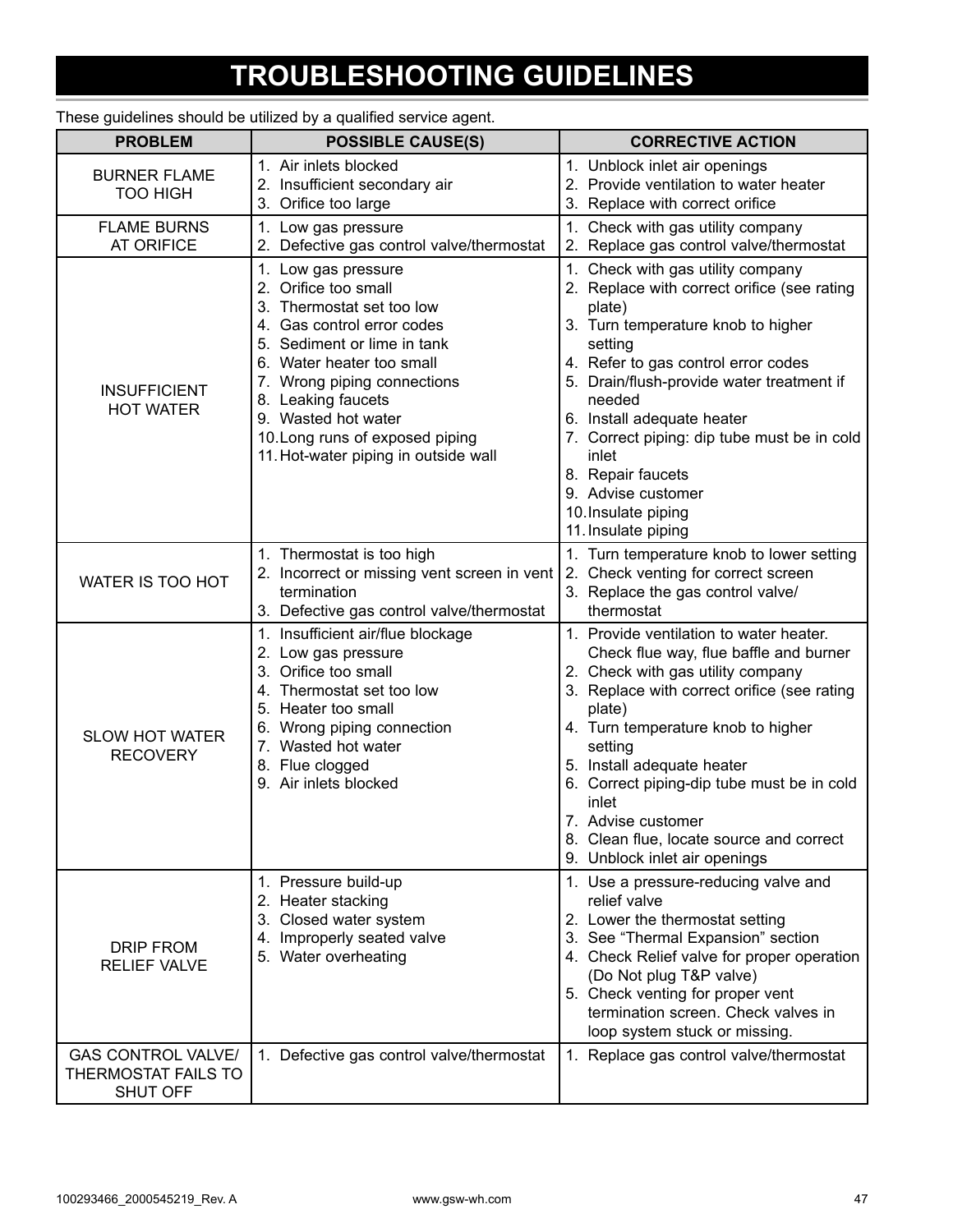| <b>PROBLEM</b>                         | <b>POSSIBLE CAUSE(S)</b>                                                                                                                                                                                 | <b>CORRECTIVE ACTION</b>                                                                                                                                                                                                                                                                                                                   |  |  |  |
|----------------------------------------|----------------------------------------------------------------------------------------------------------------------------------------------------------------------------------------------------------|--------------------------------------------------------------------------------------------------------------------------------------------------------------------------------------------------------------------------------------------------------------------------------------------------------------------------------------------|--|--|--|
| <b>SMELLY WATER</b>                    | 1. Sulfides in water supply<br>2. Bacteria in water supply<br>3. Incompatible anode                                                                                                                      | 1. Chlorination procedure<br>2. Chlorination procedure<br>3. Replace with anode appropriate for<br>water conditions                                                                                                                                                                                                                        |  |  |  |
| <b>CONDENSATION</b>                    | 1. Filling the new water heater for the first<br>time<br>2. Moisture from the products of<br>combustion<br>3. Water dripping from blower assembly<br>4. Undersized water heater                          | 1. Normal operation: the condensation<br>should disappear after heater warms<br>up<br>2. Normal operation: the condensation<br>should disappear in time<br>3. Install condensate hose to drain port<br>on the rubber coupling<br>4. Install adequately sized heater                                                                        |  |  |  |
| <b>COMBUSTION ODOURS</b>               | 1. Air inlets blocked<br>2. Insufficient air<br>3. Flue clogged<br>4. Heater installed in a confined area<br>5. House too tight                                                                          | 1. Unblock inlet air openings<br>2. Provide fresh air ventilation to the<br>water heater<br>3. Clean, locate source and correct<br>4. Provide fresh air ventilation to the<br>water heater<br>5. Provide fresh air ventilation to the<br>water heater                                                                                      |  |  |  |
| SMOKING AND CARBON<br><b>FORMATION</b> | 1. Air inlets blocked<br>2. Insufficient air<br>3. Low gas pressure<br>4. Orifice too large<br>5. Flue clogged<br>Defective gas control valve/thermostat<br>6.<br>7. Heater installed in a confined area | 1. Unblock inlet air openings<br>2. Provide ventilation to water heater.<br>Check flue way, flue baffle and burner<br>3. Check with gas utility company<br>4. Replace with correct orifice (see<br>rating plate)<br>5. Clean, locate source and correct<br>6. Replace gas control valve/<br>thermostat<br>7. Provide fresh air ventilation |  |  |  |
| <b>UNABLE TO LIGHT</b><br>THE BURNER   | 1. Air in gas line<br>2. Pressure switch<br>3. Blocked exhaust<br>4. Wire connection<br>5. Defective gas control valve/thermostat                                                                        | 1. Purge the air from gas line<br>2. Check the pressure switch, make sure<br>the pressure switch hose is not kinked<br>3. Check vent pipe for blockage<br>4.<br>Check wire connections<br>5. Replace the gas control valve/<br>thermostat                                                                                                  |  |  |  |
| SIZZLING, RUMBLING<br><b>NOISE</b>     | 1. Scale and sediment<br>2. Condensation dripping on burner                                                                                                                                              | 1. Drain/flush-provide water treatment if<br>needed<br>2. Refer to "Condensate" section                                                                                                                                                                                                                                                    |  |  |  |
| <b>WATER LEAKAGE</b>                   | 1. Condensation<br>2. Dripping Temperature & Pressure<br><b>Relief Valve</b><br>3. Drain valve dripping/leaking<br>4. Tank Leak                                                                          | 1. Refer to "Condensate" section<br>2. Refer to<br>"Temperature-Pressure Relief Valve"<br>section<br>3. Back flush to clean- out sediment,<br>replace if necessary.<br>4. Check "Leakage Checkpoints"                                                                                                                                      |  |  |  |
| <b>BLOWER WILL</b><br><b>NOT START</b> | 1. No power to unit<br>2. Thermostat set too low<br>3. Defective air pressure switch<br>4. Defective blower<br>5. Disconnected or loose wire<br>6. Control locked out                                    | 1. Plug in power cord, check fuses and/or<br>supply voltage<br>2. Turn temperature knob to higher<br>setting<br>3. Replace air pressure switch<br>4. Replace blower<br>5. Repair and reconnect wires<br>6. Refer to "Resetting The Heater Control"<br>- determine cause of lockout                                                         |  |  |  |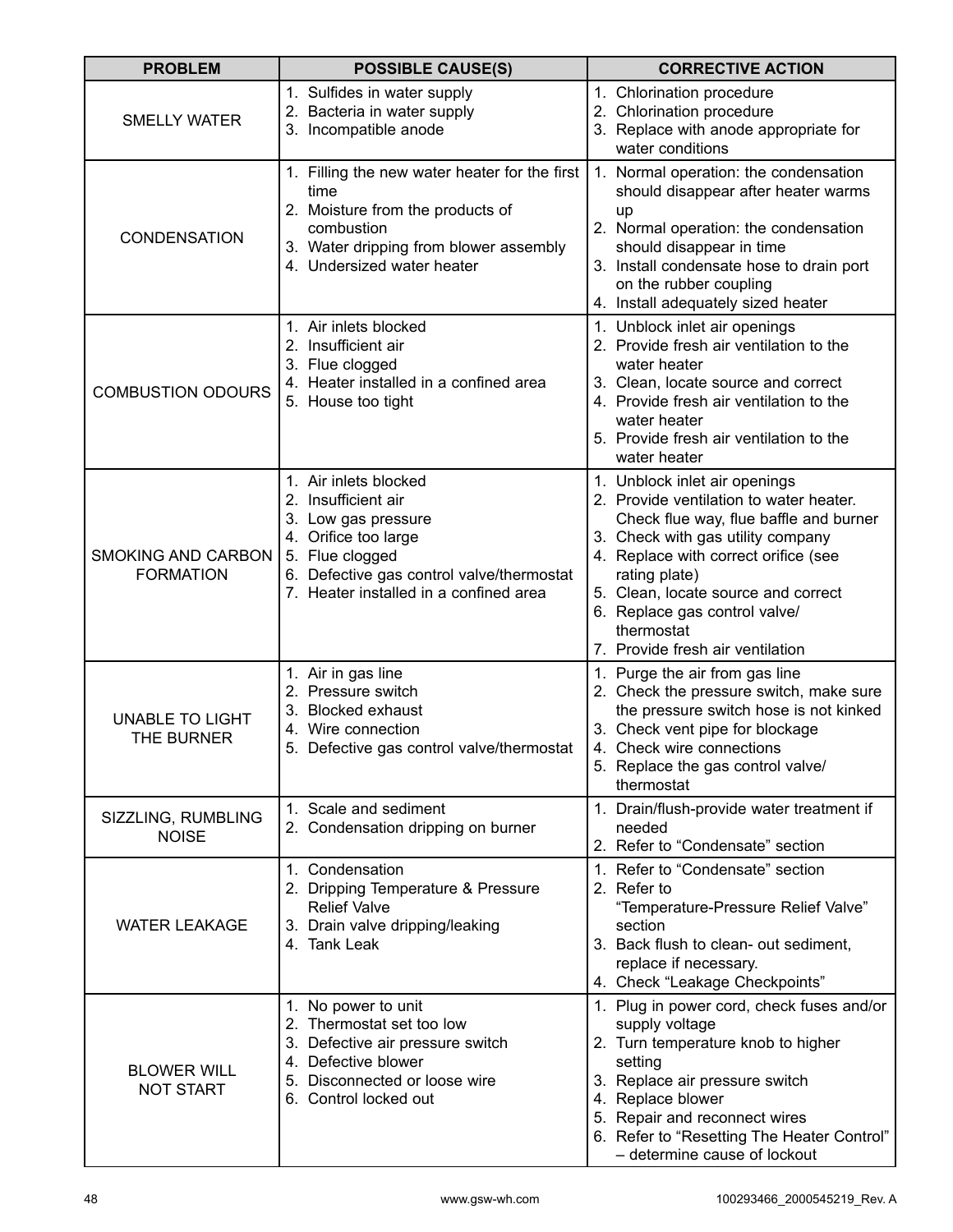| <b>PROBLEM</b>                                                                         | <b>POSSIBLE CAUSE(S)</b>                                                                                                                                                                                                                                                                                                                                                                       | <b>CORRECTIVE ACTION</b>                                                                                                                                                                                                                                                                                                                                                                                       |  |  |
|----------------------------------------------------------------------------------------|------------------------------------------------------------------------------------------------------------------------------------------------------------------------------------------------------------------------------------------------------------------------------------------------------------------------------------------------------------------------------------------------|----------------------------------------------------------------------------------------------------------------------------------------------------------------------------------------------------------------------------------------------------------------------------------------------------------------------------------------------------------------------------------------------------------------|--|--|
| <b>BLOWER RUNS</b><br><b>CONTINUOUSLY</b>                                              | 1. Air pressure switch not closing due to<br>insufficient draft - check for:<br>a. Vent piping blocked<br>b. Piping length too long<br>c. Clogged/dirty blower<br>2. Disconnected, torn or blocked pressure<br>switch hose from air pressure switch to<br>blower housing<br>3. Defective pressure switch<br>4. High limit switch open due to excessive<br>vent temperature or defective switch | 1. Determine cause of insufficient<br>draft. Check draft with manometer at<br>pressure switch<br>a. Remove blockage<br>b. Reduce vent length/increase vent<br>size<br>c. Clean blower wheel<br>2. Reconnect or replace pressure switch<br>hose<br>3. Replace defective pressure switch<br>4. Determine cause of overheating check<br>for: overfiring, insufficient air supply,<br>high ambient air temperature |  |  |
| <b>HOT SURFACE IGNITER</b><br><b>NOT GLOWING</b><br>FOLLOWING WARM-UP<br><b>PERIOD</b> | 1. 120VAC polarity reversed at 120VAC<br>outlet receptacle<br>2. Defective hot surface igniter<br>3. Defective gas control valve/thermostat                                                                                                                                                                                                                                                    | 1. Reverse polarity at 120VAC outlet<br>receptacle<br>2. Replace igniter<br>3. Replace gas control valve/<br>thermostat                                                                                                                                                                                                                                                                                        |  |  |
| VENT PIPE TOO HOT                                                                      | 1. Blower high limit switch fails to open -<br>switch defective<br>2. Not enough dilution air to mix with flue<br>qases<br>3. Air in room too hot for mixing with flue<br>gases<br>4. Wrong burner orifice<br>5. Wrong or missing vent termination<br>screen                                                                                                                                   | 1. Replace blower high limit switch<br>Replace blower high limit switch<br>2. Proper air circulation must be provided<br>for combustion and dilution of flue<br>temp<br>3. Increase ventilation to lower room<br>temperature<br>4. Install correct orifice<br>5. Install and secure proper vent<br>termination screen                                                                                          |  |  |

#### **RESETTING THE HEATER CONTROL**

- Soft lockouts as diagnosed by the system error codes require the gas control to be reset.
- To reset the control, slide the "ON/OFF" switch to the "OFF" position. Wait for 10 seconds and move the switch back to the "ON" position.
- If the problem that caused the control to lock out has not been corrected, the control will remain or again go back into lockout.

#### **LOCKOUTS**

#### **Soft Lockout**

**•** occurs when a system safety device trips to break the sequence of operation. The control will retry the system in a timed basis but will not reinstate operation until the failure is corrected.

#### **Hard Lockout**

**•** occurs when the main controller fails and must be replaced.

The gas control valve\thermostat includes a temperature limiting ECO (Energy Cut Off) system that will shut off the water heater if the water temperature is too high.

Should the water temperature get too high, the diagnostic status light will indicate a code (4 flashes), indicating an overtemperature condition and the main burner will be shut off. If a high temperature condition occurs, turn the main gas supply OFF and have the water heater repaired by a qualified service technician. Contact your local dealer for service information.

**Note:** Should an over-temperature condition occur, restart the water heater and verify the LED flash sequence. If the 4 flash sequence is observed, slide the "ON/OFF" switch to the "OFF" position. Turn Main Gas Supply "OFF". Replace the gas control valve\thermostat.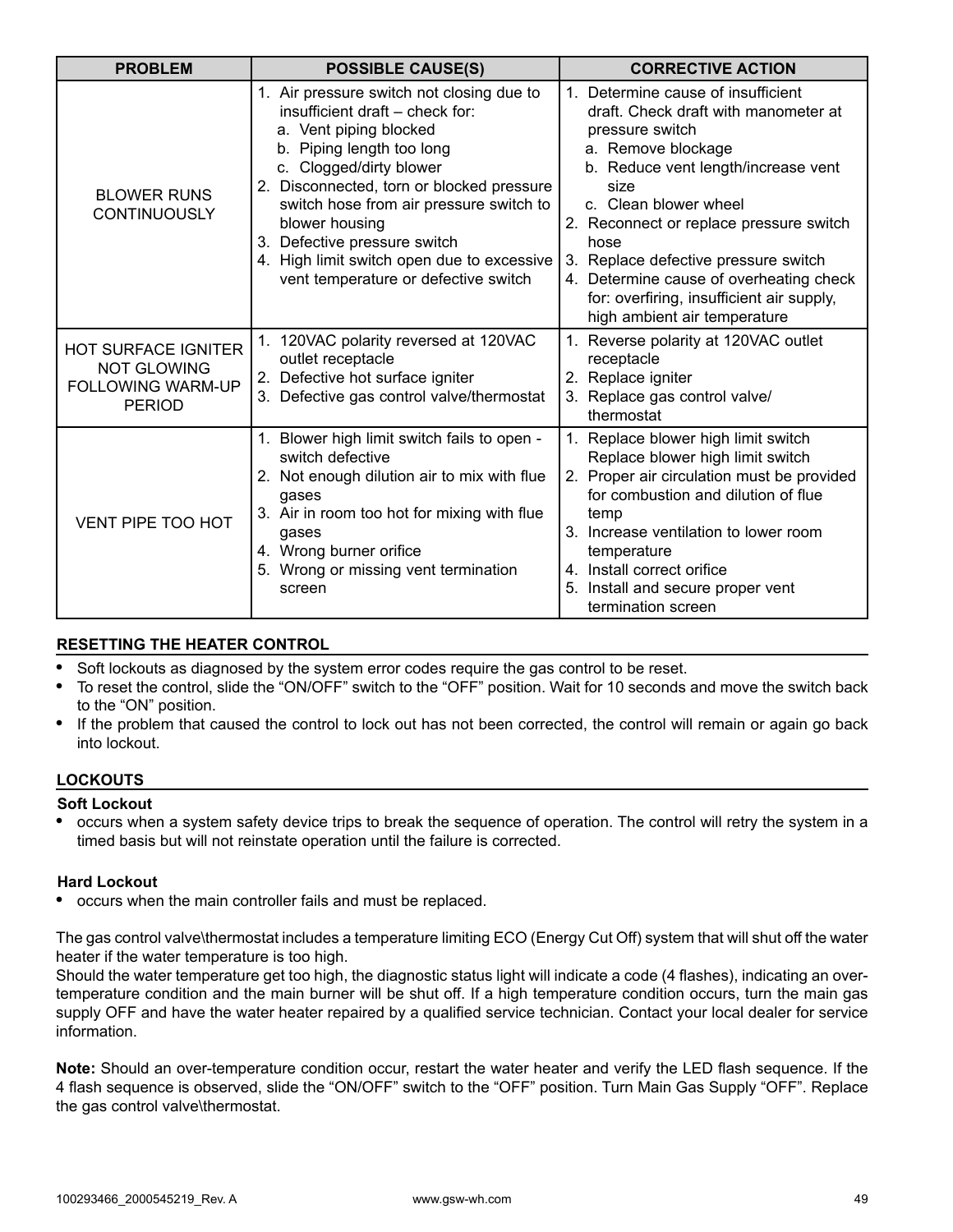#### **IGNITION STATE AND TIMING**

| <b>IGNITION STATE</b>                                       | <b>TIMING</b>                                      |  |  |  |  |
|-------------------------------------------------------------|----------------------------------------------------|--|--|--|--|
|                                                             | 5 seconds (NG models)                              |  |  |  |  |
| Pre-purge                                                   | 15 seconds (LP models)                             |  |  |  |  |
| Hot Surface Igniter<br>(HSI) Warmup                         | 10 seconds                                         |  |  |  |  |
| Ignition Activation<br>Period (IAP)                         | 3.5 seconds maximum                                |  |  |  |  |
| <b>Flame Recognition</b><br>Period (FRP)                    | 0.5 second                                         |  |  |  |  |
| <b>Trial For Ignition</b>                                   | IAP + FRP                                          |  |  |  |  |
| <b>Flame Stabilization</b><br>Period                        | Not Applicable                                     |  |  |  |  |
| Inter-purge                                                 | 30 seconds                                         |  |  |  |  |
| <b>Flame Failure</b>                                        | 2 seconds max                                      |  |  |  |  |
| <b>Response Time</b>                                        | (@ 1uA flame current)                              |  |  |  |  |
| Post-purge                                                  | 30 seconds                                         |  |  |  |  |
| Pressure Switch (PS)<br>Prove Period                        | 2 minutes                                          |  |  |  |  |
| Pressure Switch (PS)<br>Fault Delay (failed<br>open/closed) | 2 minutes                                          |  |  |  |  |
| Soft Lockout                                                | 20 minutes                                         |  |  |  |  |
| Energy Cut Off<br>(ECO) Limit Lockout                       | Indefinite                                         |  |  |  |  |
| Flammable Vapour<br>(FV) Sensor Lockout                     | Indefinite (see<br>"Resetting The Heater Control") |  |  |  |  |

#### **SYSTEM STATUS AND ERROR CODES**

The micro-controller inside the gas control monitors the flammable vapour safety features, the ignition sequence, temperature settings and overall operation of the heater. If any of these parameters does not operate properly the controller will shut down the water heater, diagnose the failure and flash an error code. The table below lists the System Status Codes for the Honeywell control. Refer to it and to the "Troubleshooting Guidelines" to diagnose the problem before attempting corrective action. See also "Flammable Vapour Sensor".

| <b>LED Flash</b><br><b>Sequence</b>       | <b>Control Status</b>                                                                  |  |  |  |
|-------------------------------------------|----------------------------------------------------------------------------------------|--|--|--|
| Short flash<br>once every four<br>seconds | IDLE (no call for heat,<br>no fault conditions)                                        |  |  |  |
| "Heartbeat",<br>alternates bright/dim     | Call For Heat<br>(no fault conditions)                                                 |  |  |  |
| One Flash,<br>three second pause          | Low Flame Signal<br>(control continues to operate)                                     |  |  |  |
| Two Flash,<br>three second pause          | <b>Pressure Switch Failed</b><br>Closed                                                |  |  |  |
| Three Flash,<br>three second pause        | Pressure Switch Failed Open                                                            |  |  |  |
| Four Flash,<br>three second pause         | ECO (Energy Cut Off) Limit<br>Lockout<br>thermostat temperature limit<br>was exceeded. |  |  |  |
| Five Flash,<br>three second pause         | Flame Out Of Sequence                                                                  |  |  |  |
| Six-One Flash,<br>three second pause      | Soft Lockout<br>- Retry Limit<br>- Failed Trial For Ignition                           |  |  |  |
| Six-Two Flash,<br>three second pause      | Soft Lockout<br>- Recycle Limit<br>- Pressure Switch/High Limit<br>opened              |  |  |  |
| Six-Three Flash,<br>three second pause    | Soft Lockout<br>- Recycle Limit<br>- Flame Lost                                        |  |  |  |
| Six-Four Flash, three<br>second pause     | Soft Lockout<br>- Flame out of Sequence<br>Sensed                                      |  |  |  |
| Seven Flash,<br>three second pause        | Flammable Vapour Sensor<br>(FVS) Lockout                                               |  |  |  |
| Eight-One Flash,<br>three second pause    | Flammable Vapour Sensor<br><b>FVS Fault Detected</b>                                   |  |  |  |
| Eight-Two Flash,<br>three second pause    | <b>Temperature Sensor Fault</b><br>Detected                                            |  |  |  |
| Eight-Three Flash,<br>three second pause  | <b>Electronics Fault Detected</b>                                                      |  |  |  |
| Eight-Four Flash,<br>three second pause   | Valve Fault Detected                                                                   |  |  |  |
| <b>Hardware Fault</b><br>Lockout          | Indefinite                                                                             |  |  |  |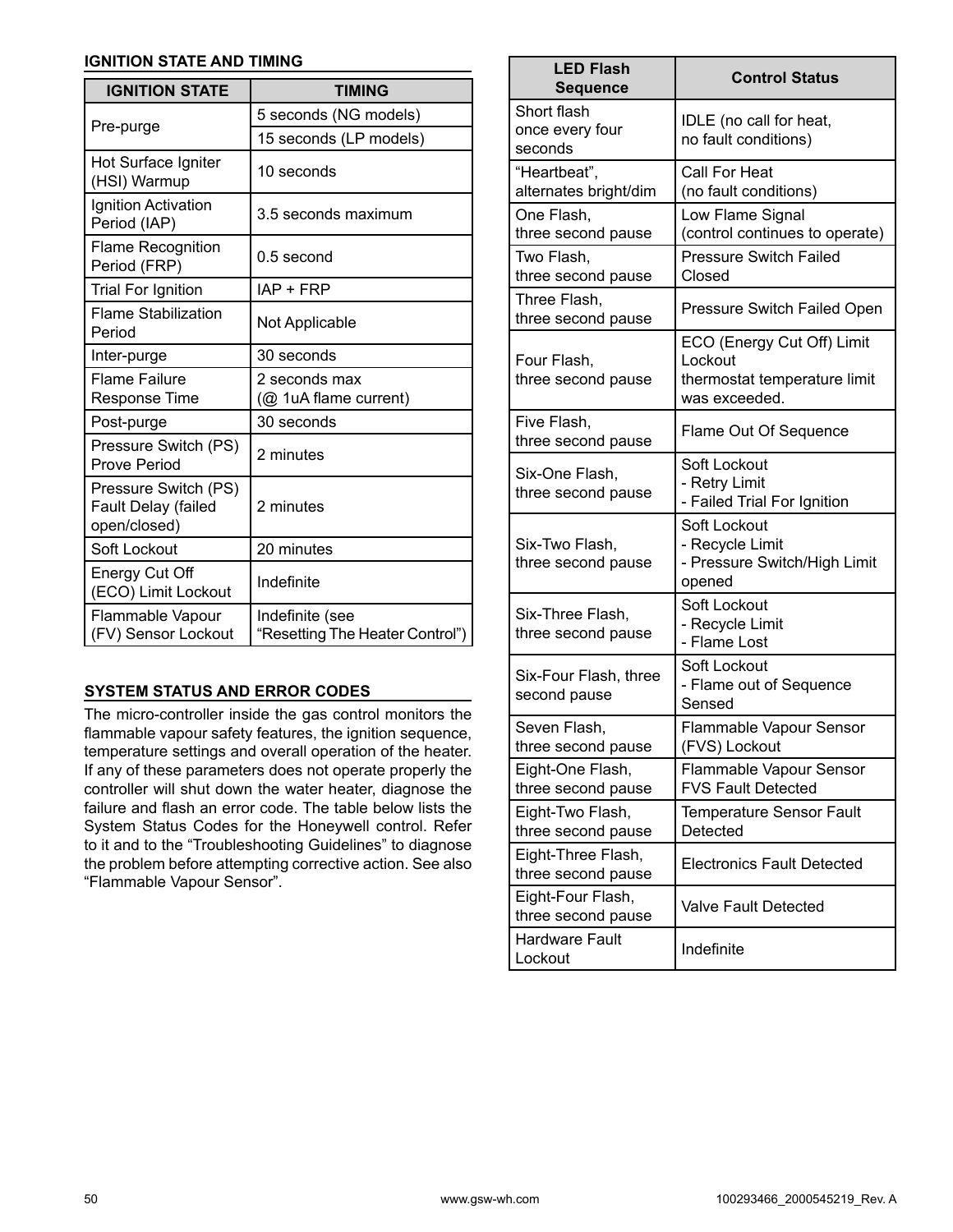# **NOTES**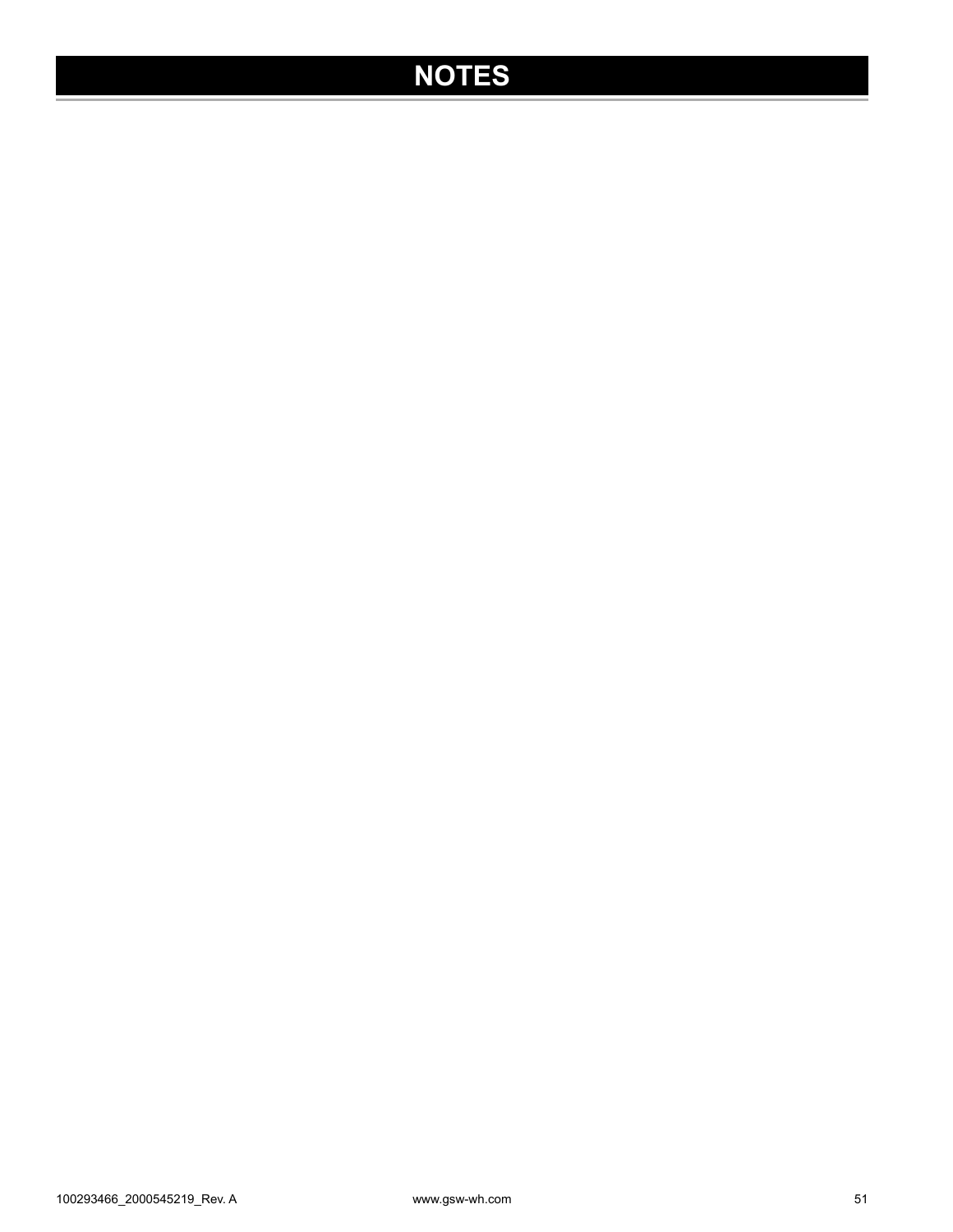# **NOTES**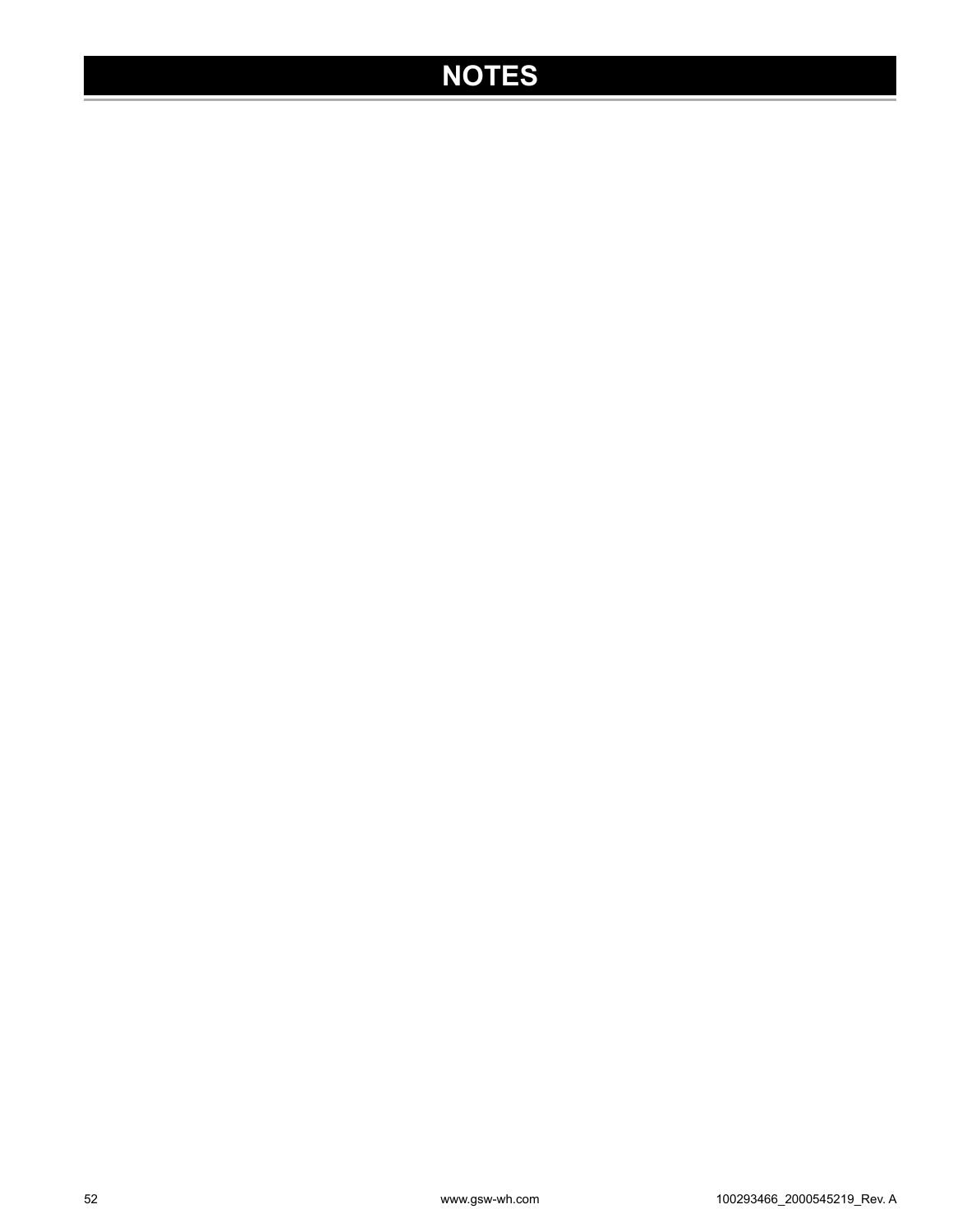# **NOTES**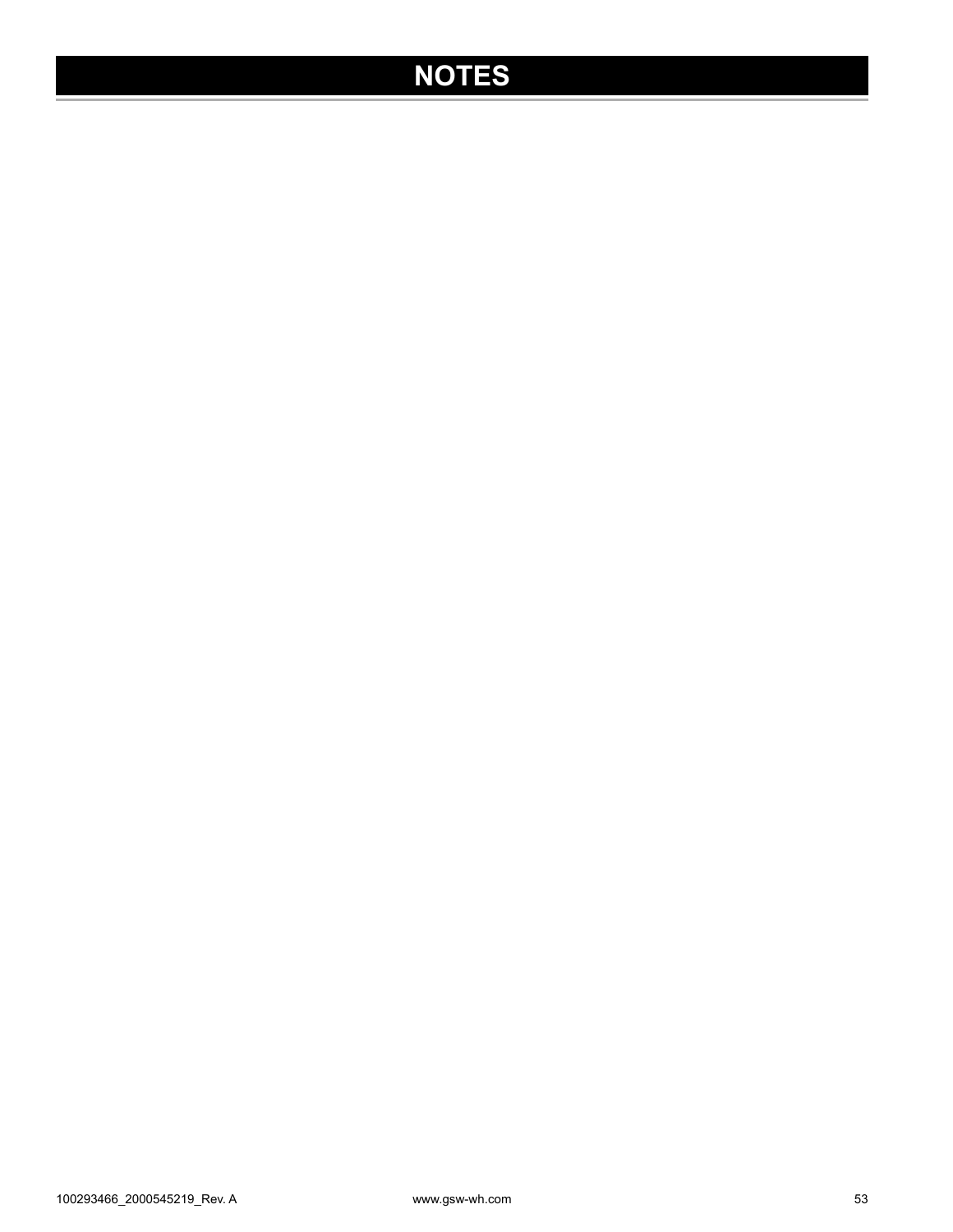When referencing the water heater for service or warranty, please refer to the rating plate affixed to the unit for the following information:

| IO<br>Van Comprise Automobile<br>(SKU)                                                            | Model Number<br>Catalogue Number | <b>Warranty Code:</b>                 | D                          |  |  |  |  | W |    |    |
|---------------------------------------------------------------------------------------------------|----------------------------------|---------------------------------------|----------------------------|--|--|--|--|---|----|----|
|                                                                                                   |                                  |                                       | Inner Tank Warranty Years: |  |  |  |  | Ω | 10 | 10 |
|                                                                                                   | Rating Plate                     | <b>Component Part Warranty Years:</b> |                            |  |  |  |  |   |    |    |
| - Serial Number                                                                                   |                                  |                                       |                            |  |  |  |  |   |    |    |
| The Serial Number contains the warranty and manufacture date information for the unit as follows: |                                  |                                       |                            |  |  |  |  |   |    |    |
|                                                                                                   |                                  | I IQQQQ FQQQQQQ                       | Fvamula: 111005 F001234    |  |  |  |  |   |    |    |

**LIMITED WARRANTY** U9999 F999999 Example: U1005 F001234 UUUU FUUUU EXample: U1005 F001234<br>Warranty code Manufactured in week 5<br>Year of manufactured in 2010 Year of manufacture **Manufacture Manufacture Manufacture of the CO** Manufactured in 2010 8 year tank, 6 year parts warranty

The Warranty Code indicates the inner tank and component part warranties as shown in the table above.

**LIMITED WARRANTY**

#### **RESIDENTIAL STORAGE TANK TYPE WATER HEATER FOR INSTALLATION IN A SINGLE FAMILY DWELLING** A. WHO IS COVERED.

- GSW WATER HEATING AND ITS SUPPLIERS, (herein collectively referred to as "Manufacturer") warrants only to the original consumer purchaser (hereinafter "Owner") of the water heater, within the boundaries of the continental United States or Canada, or their territories, so long as he or she continuously occupies the single family dwelling in which this water heater is initially installed for the period specified below. This Warranty is not transferable. This Warranty is reduced to one year if the water heater is used in a commercial or industrial application, or if the water heater is used to supply more than one dwelling unit. Consumers must retain point-of-sale proof of purchase to validate warranty entitlement.
- B. WHEN IT IS COVERED.

 The water heater is warranted only when it is installed, operated, and maintained in accordance with the printed instructions accompanying the water heater. The water heater shall/must be installed in such a manner that, if the tank or any connection thereto should leak, the resulting flow of water will not cause damage to the area in which it is installed. The water heater's temperature and pressure relief valve must be piped to the nearest drain to avoid damage in the event the valve is actuated. For detailed instructions, read the manual accompanying the water heater and review drawings in the manual.

#### C. WHAT THE MANUFACTURER WILL DO AND THE PERIOD OF COVERAGE.

- 1. **The Inner Tank**. If the inner tank leaks within the warranty period shown in the table above after the original installation, the Manufacturer will furnish a new water heater of the Manufacturer's then prevailing comparable model. If industry standards, regulatory changes, product improvements, or product obsolescence prohibits the Manufacturer from furnishing an identical model replacement water heater under this Warranty, the Owner will be furnished with a new water heater of comparable capacity; however, the Owner will be charged for the additional value of the item(s) which the Manufacturer has incorporated in the replacement water heater. A prior authorization number must be obtained from the Manufacturer before replacing the water heater. This Warranty is limited to one replacement water heater at the original installation site.
- 2. **Component Part**. If any component, part other than the inner tank, proves to the Manufacturer's satisfaction to be defective in material or workmanship within the warranty period shown in the table above after the original installation, the Manufacturer will furnish the Owner with a replacement for the defective part(s). This Warranty is limited to one replacement component part for each original part.
- 3. **Return of Defective Water Heater and Component Parts**. The Manufacturer reserves the right to examine the alleged defect in the water heater or component part(s). As such, it will be the Owner's obligation (see paragraph D. 3) to return the water heater and/or component part(s) to the Manufacturer.
	- a. When returning a water heater, it must include all component parts and the rating plate label.
	- b. When returning component part(s), they must be individually tagged and identified with the water heater's Model Number, SKU, Serial Number, date of purchase, and date of installation.
	- c. THERE ARE NO WARRANTIES WHICH EXTEND BEYOND THE DESCRIPTION ON THE FACE HEREOF. THIS EXPRESS WARRANTY IS, WHERE PERMITTED BY LAW, IN LIEU OF AND EXCLUDES AND REPLACES ALL OTHER CONDITIONS, WARRANTIES, GUARANTEES, REPRESENTATIONS, OBLIGATIONS OR LIABILITIES OF THE MANUFACTURER OF ANY NATURE OR KIND, EXPRESS OR IMPLIED, HOWEVER ARISING (WHETH-ER BY CONTRACT, CONDUCT, STATEMENT, STATUTE, NEGLIGENCE, PRINCIPLES OF MANUFACTURER'S LIABILITY, OPERATION OF LAW, OR OTHERWISE) WITH RESPECT TO THE UNIT OR ITS FIRNESS FOR A PARTICULAR PURPOSE, METCHANTABILITY, INSTALLATION, OPERATION, REPAIR, OR REPLACEMENT. THE MANUFACTURER EXPRESSLY DISCLAIMS ANY AND ALL IMPLIED WARRANTIES. IN NO EVENT WILL THE MANUFACTURER'S LIABILITIES EXCEED THE COST OF THE DEFECTIVE PART(S) OR UNIT.

D. WHAT THIS WARRANTY DOES NOT COVER.

- 1. The Unit must not be installed where water damage can result from a leak, while provision(s) shall be made for directing any water escaping from the Unit to a properly operating drainpipe. As all units of this type may eventually leak, you must protect against any potential water damage. The Manufacturer accepts no responsibility for such damage, nor any incidental or consequential loss, nor damage(s) related thereto, suffered by the Owner of the Unit nor by any third party.
- 2. The Manufacturer shall not be liable under this Warranty and this Warranty shall be void and have no effect if the following events occur:
	- a. The water heater or any of its component parts have been subject to misuse, alteration, neglect, or accident; or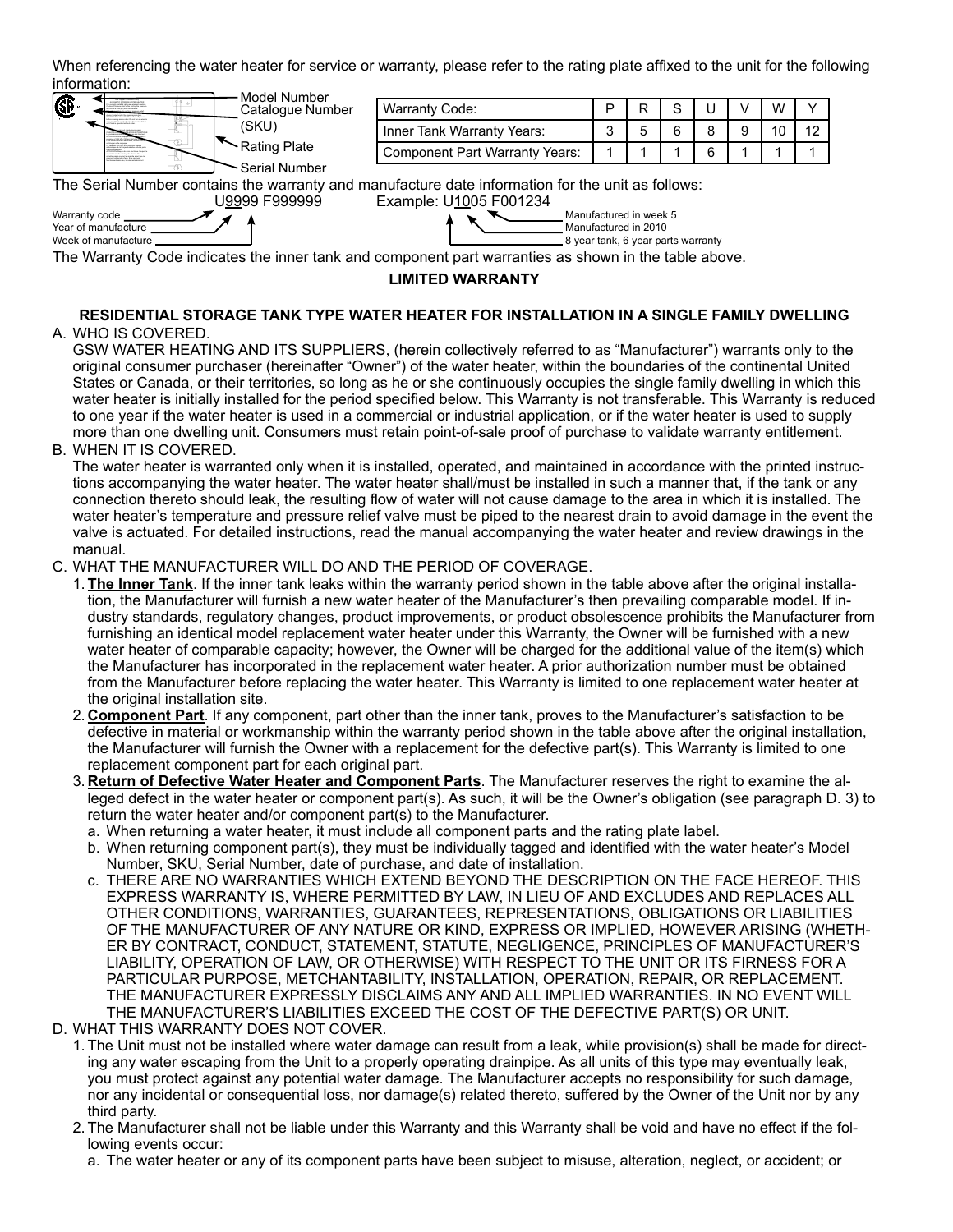- b. The water heater has not been installed in accordance with the applicable local plumbing and/or building code(s) and/or regulations or, in their absence, with the latest edition of the Natural Gas and Propane Installation Code, and/or the Canadian Electrical Code; or
- c. The water heater is not installed, operated, and maintained in accordance with the Manufacturer's instructions, including if the water heater has any additional aftermarket equipment introduced into the sealed system not approved by the Manufacturer; or
- d. The water heater or any of its component parts are damaged or fails from operation with an empty or partially empty tank (such as, but not limited to elements burned out in a dry tank); or
- e. The water heater or any part has been under water; or
- f. The water heater is exposed to highly corrosive atmospheric conditions. No warranty extends, for example, and without limitation of the foregoing, to Units exposed to: salts, chemicals, exhausts, pollutants, or contaminants; or
- g. The water heater is not continuously supplied with potable water; or
- h. The water heater replacement is requested for reasons of noise, taste, odour, discolouration, and/or rust; or
- i. The water heater is operated at temperatures exceeding the maximum setting of the thermostat and/or high limit control provided by the Manufacturer, or at water pressures exceeding the pressure reading stated on the Unit; or
- j. The water heater is operated without an operating anode; or
- k. The water heater is supplied or operated with deionized water; or
- l. The water heater is removed from its original installation location; or
- m. The water heater is installed outdoors (this water heater is intended only for indoor installation); or
- n. The water heater is converted, or is attempted to be converted, from one voltage or wattage to another, if an electric water heater, or from one gas type to another, if a gas water heater; or
- o. The water heater has not been fired at the factory rated input and fuel for which it was factory built; or
- p. The water heater or any of its component parts fail due to sediment build-up; or
- q. The water heater does not have installed a properly operating temperature and pressure relief valve, certified to ANSI Z21.22/CSA "Requirements for Relief Valves for Hot Water Supply Systems"; or
- r. The water heater or any of its component parts fail because of fire, floods, lightning, or any other act of God, or any other contingency beyond the control of the Manufacturer; or
- s. The water heater is installed in a closed system without adequate provision for thermal expansion.
- 3. Except when specifically prohibited by the applicable law, the Owner, and not the Manufacturer, shall be liable for and shall pay for all charges for labour or other expenses incurred in the removal, repair, or replacement of the water heater or any component part(s) claimed to be defective or any expense incurred to remedy any defect in the product. Such charges may include, but are not necessarily limited to:
	- a. All freight, shipping, handling, and delivery costs of forwarding a new water heater or replacement part(s) to the Owner.
	- b. All costs necessary or incidental in removing the defective water heater or component part(s) and installing a new water heater or component part(s).
	- c. Any material required to complete and/or permits required for the installation of a new water heater or replacement part(s), and
	- d. All costs necessary or incidental in returning the defective water heater or component part(s) to a location designated by the Manufacturer.
	- 4. The terms of this Limited Warranty cannot be modified by any person, whether or not he/she claims to represent or act on behalf of the Manufacturer.

#### E. HOW THE ORIGINAL OWNER CAN MAKE A WARRANTY CLAIM.

- 1. The Owner should submit the warranty claim direct to the Manufacturer's Service Department, at the address or phone number listed below, and the Manufacturer will arrange for the handling of the claim.
- 2. Whenever any inquiry or request is made, be sure to include the water heater's Catalogue Number, Model Number, Serial Number, date of purchase, date of installation, and location of installation.

This Warranty and the Manufacturer's obligations shall be construed and determined in accordance with the laws of both the Province of Ontario, and of Canada in force therein. This Warranty does not affect specific legal rights of a consumer under applicable law, except to the extent that such rights may be waived or replaced, and the provisions hereof are deemed to be amended to the extent necessary. The unenforceability of any provision, in whole or in part, of this Certificate shall not affect the remaining provisions. Any and all repair and/or replacement of part(s) or Unit are the sole and exclusive remedy available against the Manufacturer.

> GSW Water Heaters 599 Hill Street West Fergus, ON Canada N1M 2X1 Should you have any questions, please Visit us online at **www.gsw-wh.com**, or E-mail us at techsupport@gsw-wh.com, or Call our Technical Support line at 1 888 GSW TECH (479 8324)